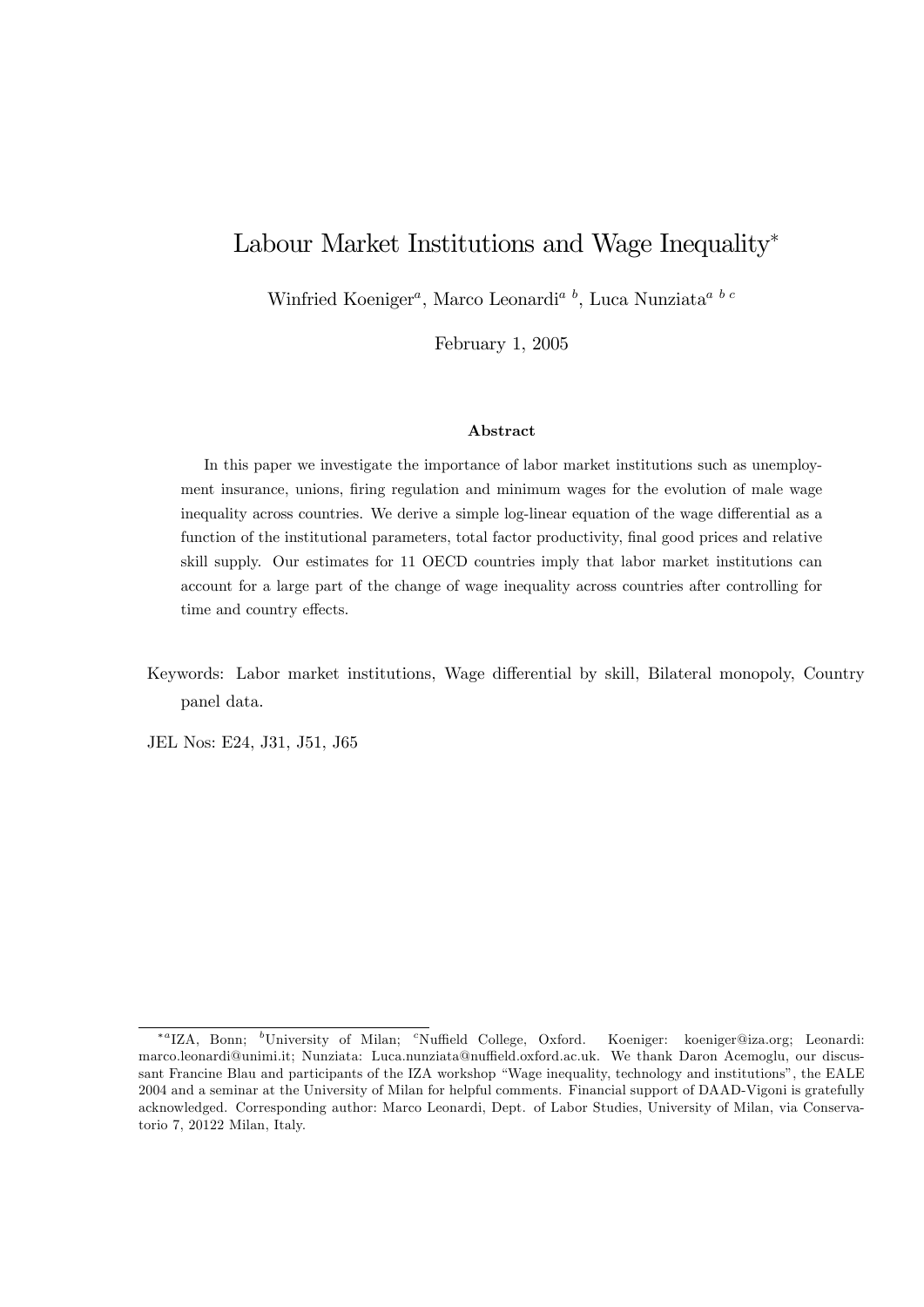# 1 Introduction

Wage inequality is not only substantially lower in continental European countries than in the US or UK, but also its evolution over time is very different. A fairly consensual position is that the wage distribution reflects both supply and demand factors and the institutional environment. However, the quantitative importance of factor demand and supply compared with labor market institutions for wage inequality is still debated. A substantial amount of research on wage inequality has studied the forces that may shift the relative demand for skills such as changing trade patterns and skill biased technical change (see, for example, Machin and van Reenen, 1998, and their references). Since developed economies operate in the same global environment with integrated trade and equal access to technology, exogenous shifts in demand are likely to have been fairly similar across developed countries. Moreover, although countries expanded their education systems at different times, the proportion of the educated workforce has risen in all countries. Exogenous changes in supply and demand for skills are therefore unlikely to fully explain the different evolution of wage inequality across countries. Indeed, Acemoglu (2003) Önds that the relative supply and demand framework does not provide an entirely satisfactory explanation of the behavior of skill premia across countries. Hence, there is scope for labor market institutions to be an important part of the story.

Of course, it is empirically very demanding to disentangle the effect of factor supply and demand from institutions. On the one hand, labor market institutions affect the relative market price for skills and therefore they change skill demand and supply. On the other hand, it is likely that institutions themselves respond to market forces (Acemoglu et al., 2001). In fact, the debate on the importance of skill supply and demand for wage inequality compared with institutions is still ongoing. Whereas Blau and Kahn (1996, 2004) stress that a substantial portion of cross-country wage differentials can be explained by labor market institutions, Nickell and Bell (1996), Nickell and Layard (1999) and Leuven et al. (2004) emphasize the importance of the net supply of skills. Unlike this literature, which investigates cross-country differences using cross sectional data, we focus on the different *evolution* of wage inequality within countries over time.

We use panel data on institutions in OECD countries to determine how much of the increase in wage inequality can be attributed to changes in institutions within countries. These data have become increasingly popular in the recent literature on the determinants of unemployment rates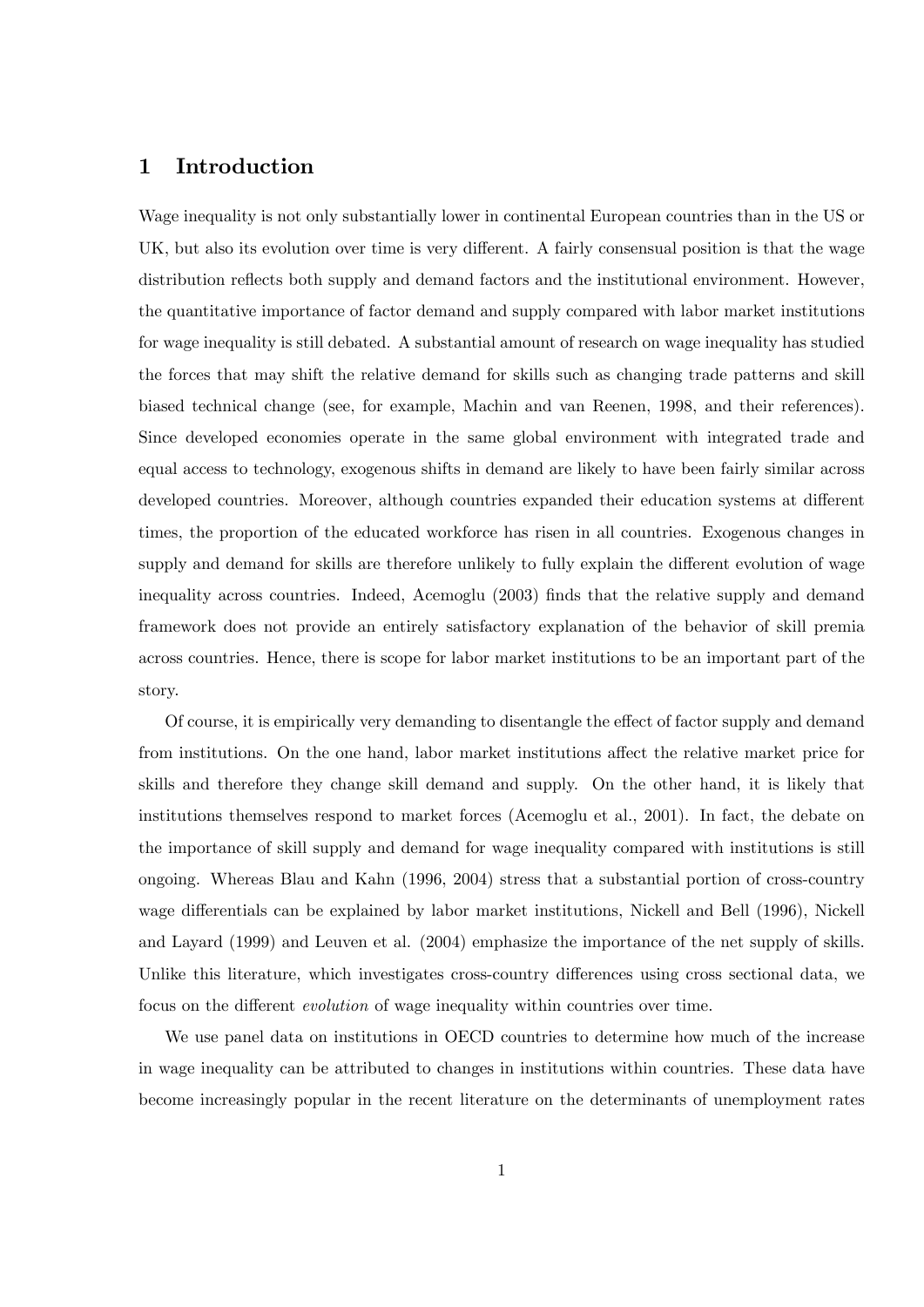(see, for example, Blanchard and Wolfers, 2000, and especially Nickell et al., 2004) and average labor  $\cos$ ts (Nunziata, 2002) across OECD countries. Under the "Krugman hypothesis", macroeconomic shocks increase wage inequality in countries where wages are flexible and unemployment where wages are constrained by institutions. Thus, the effect of such institutions on the wage differential can be considered as just the other side of the same coin (Bertola et al., 2002).

We build on this literature to assess the quantitative relationship between institutions and male wage inequality. Within a simple model of union wage determination we derive a log-linear equation of the wage differential as a function of institutions, total factor productivity, final good prices and relative skill supply. We estimate this equation for 11 OECD countries in the time period 1973- 99 using OECD data on  $log$  90-10,  $log$  90-50 and  $log$  50-10 wage differentials for male workers. Following closely the model predictions, we control for trade, technology and the relative supply of skills: the ratio of imports to value added shall measure the effect of trade on relative labor demand; the ratio of R&D to value added shall capture changes in technology and the relative endowment of educated population approximates relative skill supply. An adequate control for the relative skill supply is made difficult by the lack of long time series on the relative unemployment rate by skill. We control for the share of population with a college degree, the total unemployment rate and the interaction of the two. In some specifications we also include some controls for workforce composition such as the share of female workforce, the age composition of employment and the share of public expenditure on GDP.

We find that the employment protection index, the unemployment benefit generosity and duration, union density and the ratio of the minimum wage to the median wage are significantly associated with the evolution of wage inequality within countries. These results are robust to several different specifications. Furthermore we find that labor market institutions account for large part of the remaining variation in wage inequality after controlling for country and time effects. We illustrate the quantitative importance of institutions by calculating the implied change of the wage differential as institutions change. In particular, we compute the implied change of the wage differential if countries adopted an US-type institutional environment.

Of course, a serious concern is the endogeneity of unemployment in the wage-inequality equation. To check the robustness of our results without pretence to address endogeneity fully, we estimate a system of equations where unemployment is explicitly modelled following the literature on unemployment and institutions (Nickell et al. 2004). Identification is obtained through different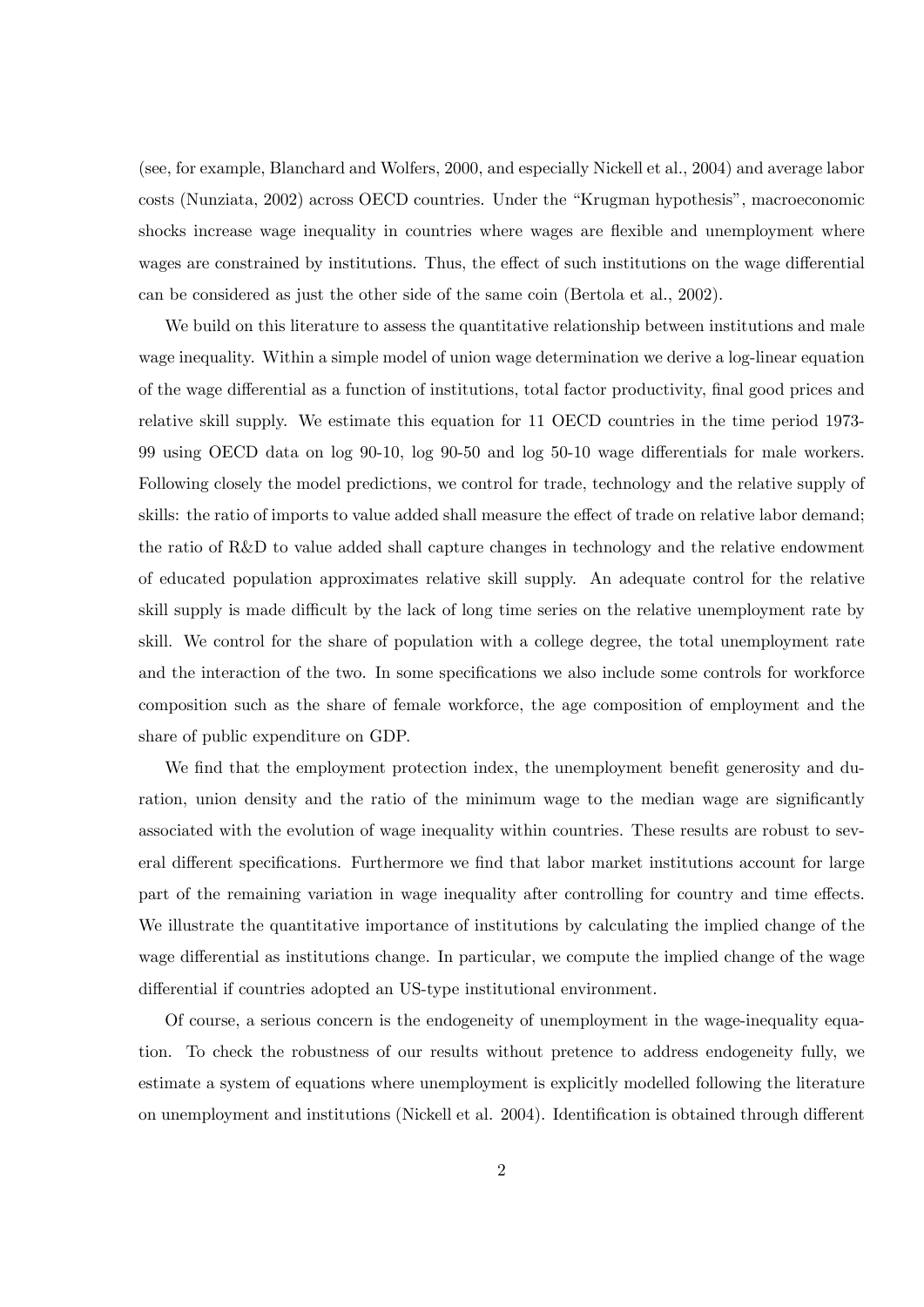|                              |           | 1970s | 1980s | 1990 <sub>s</sub> |
|------------------------------|-----------|-------|-------|-------------------|
| Wage differential: $w90/w10$ | <b>US</b> | 3.488 | 4.049 | 4.627             |
|                              | UK        | 2.566 | 2.949 | 3.344             |
|                              | France    | 3.467 | 3.385 | 3.368             |
| Union density                | US        | 0.250 | 0.191 | 0.152             |
|                              | UK        | 0.546 | 0.509 | 0.381             |
|                              | France    | 0.210 | 0.147 | 0.101             |
| Benefit replacement ratio    | US        | 0.278 | 0.296 | 0.266             |
|                              | UK        | 0.341 | 0.263 | 0.226             |
|                              | France    | 0.562 | 0.607 | 0.585             |
| R&D intensity                | US        | 0.064 | 0.088 | 0.085             |
|                              | UK        | 0.109 | 0.105 | 0.086             |
|                              | France    | 0.048 | 0.055 | 0.073             |
| Import intensity             | US        | 0.022 | 0.035 | 0.049             |
|                              | UK        | 0.064 | 0.086 | 0.103             |
|                              | France    | 0.049 | 0.070 | 0.091             |
| Skill ratio                  | US        | 0.379 | 0.546 | 0.867             |
|                              | UK        | 0.100 | 0.133 | 0.184             |
|                              | France    | 0.174 | 0.233 | 0.315             |

Notes: For the definition and data sources of the variables see the data appendix which also contains the averages for the other countries in the sample.

Table 1: The evolution of some variables of interest for selected OECD countries

shocks affecting wage inequality and unemployment. In particular, money supply shocks are assumed to influence unemployment but not wage inequality. Our results on the effects of institutions on male wage inequality are robust to this modeling of unemployment as an endogenous variable.

The results of our aggregate cross-country panel estimation confirm the results on the importance of labor market institutions for the wage differential found in other country or institutionspecific empirical studies. Stronger and more centralized unions or minimum wages tend to compress the wage distribution. For example, Card (2001) for the US, Machin (1997) for Britain, Card et al. (2003) for the US, UK and Canada and Kahn (2000) for OECD countries, find that higher union density is associated with lower wage inequality. Di Nardo et al. (1996), Lee (1999) for the US, and Dickens et al. (1999) for the UK, find that higher minimum wages lower wage inequality. Moreover, wage-setting institutions are found to be important for wage inequality in Erickson and Ichino (1995) and Manacorda (2004) for Italy, Edin and Holmlund (1995) for Sweden. Only Wallerstein (1999) analyzes wage inequality and institutions for a set of 16 developed countries in the years 1980, 1986 and 1992. Our analysis extends the work of Wallerstein. Our sample consists of an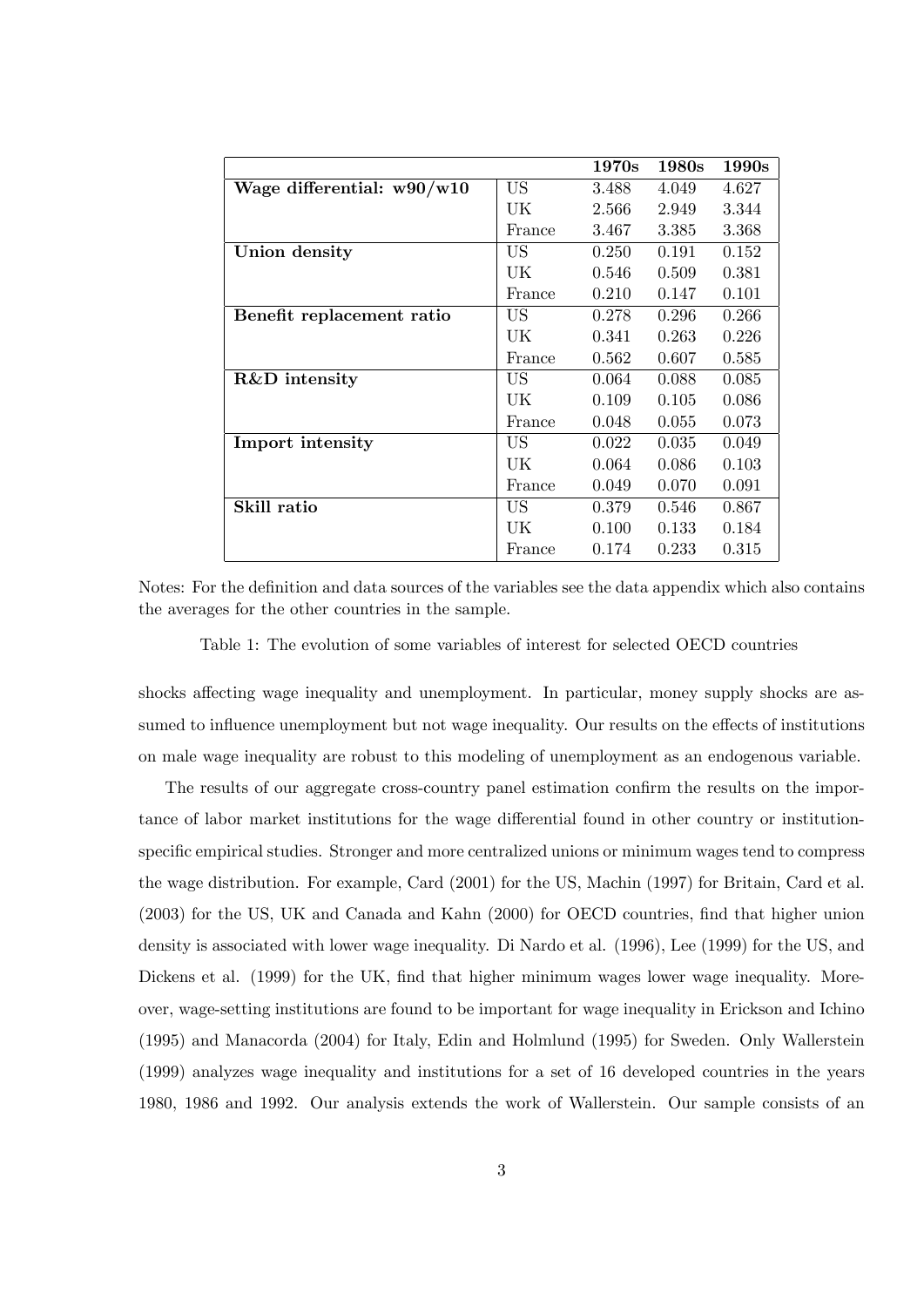unbalanced panel of 11 countries and 26 years so that our sample is more than four times larger in regressions controlling for country and time effects  $(175 \text{ instead of } 40 \text{ observations})$ . Moreover, we provide evidence for additional institutions such as employment protection regulation, the tax wedge, unemployment benefit generosity and duration. The theoretical part of this paper offers a simple explanation of the wage-compressing role of institutions based on their effect on the outside option of Örms and workers.

In this paper we exploit time-series variation in several institutions while controlling for contemporaneous shifts in factor supply, trade volumes and technology. To further motivate the relevance of this perspective, Table 1 displays the evolution of some variables of interest. Wage inequality increased in the US and the UK but slightly declined in France. Trade intensity and R&D intensity are rising in the three countries. Factor supply is also rising in the three countries although at different rates. Abraham and Houseman (1995) claim for example that supply of skilled labor grew faster in Germany than in the US and this pattern contributed to the more rapid growth in wage inequality in the US compared with Germany. In this paper we focus on the role of institutions, after controlling for changes in factor supply. It is clear in Table 1 that institutional variables such as union density and benefit replacement rates follow a country-specific pattern and look very promising in explaining different within-country changes in wage inequality.

The rest of the paper is structured as follows. Before we start our empirical exercise we set up a simple model in Section 2 and derive a log-linear equation of the wage differential as a function of the institutional parameters, total factor productivity, Önal good prices and relative skill supply. In Section 3 we present the data set and discuss the empirical specification. The estimation results are presented in Section 4 together with the results of some thought experiments. We summarize our findings and mention directions for further research in Section 5.

# 2 A model

We set up a simple model of union bargaining in which institutions affect the wage differential by altering labor demand and the surplus of producers and workers. We first derive the wage differential for the benchmark of perfect competition before we analyze the case of bilateral monopoly.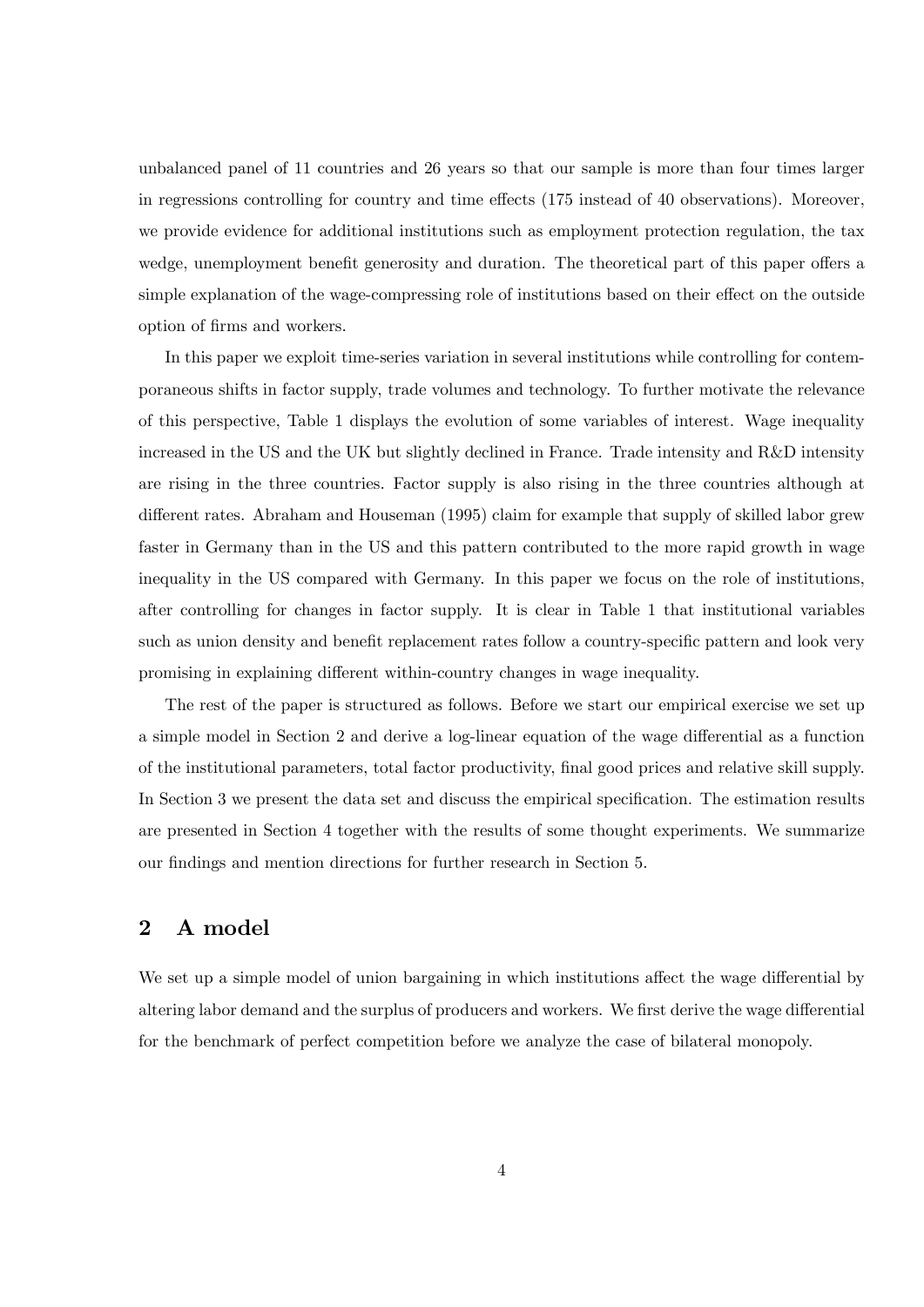Workers Agents are risk-neutral and have an infinite horizon. The economy is endowed with  $\overline{h}$ skilled and  $\overline{l}$  unskilled workers who inelastically supply labor. If employed, they earn wage  $w_h$  and  $w_l$ , respectively. Should there be a minimum wage <u>w</u>, we assume that  $w_h > w_l$ . If workers are unemployed, they receive unemployment benefits  $\rho_k w_k$ ,  $k = h, l$ , where  $\rho_k$  is the replacement ratio.<sup>1</sup> Employed workers are collectively dismissed by producers with Poisson probability  $\lambda$ . Given these assumptions and stationarity, for small time intervals the asset value of employment,  $W_k$ , and unemployment,  $U_k$ , are

$$
rW_k = \max\{w_k, \underline{w}\} + \lambda (U_k - W_k) \t{,}
$$
\t(1)

$$
rU_k = \rho_k \max\{w_k, \underline{w}\} + \lambda \theta_k (W_k - U_k) \tag{2}
$$

where  $k = h, l$  and

$$
\theta_h \equiv \frac{h}{\overline{h} - h}
$$
 and  $\theta_l \equiv \frac{l}{\overline{l} - l}$ ,

r is the market interest rate, and  $h$ , l denote employment of skilled and unskilled workers in the economy. We have implicitly assumed that  $U_h \geq W_l$  so that it is not optimal for skilled workers to perform unskilled tasks. Moreover, for workers to find it optimal to supply labor, the replacement ratio  $\rho_k$  needs to such that  $W_k \ge U_k$ ,  $k = h, l$ . This inequality is certainly satisfied as long as  $\rho_k < 1$  which is realistic.

In a stationary equilibrium the flows in and out of employment need to be equal: for example for unskilled workers  $\lambda l = \lambda \frac{l}{l}$  $\frac{l}{l-l}(l-l)$ . This can be interpreted as the number of available jobs being randomly allocated across unemployed workers. Subtracting equation (2) from equation (1), we find that the surplus from employment is

$$
W_k - U_k = \frac{(1 - \rho_k) \max\{w_k, \underline{w}\}}{r + \lambda u_k^{-1}} \,, \tag{3}
$$

where we define the unemployment rate  $u_k \equiv (\bar{k} - k)/\bar{k}$ ,  $k = h, l$ , so that  $\theta_k = u_k^{-1} - 1$ . In what follows we derive  $w_l$  and the wage differential for the case that the minimum wage does not bind. As we will see, in our model a minimum wage compresses the wage differential from below in a

<sup>&</sup>lt;sup>1</sup>We do not explicitly model the generosity of unemployment benefits as a function unemployment duration. Denoting the duration of unemployment as  $\tau$ , explicit modeling of duration dependent unemployment benefits would change equation (2) to  $rU_k(\tau) = \rho_k(\tau) + \lambda \theta_k(W_k - U_k(\tau)) + U'_k(\tau)$ , where  $U'_k(\tau) < 0$  if benefits fall over time. Duration dependent benefits would introduce wage differentials for otherwise identical workers in our model from which we abstract for simplicity. Qualitatively, the effect of duration-dependent benefits is similar to comparative statics with respect to the level of benefits in our model.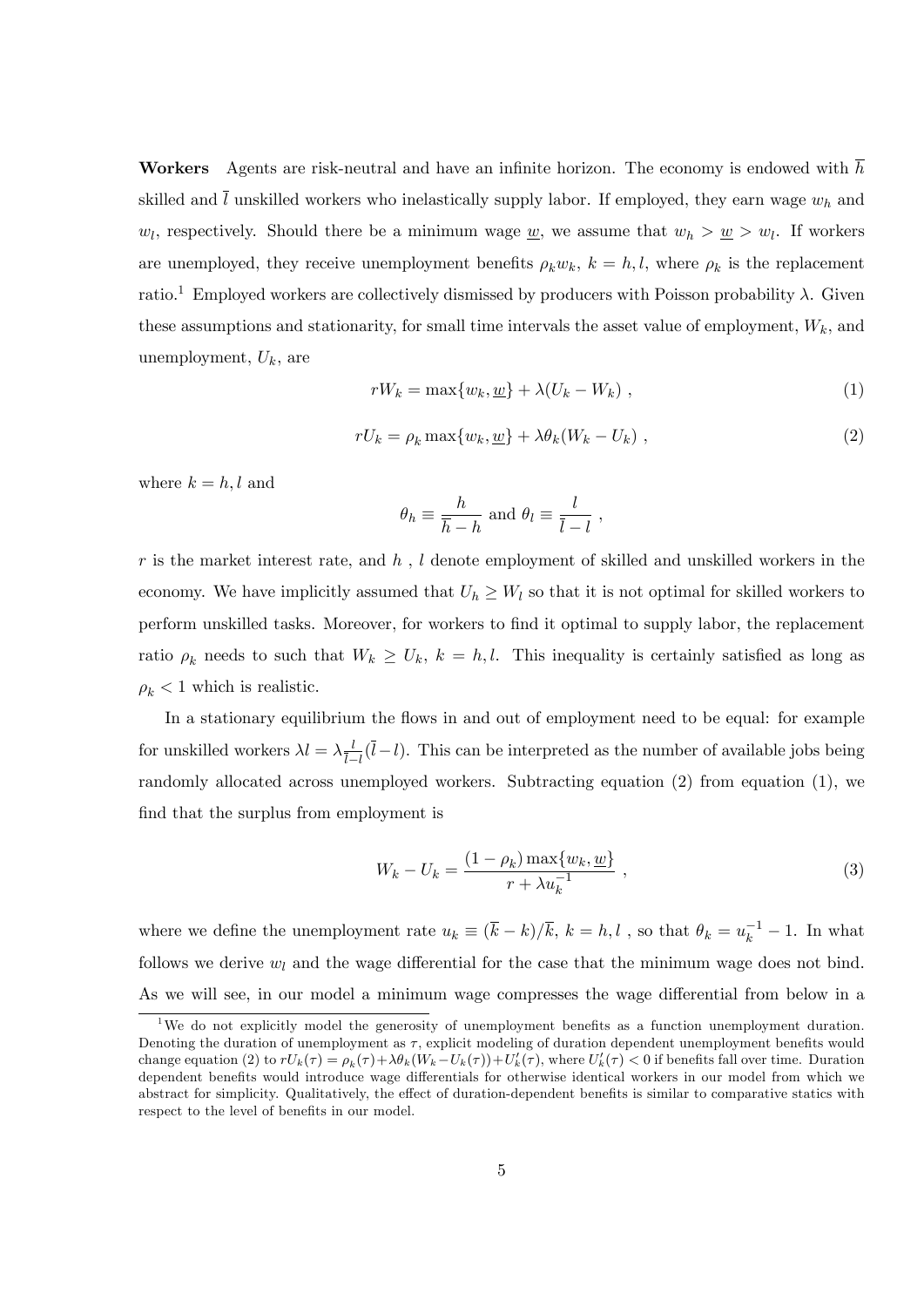straightforward way.

**Production** Two goods are produced in two sectors (denoted by the subscript  $i$ ) with different technologies. Both sectors employ skilled and unskilled labor but with different factor intensities  $\psi_i$ . The technology in both sectors is assumed to be Cobb-Douglas with constant returns to scale:

$$
q_i(h_i, l_i) = a_i h_i^{\psi_i} l_i^{1 - \psi_i}, \, i = 1, 2,\tag{4}
$$

where  $a_i$  is the total factor productivity in sector i and we assume that  $\psi_1 < \psi_2$ .

To set-up a production unit producers incur a sunk cost  $C > 0$  so that the asset value of production needs to be strictly positive to compensate for this sunk cost. Each production unit is closed down for exogenous reasons with Poisson probability  $\lambda$  in case of which producers incur wasteful<sup>2</sup> dismissal costs  $\delta_k = s_k w_k$ ,  $k = h, l$ , for each employed skilled and unskilled worker.<sup>3</sup> Hence, collective dismissal costs for each production unit are  $s_h w_h h_i + s_l w_l l_i$ .<sup>4</sup> This specification of dismissal costs allows simple analytic results since labor demand remains essentially static: dismissal costs affect wages like an ad-valorem firing tax.

The government taxes labor income of skilled and unskilled workers with ad-valorem rates  $\tau_h$ and  $\tau_l$  to finance the unemployment benefits. We assume that the government has to break even every period so that

$$
\tau_h w_h h + \tau_l w_l l = \rho_h w_h \left(\overline{h} - h\right) + \rho_l w_l \left(\overline{l} - l\right) \tag{5}
$$

The asset value of production in each sector is

$$
(r + \lambda) V_i = p_i q_i (h_i, l_i) - (1 + \tau_l + \lambda s_l) w_l l_i - (1 + \tau_h + \lambda s_h) w_h h_i , \qquad (6)
$$

where  $p_i$  is the price of the good in sector i. We assume a small open economy so that prices are taken as given. Furthermore, free entry implies that  $V_i = C$ . Sunk costs generate quasi-rents after Örms have entered the market and these rents can be appropriated by producers or workers.

<sup>&</sup>lt;sup>2</sup>If wages are downward flexible and firing costs take the form of severance payments, Lazear (1990) has shown that the effect of firing costs is neutralized  $ex$  ante.

<sup>&</sup>lt;sup>3</sup>We could also allow for differences in  $\lambda$  across skills or industry. All that matters, however, are differences in  $\lambda \delta$ which we are able to capture in the simple way proposed in the text.

<sup>&</sup>lt;sup>4</sup>For this to make sense it needs to be the case that a single worker contributes an infinitely small amount to the production unitís labor force. Discreteness instead would imply the possibility that workers work for more than one production unit which would unnecessarily complicate the model.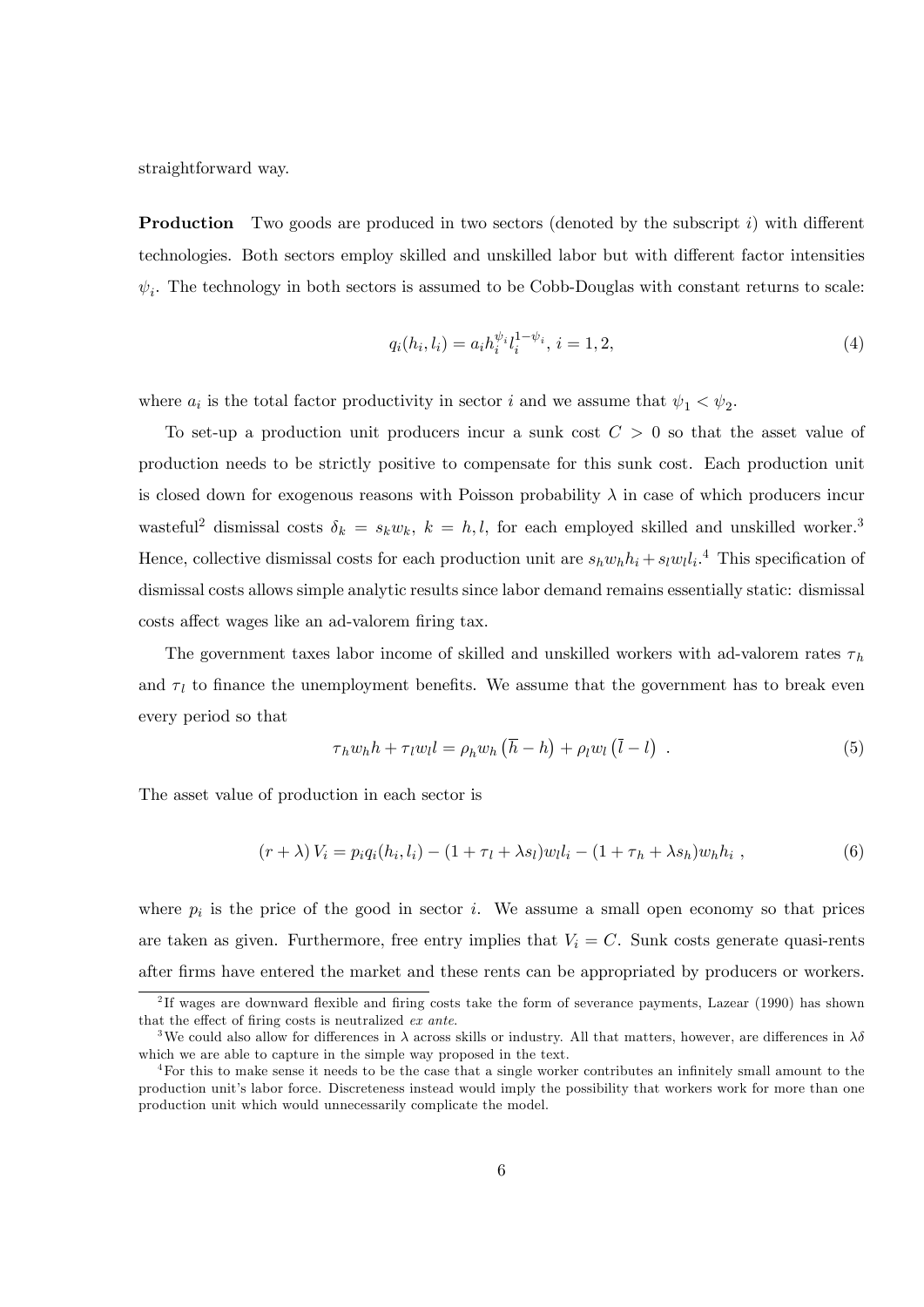Once firms have sunk their investment and hired the workers, collective bargaining decreases the producers' outside option from  $\underline{V}_i = 0$  to  $\underline{V}_i = -(s_l w_l l_i + s_h w_h h_i)$ :<sup>5</sup> collective dismissal costs create a hold-up problem that allows workers to collectively bid up their wage.

Note that all policy parameters enter the model proportional to wages. From a modeling perspective this allows us to derive a simple expression for the wage differential. However, the proportionality is also realistic to the extent that in many countries the policies we analyze have components which are indeed proportional to wage income. We now derive an explicit expression for the wage differential as a function of the policy parameters. We first start with the competitive benchmark and then compare it to case of collective bargaining.

Wage differentials under perfect competition Consider the benchmark of  $C = 0$  and perfect competition in the labor market. Then, equations (4) and (6) imply

$$
(1 + \tau_h + \lambda s_h) w_h = p_i a_i \psi_i \sigma_i^{\psi_i - 1} , \qquad (7)
$$

$$
(1 + \tau_l + \lambda s_l) w_l = p_i a_i (1 - \psi_i) \sigma_i^{\psi_i} , \qquad (8)
$$

where  $\sigma_i$  denotes the skill ratio  $h_i/l_i$ . The gross labor cost for each worker (including expected dismissal cost) equals productivity and is the same in both sectors because of labor mobility. Replacement ratios are irrelevant since the labor supply is inelastic for  $\rho_k < 1$  as mentioned above. Instead, they will matter for the solution obtained under collective bargaining below because they affect the outside option of workers  $U_k$ .

The system of four equations (7) and (8) determines wages and skill ratios in both sectors. Defining  $\tilde{w}_k \equiv (1 + \tau_k)w_k$  as gross wage, which is what we observe empirically, the following holds:

#### **Remark 1 (Perfect Competition):** The log wage differential is

$$
\ln\left(\frac{\widetilde{w}_h}{\widetilde{w}_l}\right) \simeq c + \lambda(s_l - s_h) + (\psi_2 - \psi_1)^{-1} \left\{ \ln\left(\frac{p_2}{p_1}\right) + \ln\left(\frac{a_2}{a_1}\right) \right\},\,
$$

<sup>&</sup>lt;sup>5</sup>Of course, before a firm hires any worker, the outside option *ex ante* is  $\underline{V}_i = 0$  even under collective bargaining. Since the distinction between the ex ante and ex post bargain is not important for the empirical part of the paper (new Örms that have just entered the labor market employ a negligible amount of workers in the aggregate), we focus on the empirically relevant case of ex post bargaining.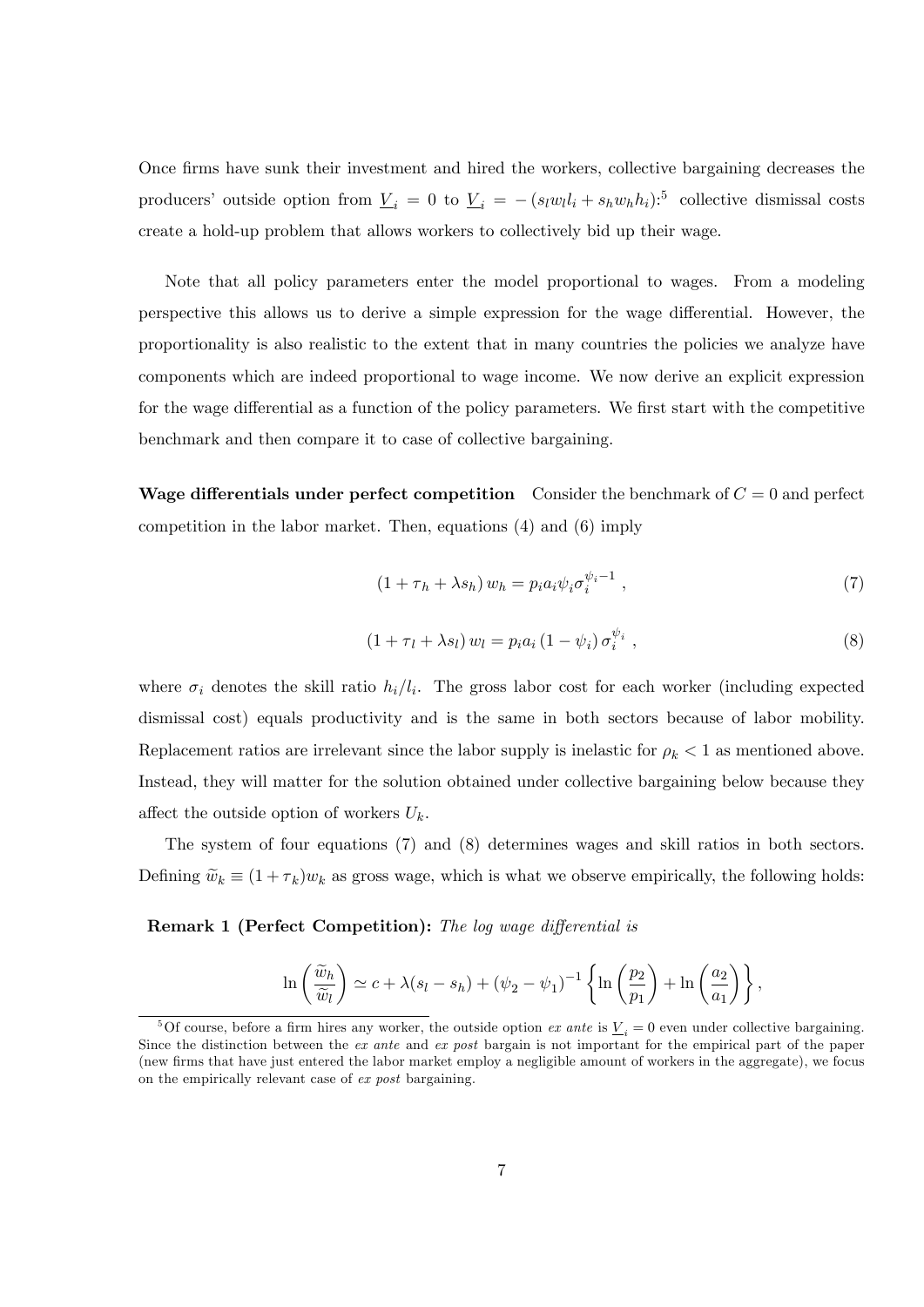where

$$
c(\psi_1, \psi_2) \equiv \frac{\psi_2}{\psi_2 - \psi_1} \ln \left( \frac{\psi_2}{\psi_1} \right) + \frac{1 - \psi_1}{\psi_2 - \psi_1} \ln \left( \frac{1 - \psi_2}{1 - \psi_1} \right) .
$$

Proof: see the Appendix B.

Since sector 2 uses a more skill-intensive technology,  $\psi_2 > \psi_1$ , the wage differential increases in the relative price and total factor productivity of the skill-intensive good. Gross wages and thus also the wage differential do not depend on ad-valorem taxes  $\tau_k$  because the Cobb-Douglas production function is unit elastic: the downward shift of labor demand implies a fall in net wages  $w_k$  which is exactly offset by the direct positive effect  $\tau_k$  on gross wages  $\widetilde{w}_k$ . Producers are able to fully pass on the cost to workers who supply labor inelastically. Expected collective dismissal costs per worker,  $\lambda s_k$ , decrease gross wages as the expected firing tax is passed on to workers (this would not be the case if our definition of gross wages also included the expected firing tax which is however not the case empirically). The effect on the wage differential depends on whether such costs are larger for unskilled or skilled workers.

Under perfect competition individual employed workers can be replaced without cost so that they cannot bid up their wages ex post. Instead, as we will see now, this is no longer the case if unions bargain for all workers.

Wage differentials with union bargaining Producers and a workers' union bargain over how to split the rents of the two sectors<sup>6</sup> where rents are positive because of sunk costs  $C > 0$ . We adopt the right-to-manage framework in which unions<sup>7</sup> and (an employer association of) producers bargain over the wage. Producers then unilaterally choose employment so that labor is on the labor demand curve. Although the right-to-manage setup has been criticized since producers and unions could do better if they bargained efficiently over both wages and employment, right-to-manage for producers is considered more realistic by most economists. For example, Farber (1986) discusses

 $6B<sub>6</sub>$  Both sectors might belong to one industry. Industry level bargaining is a good approximation for countries like Germany, the Netherlands, Belgium and also to some extent the UK, France and Italy (see, e.g., Calmfors and Driffill, 1988). However, many countries have moved to more decentralized bargaining according to Freeman and Gibbons (1995). Nothing prevents us from interpreting  $i$  as the suitable unit of disaggregation such as firm, profession, sector or industry.

<sup>7</sup>Decentralized bargaining of a single worker with producers would substantially complicate the solution of the model. As discussed in Stole and Zwiebel (1996a and 1996b), firms have a strategic incentive to overemploy workers if the technology has decreasing returns to scale. However, as noted in Stole and Zwiebel (1996b), unions internalize the effect of a single worker's bargain on other workers' bargaining position. With unionization no incentive for overemployment arises, as in our model where unions bargain for both skilled and unskilled workers and the production function has constant returns to scale for both factors together.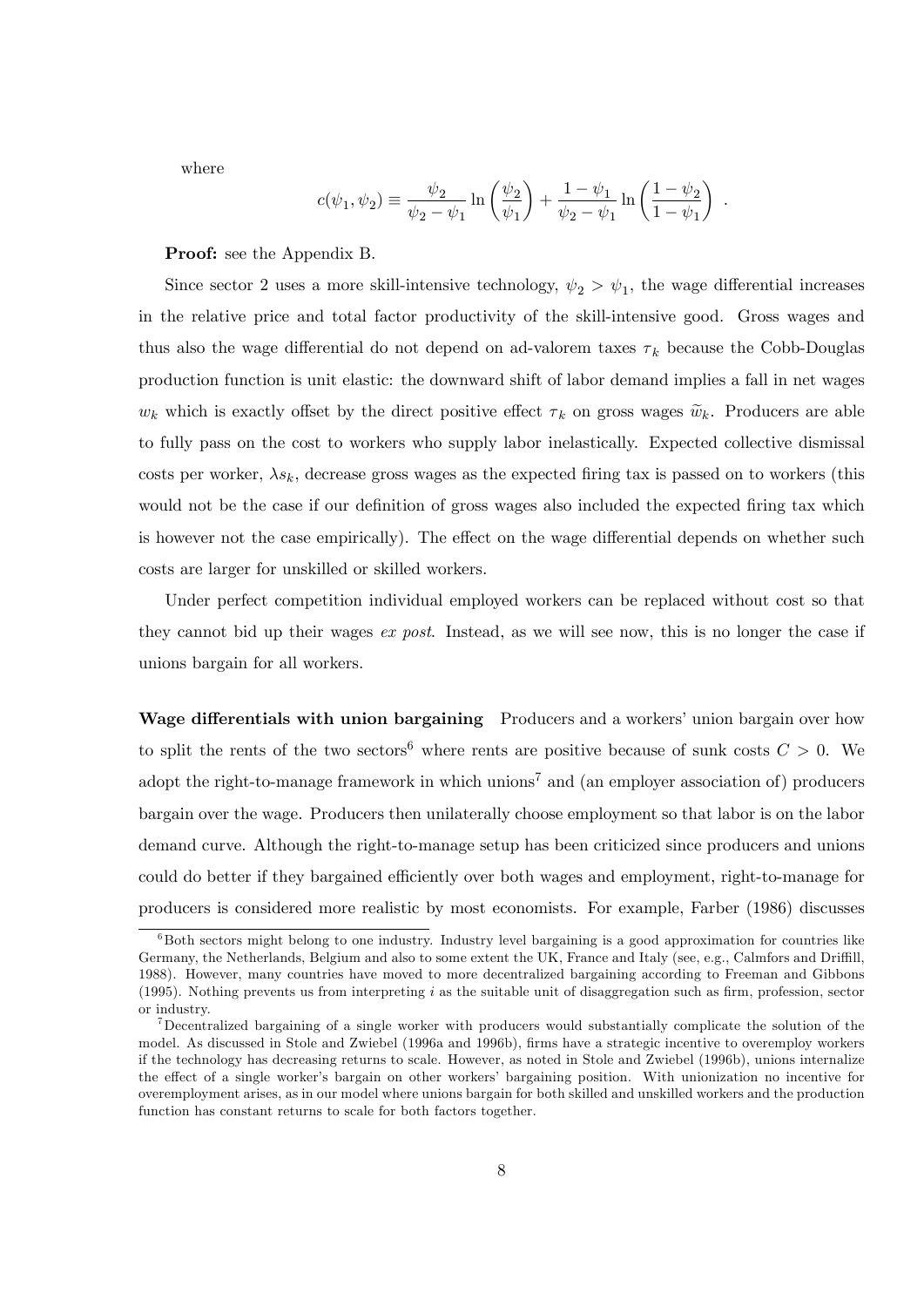enforceability problems of contracts if firms are off their labor demand curve.

With right-to-manage the Nash bargaining problem is

$$
\max_{w_k} \Omega^{\beta} \sum_{i=1}^2 (V_i - \underline{V}_i)
$$
\n
$$
\text{s.t. } l_i = l_i^D(w_h, w_l) \text{ and } h_i = h_i^D(w_h, w_l) ,
$$
\n
$$
(9)
$$

where  $\beta$  is the relative bargaining power of the union, superscript D denotes the demand curve and the union objective is defined as

$$
\Omega \equiv \xi \left( W_h - U_h \right) + \left( W_l - U_l \right) \ . \tag{10}
$$

.

The union only cares about employed workers and  $\xi$  denotes the relative weight of unskilled employed workers: the larger  $\xi$ , the more aggressively the union will bargain for unskilled workers. We extend the model to union concerns about unemployment when we discuss the effects of union coordination or centralization below. Note that unions do not cross-subsidize between workers as in Acemoglu et al. (2001) but both skilled and unskilled workers earn their marginal product. However, interactions between both factors arise as long as the production technology implies some complementarity between factors. Moreover, the small-open economy assumption excludes feedbacks from union's wage setting on prices (such externalities are considered for example by Calmfors and Driffill, 1988). Finally, we only consider interior optima in which the supply of skilled and unskilled labor is not constrained by the endowment  $\overline{h}$ ,  $\overline{l}$ . In the empirical part we will control for the relative skill supply to address this issue.

The explicit expression for the producers' surplus is

$$
\sum_{i=1}^{2} (V_i - \underline{V}_i) = (r + \lambda)^{-1} \left\{ q_1(\cdot) + \frac{p_2}{p_1} q_2(\cdot) - (1 + \tau_h - rs_h) w_h(h_1 + h_2) - (1 + \tau_l - rs_l) w_l(l_1 + l_2) \right\}
$$

We now proceed to derive the solution of the bargain. The first-order condition of problem (9) for skilled wages is

$$
\beta \Omega^{\beta - 1} \sum_{i=1}^{2} \left( V_i - \underline{V}_i \right) \frac{\partial \Omega}{\partial w_h} - \Omega^{\beta} \frac{1 + \tau_h - r s_h}{r + \lambda} \sum_{i=1}^{2} \left( h_i + \frac{\partial h_i}{\partial w_h} w_h \right) = 0
$$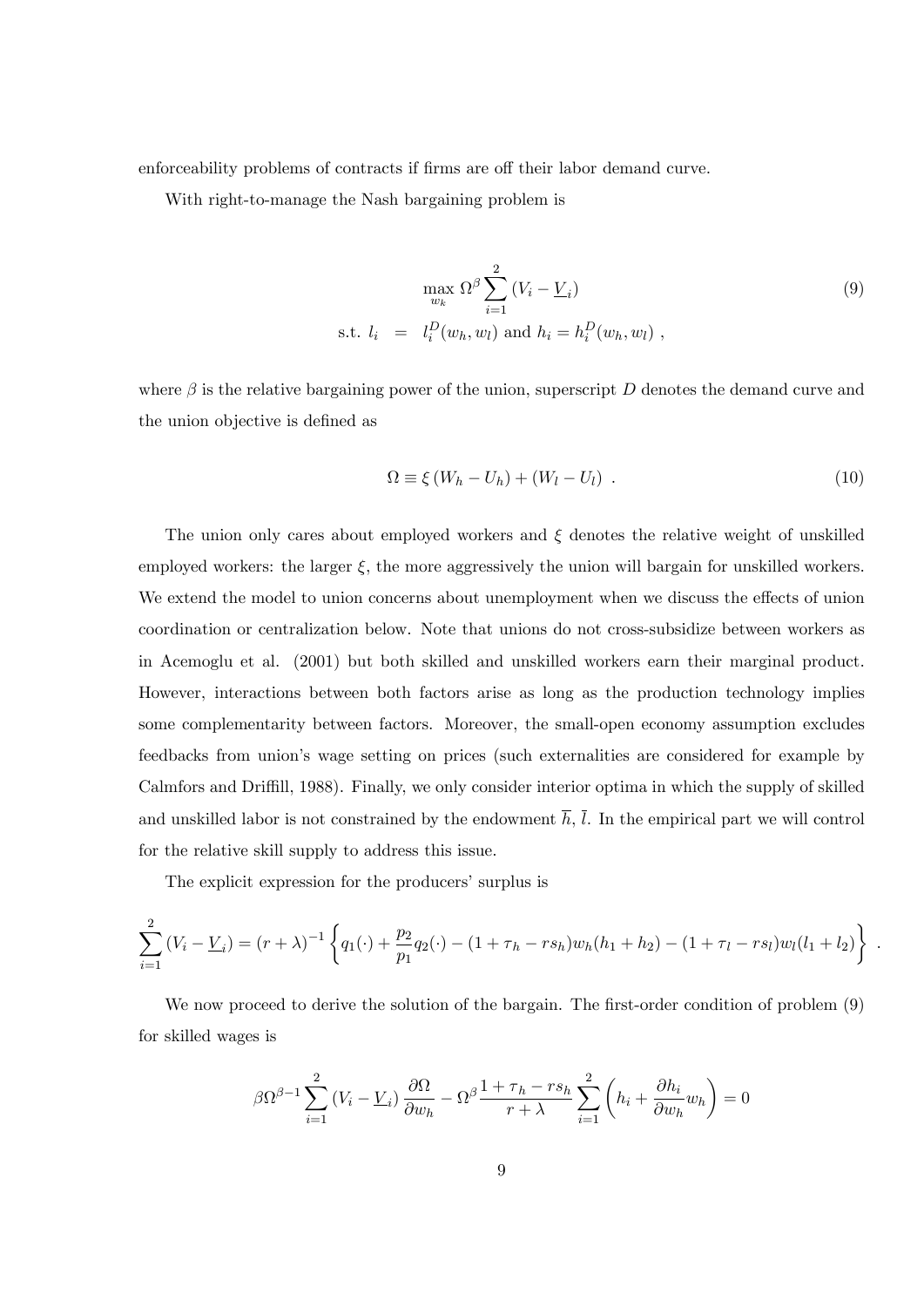Multiplying by  $w_h$  and  $h/h$  and rearranging, we get

$$
w_h h = \frac{(r+\lambda)\beta\sum_{i=1}^2 (V_i - \underline{V}_i)\varepsilon_h}{(1+\tau_h - rs_h)\left(1 + \sum_{i=1}^2 \frac{h_i}{h}\eta_{h,i}\right)} ,
$$

where  $\varepsilon_h \equiv (\partial \Omega/\partial w_h) / (w_h/\Omega)$  and  $\eta_{h,i} \equiv (\partial h_i/\partial w_h) / (w_h/h_i)$  denote the elasticity of the union objective and labor demand with respect to  $w_h$ .

Analogous derivation of  $w_l l$  allows to write the relative labor share of the two factors net of taxes as

$$
\frac{w_h h}{w_l l} = \frac{1 + \tau_l - rs_l}{1 + \tau_h - rs_h} \frac{1 + \sum_{i=1}^2 \frac{l_i}{l} \eta_{l,i}}{1 + \sum_{i=1}^2 \frac{h_i}{h} \eta_{h,i}} \frac{\varepsilon_h}{\varepsilon_l} \,. \tag{11}
$$

Intuitively, the relative labor share of skilled labor depends negatively on the relative taxes and relative labor demand elasticities but positively on the relative elasticity of the union objective with respect to wages.

We now use the expression for the relative labor share to derive the wage differential as a function of the model's policy parameters. It remains to derive explicit expressions for the skill ratio  $h/l$  and the elasticities. The Cobb-Douglas production function implies that the second term on the right-hand side of  $(11)$  equals 1 (to see this apply L'Hôpital's rule for the more general case with a CES function and consider the limit to the Cobb-Douglas case). Furthermore, in this case relative labor demand can be derived using (4) and (6):

$$
h/l = \frac{a_1 \psi_1 q_1 + a_2 \psi_2 \frac{p_1}{p_2} q_2}{a_1 \left(1 - \psi_1\right) q_1 + a_2 \left(1 - \psi_2\right) \frac{p_1}{p_2} q_2} \frac{1 + \tau_l + \lambda s_l}{1 + \tau_h + \lambda s_h} \frac{w_l}{w_h} \tag{12}
$$

The Cobb-Douglas technology implies that the total labor share is constant unless prices or productivity change. Hence, for given prices and productivity it follows from (11) that  $\varepsilon_h/\varepsilon_l$  is pinned down, too. In the Appendix we derive that

$$
\frac{\varepsilon_h}{\varepsilon_l} = \xi \frac{1 - \rho_h}{1 - \rho_l} \frac{r + \lambda u_l^{-1}}{r + \lambda u_h^{-1}} \frac{w_h}{w_l} \,. \tag{13}
$$

Quite intuitively, the elasticities depend on the marginal effect of wages on the employed workers' surplus applying the weight  $\xi$  in the union objective: the marginal effect is  $\xi(1-\rho_h)/(\tau+\lambda u_h^{-1})$ for skilled workers and  $(1 - \rho_l) / (r + \lambda u_l^{-1})$  for unskilled workers.

Plugging (13) and (12) into (11) and rearranging, we get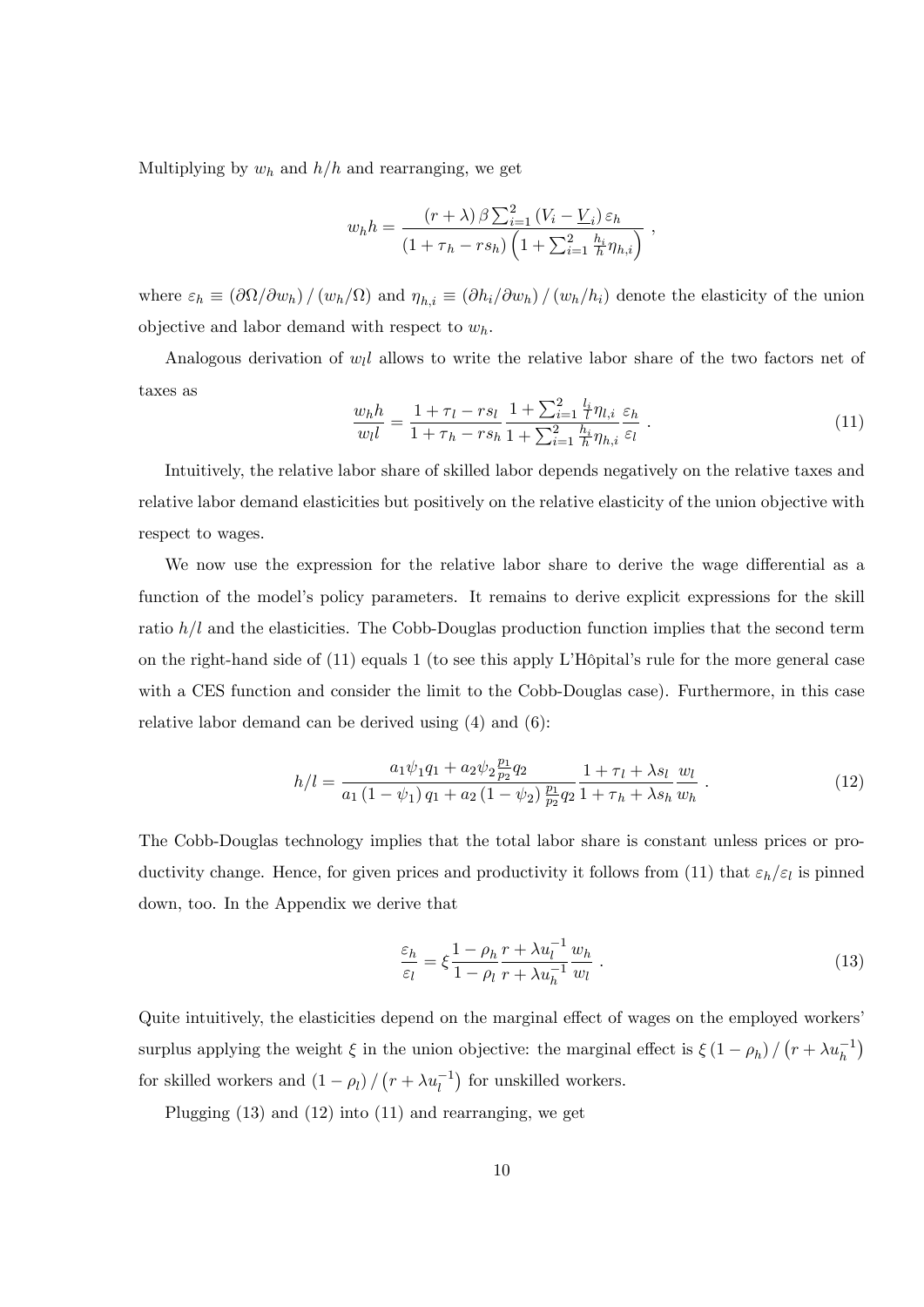Remark 2 (Union Bargaining): If unions and producers bargain over wages and producers retain the right to employ workers, the log wage differential is given by

$$
\ln\left(\frac{\widetilde{w}_h}{\widetilde{w}_l}\right) \simeq -\ln\left(\xi\right) + \left(\tau_h - \tau_l\right) + \left(r + \lambda\right)\left(s_h - s_l\right) + \left(\rho_h - \rho_l\right) + \ln v\left(\frac{u_h}{r} + \frac{u_l}{r}\right) + \ln \pi \left(\frac{a_2}{a_1}, \frac{p_2}{p_1}\right) \tag{14}
$$

with

$$
v(u_h, u_l) \equiv \frac{r + \lambda(1 + u_h^{-1})}{r + \lambda(1 + u_l^{-1})} \qquad \text{and} \qquad \pi(a_2/a_1, p_2/p_1) \equiv \frac{\psi_1 + \frac{a_2}{a_1} \frac{p_2}{p_1} \frac{q_2}{q_1}}{(1 - \psi_1) + \frac{a_2}{a_1} \frac{p_2}{p_1} \frac{q_2}{q_1}}(1 - \psi_2)}
$$

and  $\psi_1 < \psi_2$ .

Proof: see the Appendix B.

Compared to the benchmark of perfect competition in Remark 1, relative gross wages now also depend on relative unemployment rates and replacement ratios. Although union bargaining power  $\beta$  cancels and does not directly affect the wage differential, it is worth noting that in the limit  $\beta \to 0$  we are back in the case of perfect competition. For  $\beta > 0$  instead, union bargaining implies that wages do no longer adjust to clear labor markets and some workers remain unemployed. Low unemployment rates increase the (re)employment probability and similar to high replacement ratios  $\rho_k$  strengthen the outside option of workers  $U_k$  (see equation (2)). A better outside option implies a better bargaining position and higher wages. Thus, the wage differential depends on the relative strength of the outside option. For example, a higher replacement ratio or reemployment probability for unskilled workers lowers the wage differential. Of course, the relative unemployment rate is jointly determined, an issue that we will address in the empirical part. Trivially, the wage differential is also smaller if unions favor unskilled workers more  $(\xi > 1)$ .

As in the perfectly competitive benchmark, higher relative total factor productivity or prices in the skill-intensive sector 2 induce higher relative labor demand for skilled workers (see equation  $(12)$ ) so that the wage differential increases.

Collective dismissal costs compress the wage differential if they are relatively more important for unskilled workers. As mentioned above, dismissal costs create a hold-up problem. Unions thus bargain more aggressively taking into account the negative effect of wages on the producers' outside option. Note that this effect crucially depends on dismissal costs being proportional to wages.

Ad-valorem taxes matter for the gross wage differential but are irrelevant for net wages. This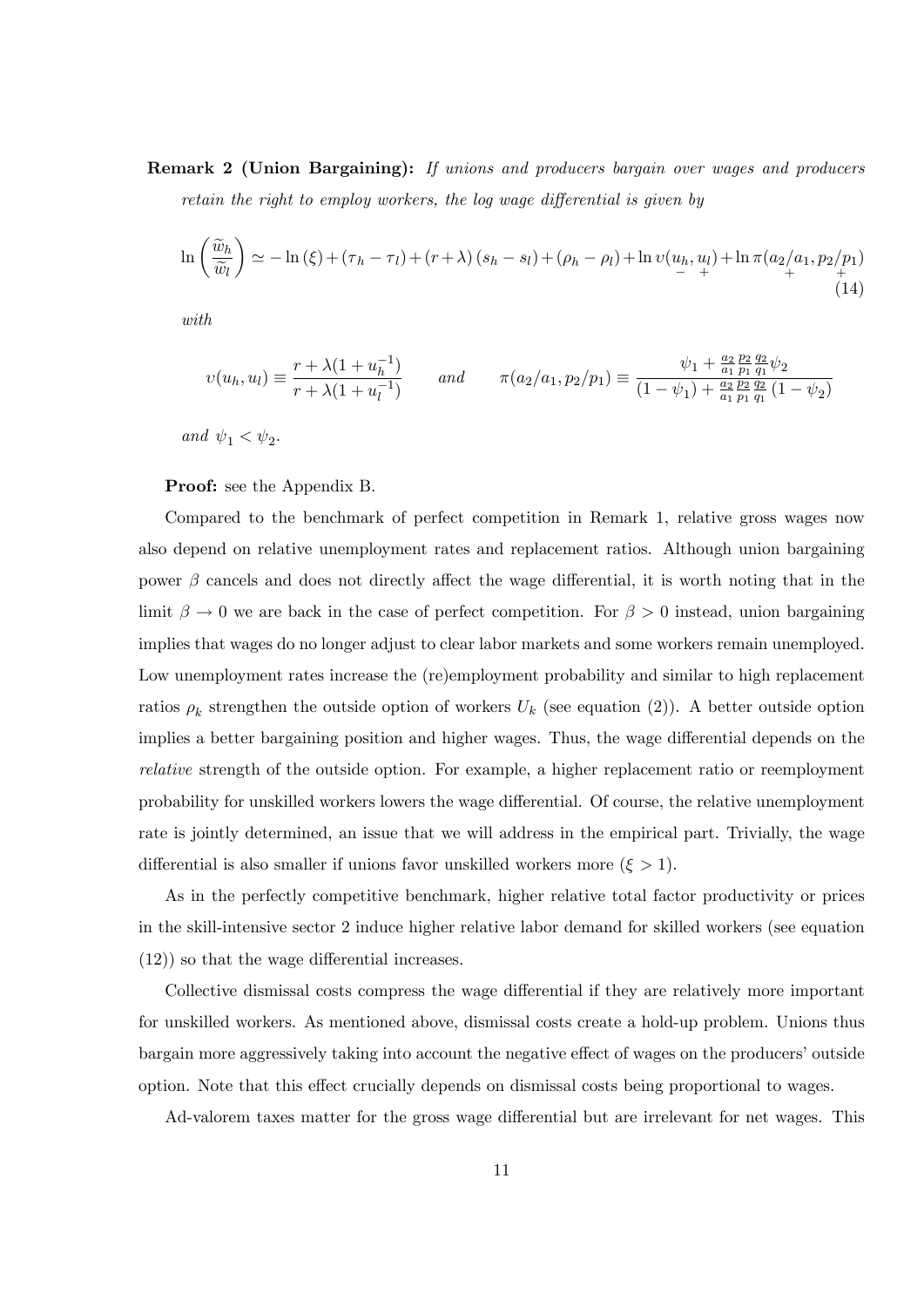is because unions can appropriate less rents if taxes are higher. For Cobb-Douglas technology this effect exactly cancels with the adverse effect on labor demand (see equations  $(11)$  and  $(12)$ ).

Finally, let us mention that labor market institutions that directly affect the wage differential such as minimum wages,  $w$ , compress the wage differential: by definition, for a binding minimum wage,  $\underline{w} \geq w_l$ , whereas  $w_h$  is not directly affected.

Before estimating an equation such as (14), we want to relax the assumption that the union does not take into account the effect of its wage setting on unemployment. We now analyze whether union coordination or centralized bargaining which internalizes this externality, compresses the wage differential.

Centralized bargaining or union coordination Unions take the externalities of their wage setting on unemployment into account.<sup>8</sup> The objective function of the union  $(10)$  remains the same but in equation (3) unions now consider  $u_k$ ,  $k = h, l$ , as an endogenous determinant of the employment surplus  $W_k - U_k$ . Compared with above

$$
\frac{\partial (W_k - U_k)}{\partial w_k} = \frac{(1 - \rho_k)}{r + \lambda u_k^{-1}} + \frac{(1 - \rho_k)\lambda u_k^{-1}}{(r + \lambda u_k^{-1})^2} \zeta_k \eta_k, \ k = h, l \ , \tag{15}
$$

where  $\zeta_k \equiv (\partial u_k/\partial k) / (k/u_k)$  and  $\eta_k \equiv (\partial k/\partial w_k) / (w_k/k)$ . The additional second term is positive: the outside option deteriorates so that the employment surplus  $W_k - U_k$  increases relatively more than in the previous section. This implies that the union is less aggressive in the wage bargain.

# Remark 3 (Union Coordination): Coordination or centralization of union bargaining compresses the wage differential if  $u_h < u_l$ .

#### Proof: see the Appendix B.

As shown in the Appendix, union coordination adds a log-linear term to (14). The term is negative if  $\zeta_l \eta_l/(\zeta_h \eta_h)$  is not too large. Intuitively, union coordination moderates union behavior in wage bargaining more if labor demand and unemployment are more elastic. Thus, the effect of coordination on the wage differential depends on the relative size of these elasticities. For Cobb-

<sup>&</sup>lt;sup>8</sup>This is a shortcut similar to Layard et al. (1991) and Blanchard and Summers (1986). Modelling centralization of bargaining explicitly such as for example in Calmfors and Driffill (1988) or Danthine and Hunt (1994) prevents us from deriving an analytically tractable expression for the wage differential.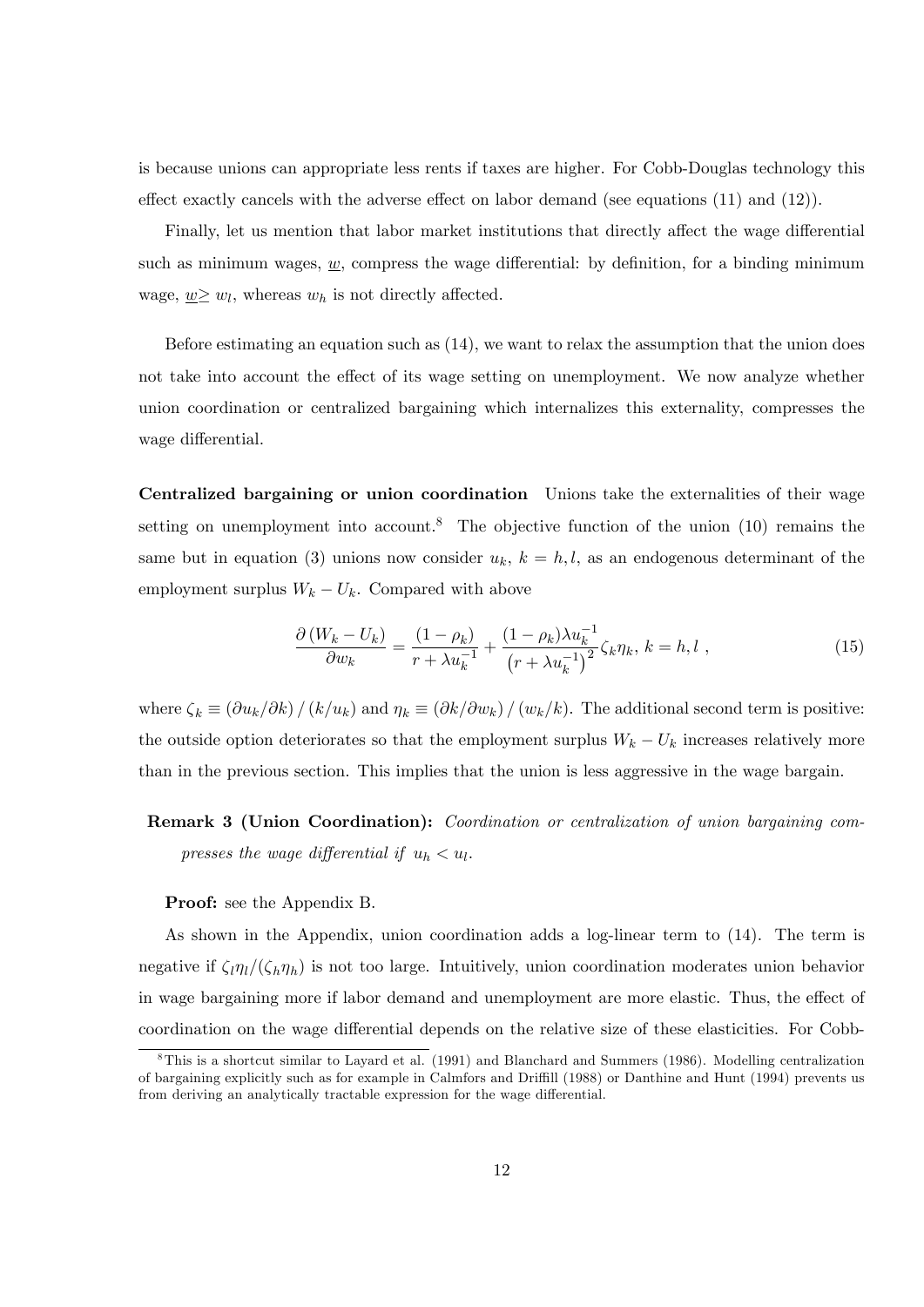Douglas technology,  $\eta_l/\eta_h = 1$ . Using the explicit expression for  $u_k$  in our model, we show in the Appendix that the condition simplifies to  $u_h < u_l$  since  $\zeta_k$  decreases in  $u_k$  in our model.

We have shown how the wage differential depends on various institutional parameters in a simple log-linear way. Of course, we only have been able to derive such an equation because we have modelled institutions in an extremely stylized way. In reality, institutions are much more complex and might affect wage differentials in various other ways. For example, union coordination or centralization might compress wage differentials if the union agreement has wider applicability in the economy and allows unions to better insure its members (Wallerstein, 1990); or if centralized unions mitigate the hold-up problem in the context of aggregate shocks (Teulings and Hartog, 1998). Moreover, in our model labor supply is inelastic and wage differentials depend on differences of the workers' outside option. A complementary view is that labor supply is elastic and the elasticity differs across demographic groups (Bertola et al., 2003). In this case more powerful unions that compress wages, price young, old and female workers out of the labor market because these groups of the population are less strongly attached to the labor force. Note also that employment protection a§ects labor shares and wages over the business cycle as it renders labor demand dynamic (see Bertola, 1999, on the countercyclical behavior of labor shares in dynamic labor demand models). Furthermore, unions might try to change the bargain by lobbying for certain institutions. For example, countries with strict regulation on employment protection also tend to have institutions that compress wages from below such as minimum wages (Bertola and Rogerson, 1997). Hence, one should be careful in interpreting the empirical estimates too literally in terms of the model, although we hope to have captured some important aspects of the labor market institutions for which we have data.

# 3 Data and econometric model

We now discuss the data that we use in our empirical analysis before we specify the econometric model (see Appendix A for further information on the data sources). From the derived log-linear equation above it follows that ideally we would like to have data on wage differentials, institutions and unemployment rates by skill, relative total factor productivity and prices of skilled and unskilled-labor intensive sectors.

In practice, the data on institutions contain measures of wage bargaining institutions, generos-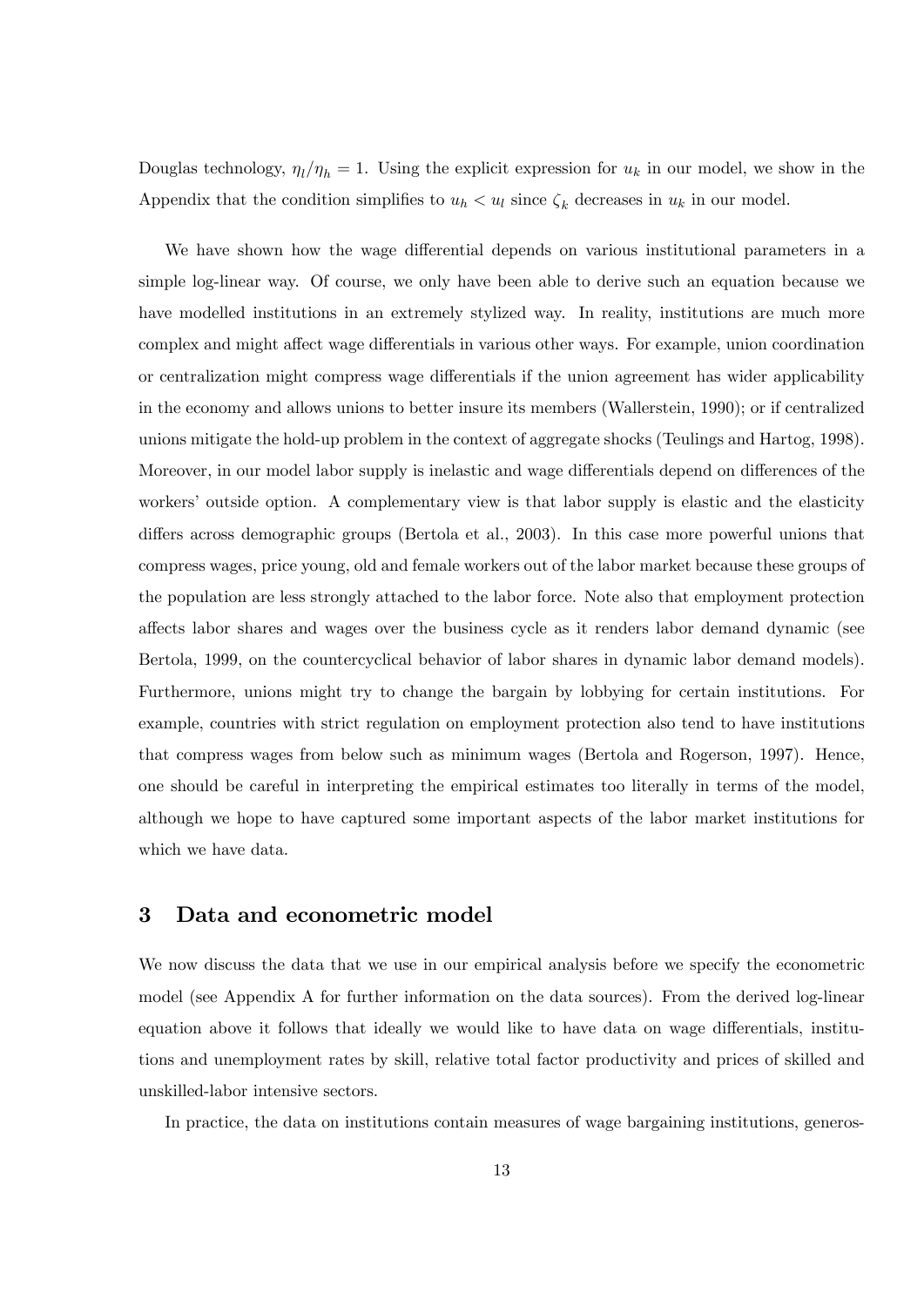ity and duration of unemployment benefits, strictness of employment protection legislation, labor taxation and minimum wages. Wage differentials by skill are not available for a long enough time period for a large enough number of countries. Thus, we use the ratio of the 90th to the 10th wage percentile,  $w_{90}/w_{10}$ , for male workers. We focus on males because the series are longer and the male wage is less affected by labor force participation changes over time. Although the measure  $w_{90}/w_{10}$  is highly correlated with the wage differential by skill, we acknowledge that it might capture some within-group wage inequality about which the model is silent. Moreover,  $w_{90}/w_{10}$  is an aggregate measure and thus captures the effect of union bargaining in the unionized sector as well as spill-overs to the non-union sector. However, the estimation results below suggest that such spill-overs do not dominate the effect in the unionized sector emphasized by our model.

In equation  $(14)$  trade and technology determine the wage differential through relative prices,  $p_2/p_1$ , and relative total factor productivity (TFP),  $a_2/a_1$ . As frequently done in the literature, we proxy the effect of trade by the ratio of imports over value added, *imp intensity*, and technology by the ratio of R&D expenditure over value added,  $RD$  intensity, in the manufacturing sector (see Machin and van Reenen, 1998). Of course, in contestable markets imports might not change if foreign competition does, but in practice openness (and thus the exposure to competition) and trade volumes are highly correlated.

The relative unemployment rate of skilled workers matters for the wage differential in equation (14) because it affects the outside option of skilled and unskilled workers. Unfortunately data on unemployment by skill are not available for all countries and time periods on a comparable basis. As a measure of the relative unemployment rate, we use the relative skill endowment in the population  $log(skill)$ , the aggregate unemployment rate  $log(u)$  and the interaction of the two.

The time-varying data on institutions are crucial for our estimations. We now describe the data in some detail and further information is contained in the Appendix A. We have two measures on wage bargaining institutions: the union membership rate among active workers or union density,  $UD$ ; and the index of coordination,  $CO$ . The union density is supposed to capture how aggressively the union bargains for higher wages of unskilled workers (the parameter  $\xi$  in terms of the model). A higher union density will decrease the wage differential if it implies relatively more aggressive wage bargaining for unskilled workers. An alternative measure of union bargaining power is union coverage, i.e. the proportion of contracts covered by collective agreements. This variable has the advantage of giving more weight to unions in countries where the density is quite low but the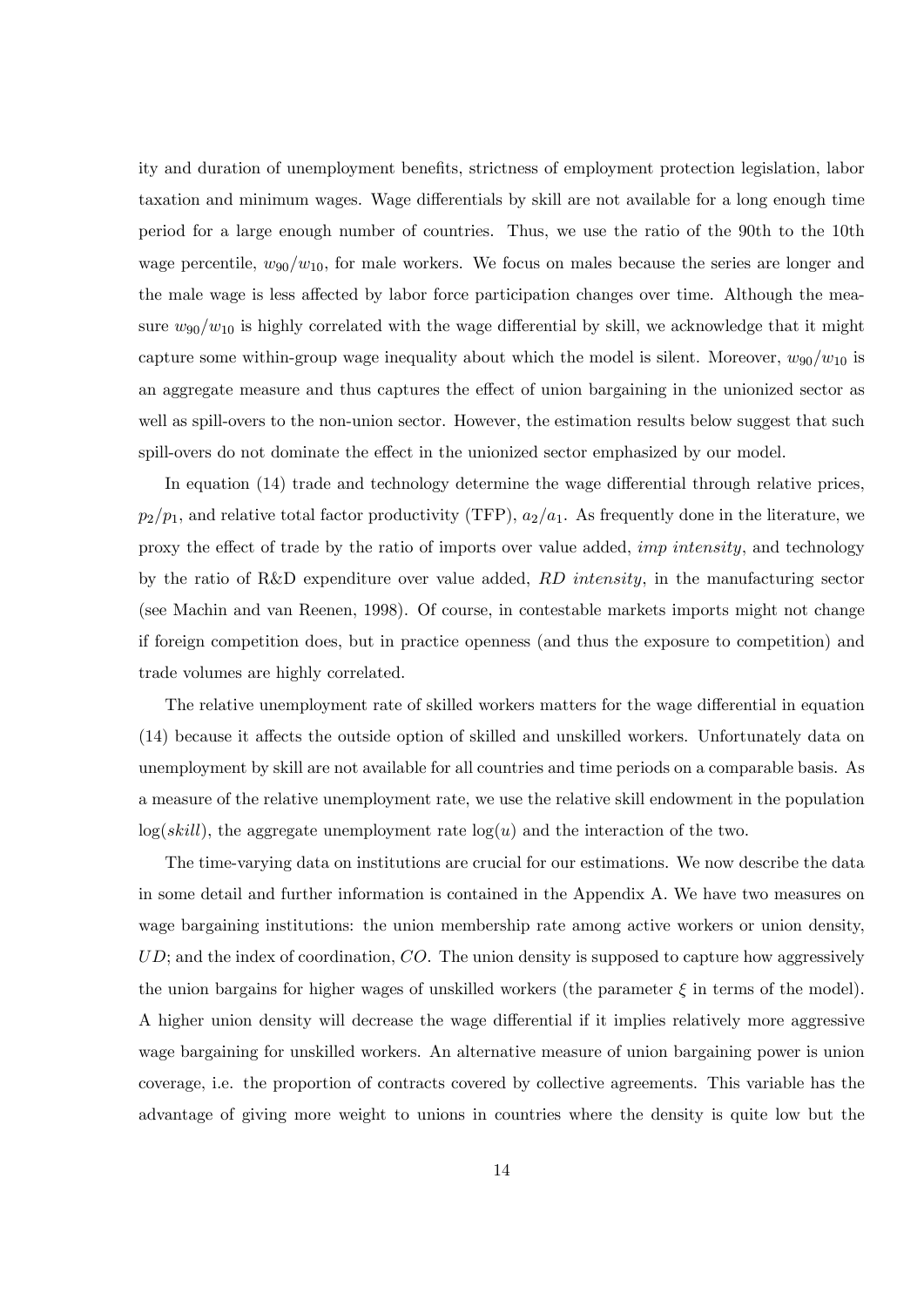bargaining power is high, as for example in the case of France. However, consistent series on union coverage for all countries are not available, apart for a few observations every 10 years (see Nickell et al., 2004). Fortunately, union coverage is very constant over time whereas this is not the case for union density. Differences in union coverage are thus controlled for by country fixed effects (the same holds for all other unobservable characteristics of countries that are constant over time). We are able to control for another heterogeneity of unions using an index of coordination in wage bargaining. This measure captures the extent to which parties internalize the macroeconomic consequences of their decisions and will moderate wage demands. The effect on the wage differential depends on the relative concerns about unemployment of skilled and unskilled workers (see Remark 3 above).

Concerning unemployment benefits we have data on benefit replacement rates,  $BRR$ , and benefit duration,  $BD$ . Benefit replacement rates measure the proportion of unemployment benefits relative to average earnings before tax, averaged over family types of recipients. Benefit duration measures the duration of the entitlement to unemployment benefits in each country and is defined as  $BD =$  $\alpha(BRR_2/BRR_1) + (1 - \alpha)(BRR_4/BRR_2)$ , where the subscript 1 denotes the first year, 2 the second and third year and 4 the fourth and fifth year in unemployment. The model implies that both indicators should be negatively correlated with the wage differential if generous unemployment benefits increase the outside option of unskilled workers relatively more.

The data on employment protection legislation, EP, summarize the set of rules and procedures governing the treatment of dismissals of workers employed on a permanent basis. The tax wedge,  $TW$ , is defined as the sum of the employment tax rate, the direct tax rate and the indirect tax rate. Both indicators should be negatively correlated with the wage differential if implicit firing taxes and labor taxes are more important for unskilled workers. Finally, the measure of minimum wages is defined as the ratio between the minimum and median wage. Higher minimum wages compress the wage differential from below. Clearly, in some countries unemployment benefits or other welfare payments also implicitly truncate the wage distribution from below. In the econometric estimations the coefficients are identified from different time variation across countries. Thus, the levels of the institutional variables are less of a concern.

Table 2 (displayed at the end of the paper) contains summary statistics of the variables used in the estimation. The unbalanced panel of countries for the period 1973-99 includes Australia, Canada, Finland, France, Germany, Italy, Japan, the Netherlands, Sweden, the UK and the US.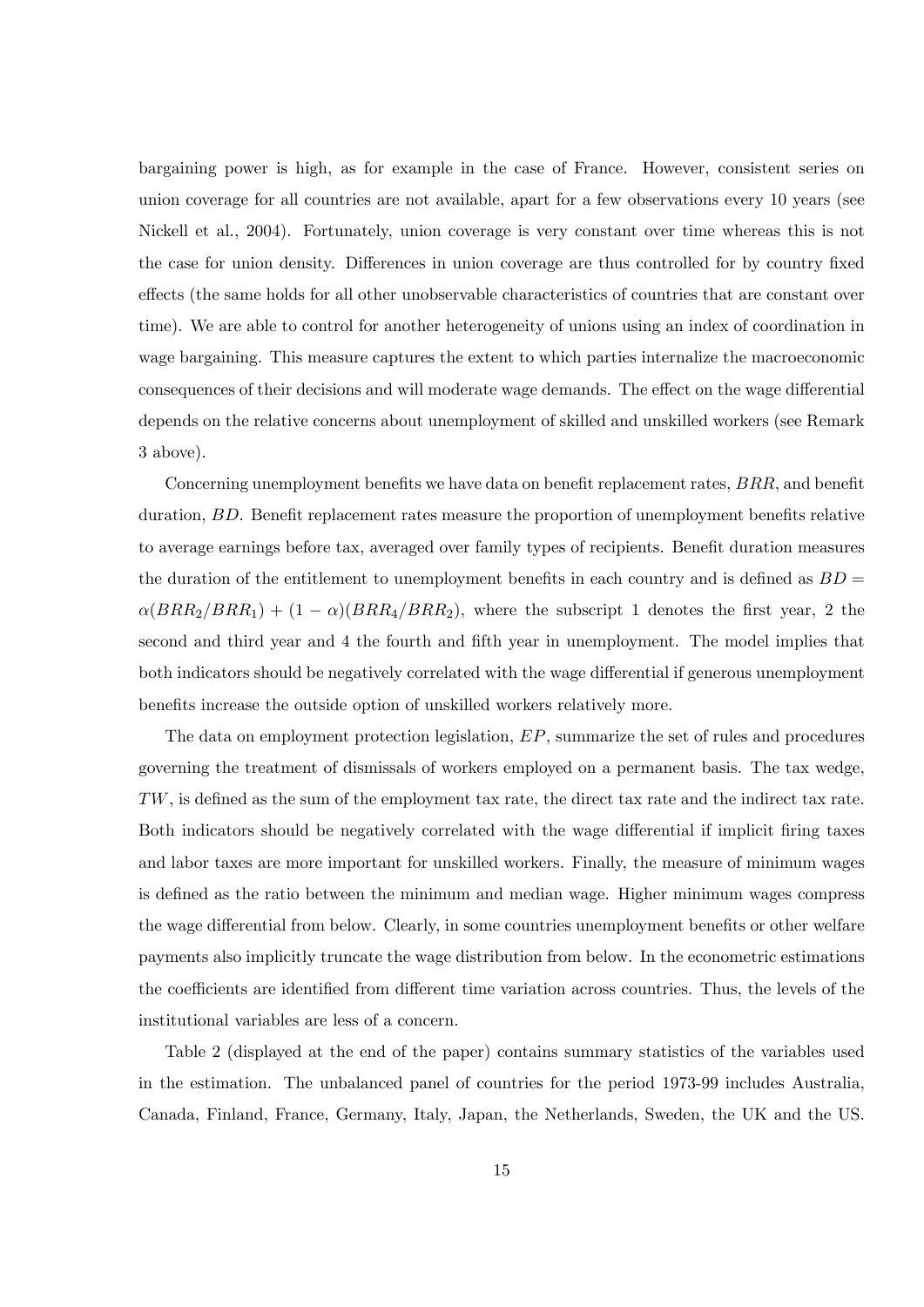For more detailed information on the data see also the descriptive statistics in Tables 10 and 11. We now turn to the econometric specification of the estimated equation.

In Section 2 we have shown that labor market institutions matter for wage differentials, especially if labor markets are not perfectly competitive. We now proceed to empirically investigate whether and to what extent labor market institutions are related to the male wage differential in OECD countries. The empirical counterpart of equation (14) is the following:

$$
\log(\frac{w_{90}}{w_{10}})_{it} = \theta_0 + \theta_1 v_{it} + \gamma' \mathbf{z}_{it} + \boldsymbol{\vartheta'} \mathbf{s}_{it} + d_i + d_t + \varepsilon_{it}
$$
\n(16)

where  $\frac{w_{90}}{w_{10}}$  is the male wage differential between the 90th and 10th percentile of the gross wage distribution,  $z_{it}$  is a vector of labor market institutions indicators,  $v_{it}$  is a measure of the relative unemployment rate of the skilled,  $s_{it}$  is a vector of controls for trade and technology shocks,  $d_i$  is a fixed country effect,  $d_t$  is a year dummy and  $\varepsilon_{it}$  is the stochastic error term.

In our regressions the institutions included in  $z_{it}$  are employment protection  $(EP)$ , the benefit replacement ratio  $(BRR)$ , a measure of benefit duration  $(BD)$ , union density  $(UD)$ , coordination in wage bargaining  $(CO)$ , the tax wedge  $(TW)$  and the minimum wage  $(MW)$ .

In order to get efficient estimates we adopt a feasible fixed effect GLS estimator, with a variancecovariance matrix that incorporates heteroskedasticity across countries (see Nunziata, 2002, for further discussion of the methodology).<sup>9</sup>

# 4 Estimation results

We present the estimation results in Tables 3-5 that are all displayed at the end of the paper. Our estimations show that institutions are strongly associated with wage inequality using both specifications in levels and in first differences. Tables 3-4 display results for the specification in levels whereas Table 5 contains results for the specification in first differences. The regressions in first differences are insightful because our technology measure,  $R\&D$  intensity, is a better indicator of the change in technology rather than the stock. Table 3 presents the baseline model which is augmented for interactions between institutions in Table 4. This decreases our sample size since such

 $^{9}$ In an alternative specification we allow for serial correlation of the errors within countries. We find some evidence for an first-order autoregressive error structure with a common  $\rho$  below 0.4. Since the estimated coefficients turned out to be almost identical, throughout the paper we present the estimations results which do not correct for serial autocorrelation of the errors within countries given that our sample is limited in the time series dimension.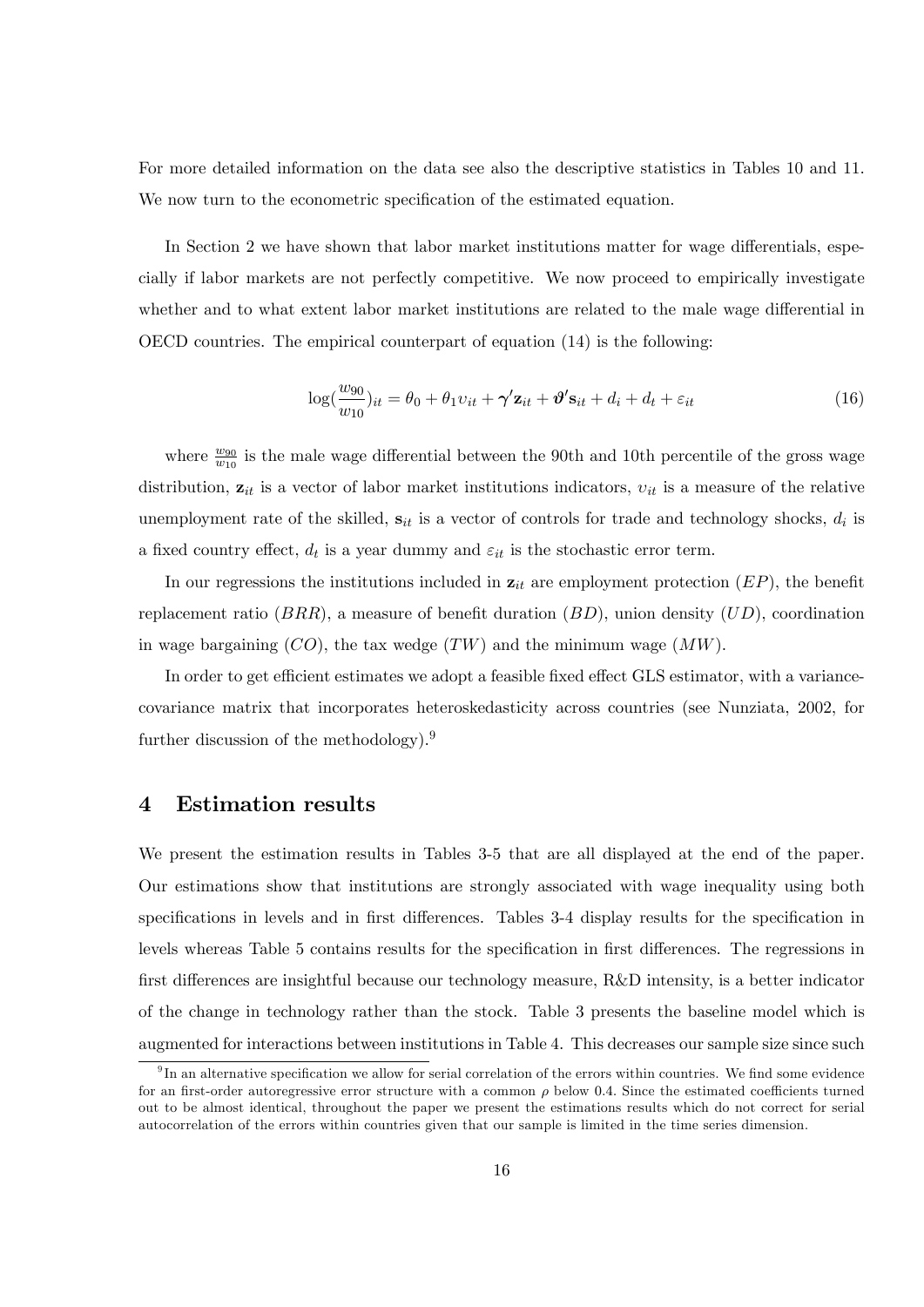data are only available from the 80s onwards. However, this measure relates better to the literature on the effects of trade between developed and developing countries on the wage differential. Finally, in Tables 7 to 9 we present simulations that illustrate quantitatively how changes in institutions are related to wage differentials.

Table 3 displays the results for various regressions. Employment protection, the benefit replacement rate and duration, union density and the minimum wage are found significant across alternative specifications. The negative sign of the coefficients suggests that these policies are more important for unskilled than skilled workers. Columns (1)-(3) contain estimation results for the 90-10 male wage differential whereas columns  $(4)$  and  $(5)$  report the results of the preferred specification for the 90-50 and 50-10 male wage differential, respectively. The standard errors used for the z-statistics reported in brackets below the coefficient estimates allow for heteroskedasticity across countries. At the bottom of the Table we report two measures of fit: the root mean-squared error (RMSE) of the model allowing for heteroskedasticity and the R2-statistic of the corresponding OLS fixed-effect model. Both statistics reveal a high fit of the model specification.

Columns  $(1)-(3)$  contain results for the 90-10 male wage differential. Our preferred specification in column (1) includes time and country dummies as well as measures of trade, technology, the relative unemployment ratio and the institutional indicators. In column (1) the regressors on institutions and trade are highly significant. In particular, the 90-10 male wage differential is more compressed if employment protection legislation is stricter, or unemployment benefits, union density or minimum wages are higher. The index of coordination is also negatively associated with the wage differential but not significant. Also the tax wedge has no significant effect. Moreover, the male wage differential is positively associated with import intensity<sup>10</sup> but negatively with R&D intensity. This suggests that R&D expenditure is not a good proxy for the stock of technology, being both an input and a flow variable. The effect of the stock of technology on the wage differential is likely to be captured at least partly by the country and time dummies in our regression. R&D instead should be much more relevant in explaining changes in the wage differential rather than the level. As we will see below this is indeed the case in the regression on changes of the wage differential. Finally, our measures of the relative skill supply indicate that a higher endowment of

 $10$  We also have run the regressions using the import-intensity of trade with non-OECD countries. The disadvantage of using this variable is that this import intensity is only available from the 80s onwards so that the sample size decreases. Results which are not reported show that coefficient of the non-OECD import intensity is larger than the coefficient for the total import intensity. This supports the view that trade with less developed countries is more strongly associated with the wage distribution.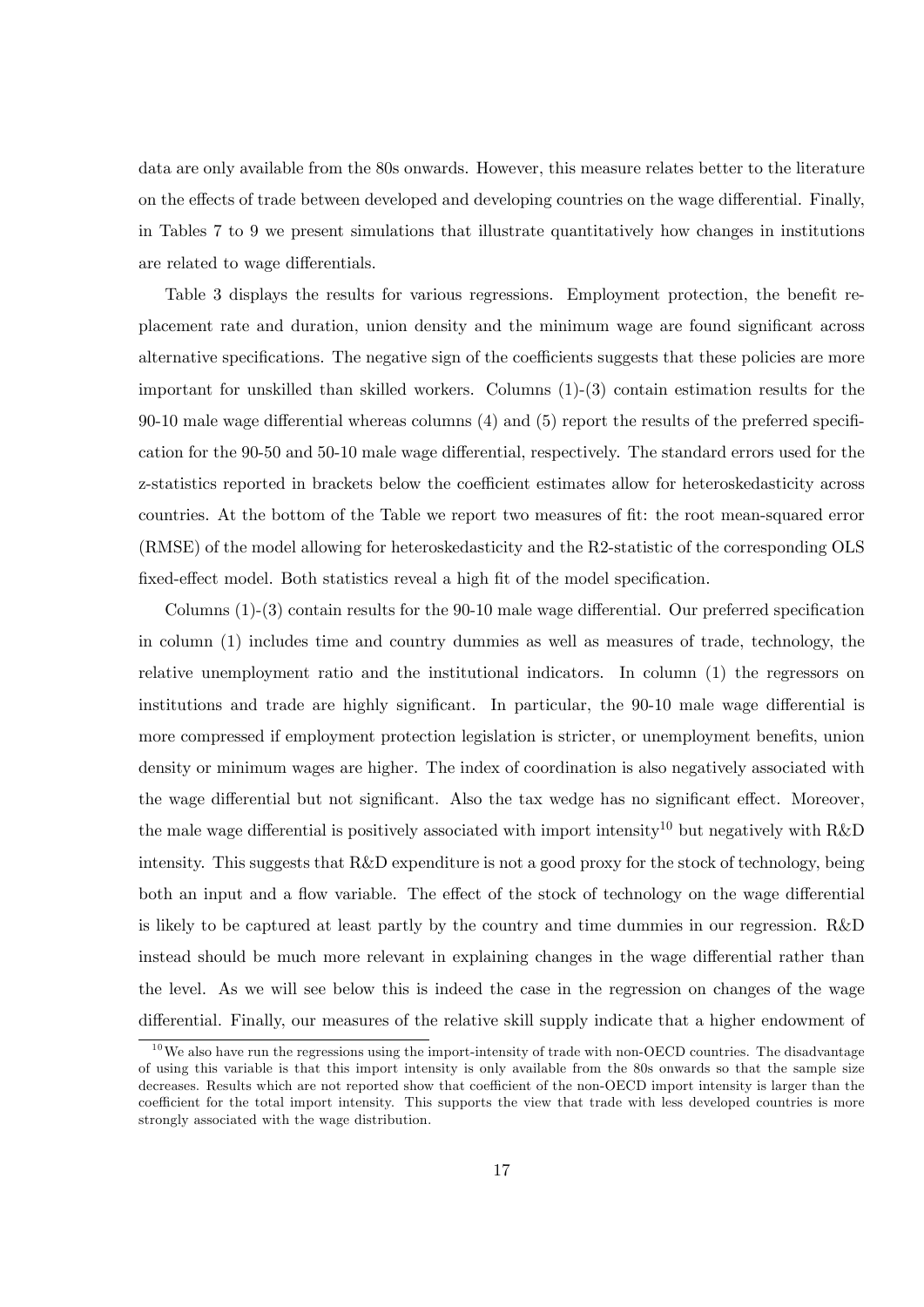skills is associated with higher wage inequality, while the effect of the unemployment rate is not significant.

In column  $(2)$  we augment the model with controls for workforce composition effects. These are the share of female labor force participation, the ratio of government expenditure over GDP and the age composition of employment measured by the share of workers above the age of 24. The share of female workforce is relevant for male wage inequality inasmuch women are substitutes for low-skilled men as claimed by Topel (1994). The ratio of public expenditure compresses wage dispersion as long as public expenditure is a proxy for the share of public employment and wages within public employees are more compressed (Wallerstein, 1999). The age composition of employment controls for experience-wage profiles at the aggregate level.

The presence of workforce controls in column  $(2)$  does not affect the results on institutions except for the coefficients on coordination and the tax wedge which now become significant: a decrease in taxes and an increase in coordination are correlated with an increase in wage inequality. The coefficients of the workforce controls are all significant. The ratio of government expenditure enters with the expected negative sign. The coefficient on the share of workers over the age of 24 is positive suggesting that a higher proportion of workers at the top of their experience-wage profile is reflected in higher aggregate wage inequality. Finally, the share of women in the labor force is negatively associated with male wage inequality. This is in contrast with the findings of Topel (1994) for the US who found a positive relationship between women participation and male wage inequality. Controlling for age and skill groups, he claimed that the big increase in participation of skilled women increased male wage inequality because women are substitutes to low-skilled workers. Our results suggest that this substitution effect may not be robust for other countries.

Controlling for the workforce composition we have slightly less observations (160 instead of 175) due to the lack of data on age composition of employment for the UK at the beginning of the sample period. In the following we prefer to present the results without the controls for workforce composition which might be considered endogenous. However we always checked that our results are robust to the inclusion of these controls.

Comparing the results of column (1) with the results of column (3) which only includes time and country dummies, we observe that the additional regressors in the model substantially increase the  $fit.<sup>11</sup>$  The RMSE changes from 0.084 to 0.038 and the R2 from 0.935 to 0.970. Adding measures of

 $11$  Moreover, results that are not reported show that our explanatory variables alone explain more of the variation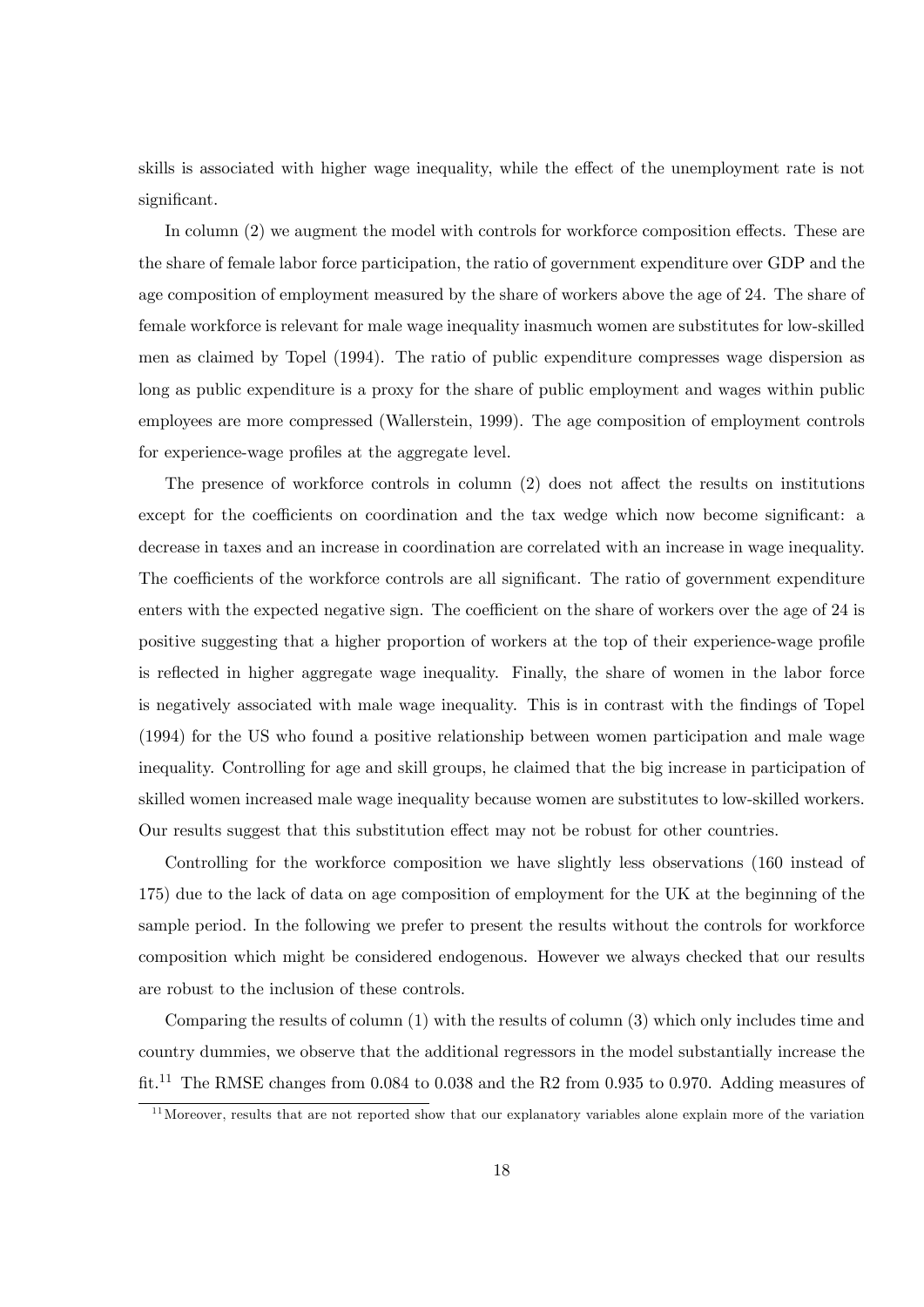trade, technology and relative unemployment to the regression in column (4) changes the RMSE to 0.077 and the R2 to 0.950 (results not reported in the Table). These numbers imply that institutions can explain a large part of the remaining variation in column (4).

The results for the 90-50 and 50-10 male wage differentials reported in the Table help us to disaggregate the effect of institutions on the entire wage distribution. It turns out that the coefficients of employment protection, replacement rates and minimum wages are quantitatively similar for the upper and lower part of the wage distribution while union density is relatively more important for the upper part of the distribution (90-50). This finding is puzzling for the minimum wage and might be driven by imperfections of the measure discussed in the previous section. However, the coefficients of the minimum wage and of union density are more intuitive in the regressions below using differences of the wage differential. In addition, the unemployment rate is significantly positively associated with the wage differential in the lower part of the distribution and negatively associated with the wage differential in the upper part of the distribution.

The models in Table 4 include a set of interactions between labor market institutions. They account both for some complementarity in institutions and possible heterogeneity in the institutional  $\text{coefficients}.^{12}$  For example, labor taxes increase real wages more if unions are strong and decentralized where the interaction between these institution is likely to be non-linear (see Daveri and Tabellini, 2000, and Alesina and Perotti, 1997). Moreover, employment protection has relatively more bite if wages are rigid downward because of minimum wages (see Lazear, 1990, or Bertola and Rogerson, 1997). Finally, the generosity of unemployment benefits matters more the longer such benefits are provided (see, for example, Nickell et al., 2004). We expect the latter two policy interactions to compress the wage differential since they are likely to affect unskilled workers more strongly. The effect of the interaction between union density and coordination instead is less clear since it is predicted to be non-linear.

The variables on institutions enter in each interaction as deviations from the world average. In this way the coefficient of each institution in levels can be read as the coefficient of the "average" country, i.e. the country characterized by the average level of that specific institutional indicator. For this average country, the interaction terms are zero. We experimented with various interactions but only the interactions between union bargaining variables (UDCO), employment protection and

than just country and year dummies.

 $12$ These specifications are in the spirit of Belot and van Ours (2001) who analyze the effect of institution interactions on unemployment.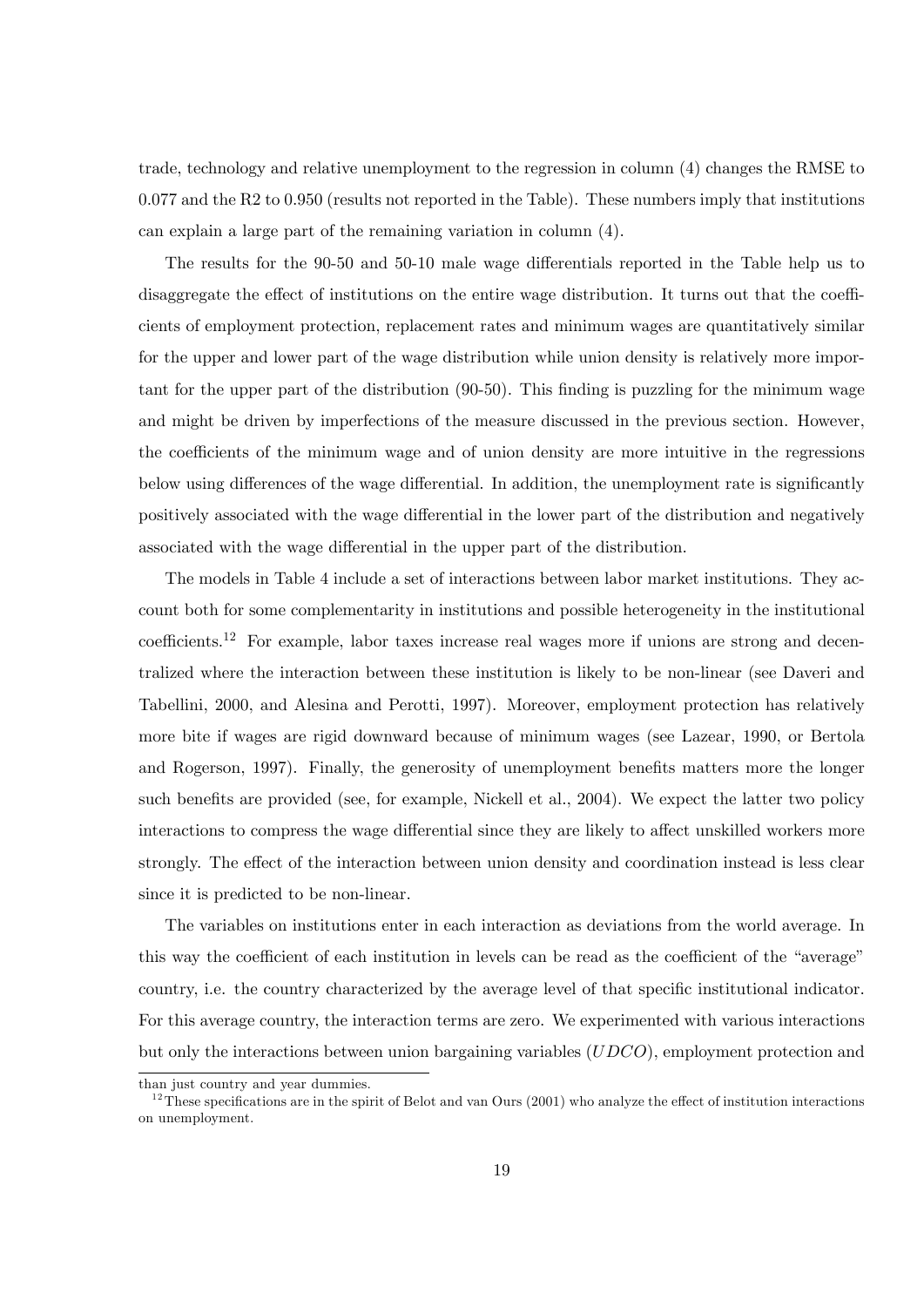minimum wages  $(EPMW)$  and benefit variables  $(BRRBD)$  turned out to be significant.

Our results are robust to the introduction of the interactions. All three interactions are significant when introduced one at a time as can be seen in Table 4, columns (1)-(3). The interactions EPMW and BRRBD have a negative sign which suggests that the interactions are more important for unskilled workers. In column (4) we include all three interactions at the same time and only the interaction between bargaining variables  $(UDCO)$  and benefit variables  $(BRRBD)$ remain significant. This is also true for the models using the 90-50 and the 50-10 wage differential in columns  $(5)$  and  $(6)$ .

We check robustness of the results further dropping one country at a time. We find that only in one case do coefficients change substantially: the exclusion of Finland reduces the importance of union density. As the descriptive statistics in Table 11 show, one difference between Finland and most other countries in the sample is that union density has increased in Finland since the 1970s. Our results are also robust to the exclusion of the variables RD intensity or imp intensity. Moreover, our results are qualitatively robust to the exclusion of the minimum wage variable that is identified by only six countries in which it changes over time. The sign and significance of the coefficients on  $EP$ ,  $BRR$ ,  $BD$  and  $UD$  are not affected by the removal of the minimum wage from the regression.

### 4.1 First Differences

We now move on to discuss the effect of trade, technology and institutions in a regression using changes of the wage differential as dependent variable. This is particularly interesting because our technology measure,  $R\&D$  intensity, is a flow and not a stock and thus should be a better predictor of the change than the level of the wage differential.

Table 5 displays the results. Note that we have substantially less observations since we average the data over 3-year intervals to mitigate problems of measurement error. Comfortingly, the R&D intensity performs better in these regressions than in level regressions. The R&D intensity is positively correlated with the 90-10 and 50-10 male wage differential. The same holds for changes in the import intensity. Concerning the institutions, changes in benefit replacement rate and duration, union density or the minimum wage are negatively associated with changes in the 90-10 male wage differential. Changes in employment protection, union density and the minimum wage are negatively associated with changes in the  $50-10$  male wage differential.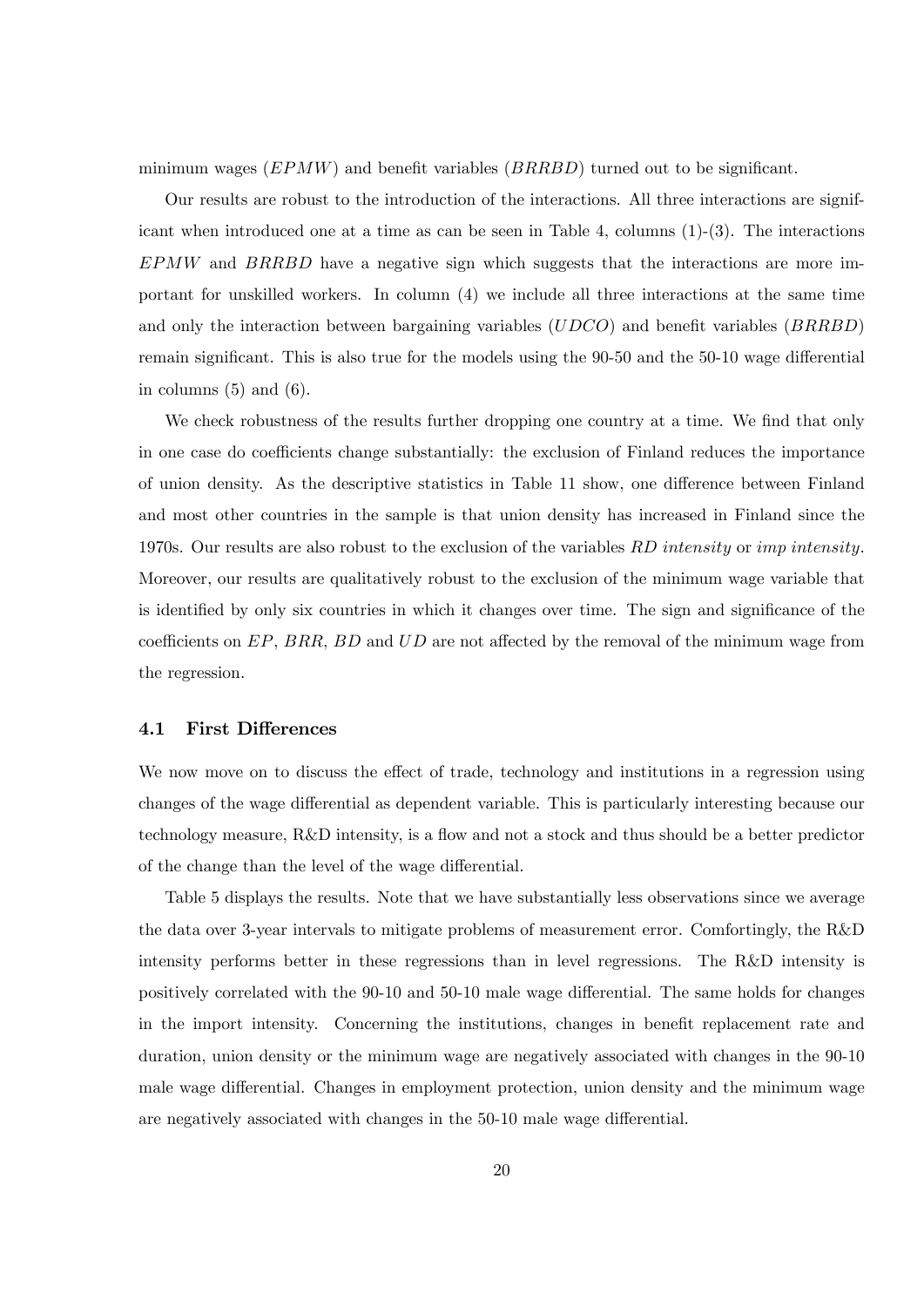#### 4.2 System Estimation

In an attempt to tackle the endogeneity of unemployment, we estimate a system where male wage inequality and unemployment are jointly determined. We estimate our basic equation (16) for male wage inequality together with an unemployment equation specified as in the literature on unemployment and institutions (Nickell et al., 2004). The system is of the form:

$$
\log(\frac{w_{90}}{w_{10}})_{it} = \theta_0 + \theta_1 v_{it} + \gamma' \mathbf{z}_{it} + \boldsymbol{\vartheta}' \mathbf{s}_{it} + d_i + d_t + \varepsilon_{it}
$$
  

$$
\log u_{it} = \alpha_0 + \alpha_1 \log u_{it-1} + \boldsymbol{\beta}' \mathbf{z}_{it} + \delta' \bar{\mathbf{s}}_{it} + d_i + d_t + \eta_{it}
$$
 (17)

Identification is obtained through the different shocks affecting the wage inequality and unemployment equation. In particular, monetary shocks are assumed to ináuence unemployment but not wage inequality. The vector of institutions  $z_{it}$  is common to the wage inequality and the unemployment equation. The vector  $s_{it}$  in the wage inequality equation contains as before RD intensity and imp intensity. Following Nickell et al.  $(2004)$  the unemployment equation contains one lag of the dependent variable; the vector  $\bar{\mathbf{s}}_{it}$  in the unemployment equation contains a terms-of-trade shock  $(ToT)$ , the long-term real interest rate (long – term rate), a TFP shock calculated as the Hodrick-Prescott cyclical component of the Solow residual for each country  $(TFP)$ , the acceleration in money supply  $(money)$ , a labor demand shock calculated as the residual of by country employment regressions (lab.dem.). The data appendix contains further information about the construction and sources of these variables. While the TFP, terms-of-trade and labor demand shock reflect the forces of trade and technology in determining unemployment, the monetary shocks  $long-term rate$  and money do not have counterparts in the wage inequality equation. This is because there is little evidence that monetary variables affect directly wage dispersion while there is a long literature on the unemployment-inflation trade-off. Finally, both equations of the system contain country and time effects.

We estimate the system using  $3SLS$ . Our results in column (1) of Table 6 indicate that the effects on institutions on male wage inequality are robust to treating unemployment as an endogenous variable. As in the previous regressions,  $EP, BRR, UD$  and  $MW$  are negatively associated with male wage inequality. Concerning the unemployment equation, similarly to the results obtained in Nickell et al. 2004 a higher bargaining coordination CO is associated with lower unemployment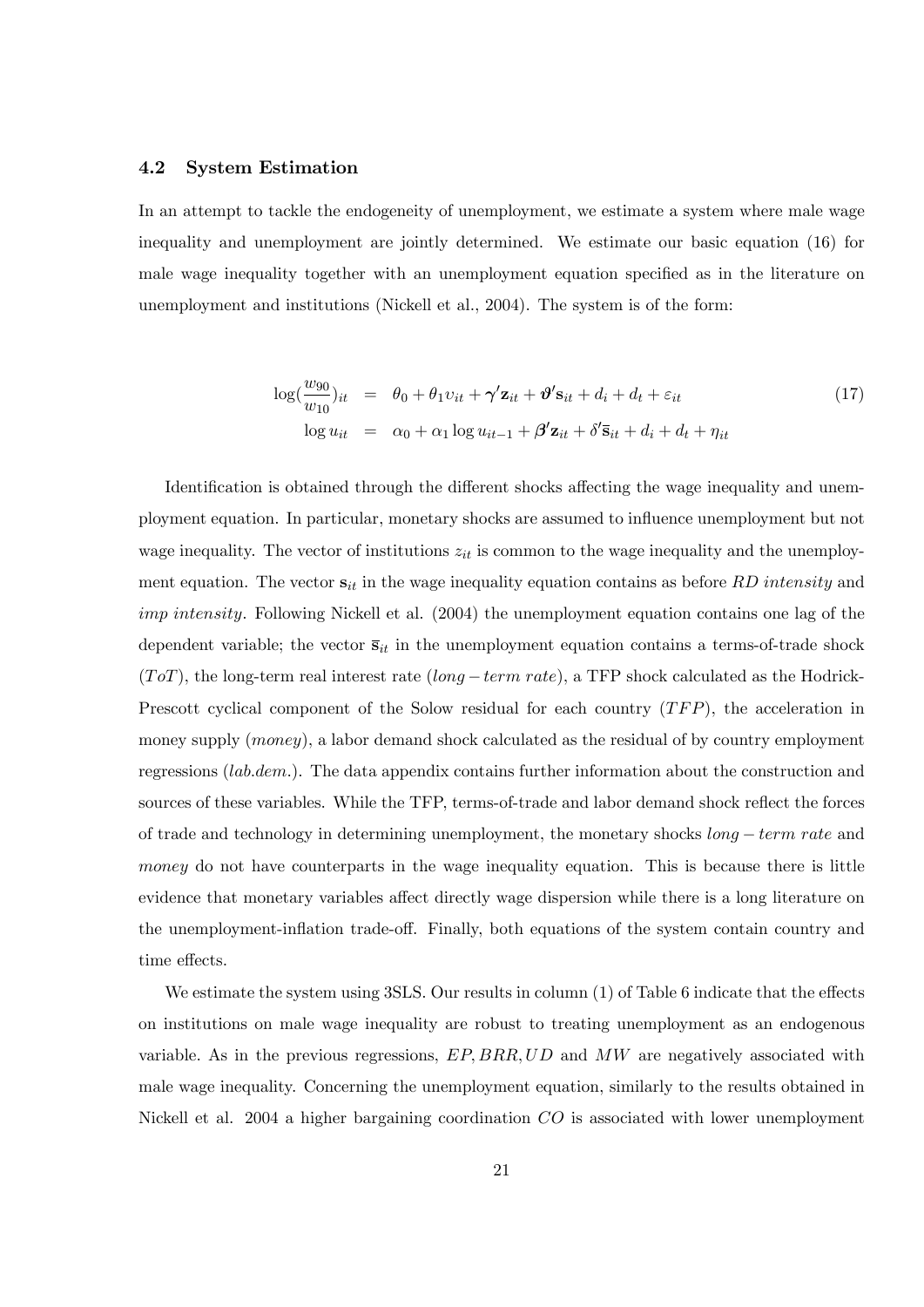whereas  $BRR$  is positively correlated with unemployment. All other institutions are not significant. Also the effect of shocks on unemployment is in line with result reported in Nickell et al.  $(2004)$ : the labor demand shock and the TFP shock have a strong negative effect, the terms-of-trade shocks has a positive effect and all other effects are rather unimportant.

Column (3) of Table 6 shows the estimates of system (17) using a SURE estimator. In this case we assume that both wage inequality and unemployment are determined by common macroeconomic shocks which are not controlled for in our specification. The results of column  $(3)$  confirm that  $EP, BRR, UD$  and  $MW$  are negatively associated with male wage inequality. Similarly to the 3SLS estimates, CO is negatively correlated with unemployment whereas the opposite is the case for BRR.

#### 4.3 Simulations

We now illustrate further how different institutional environments are associated with the wage differential. The simulations should be interpreted with care because, as mentioned above, measurement of institutions is imperfect. Table 7 presents three sets of simulations based on the coefficient estimates in column  $(1)$ , Table 3, and the model with interactions column  $(4)$ , Table 4. The first set of simulations calculates the percentage increase in the 90-10 differential correlated with one standard-deviation reduction in rigidity for each institutional dimension. This corresponds to a one standard-deviation reduction in each indicator (the standard deviations are shown in Table 2). A reduction of employment protection by one standard deviation turns out to be most important, being associated with a 19-20% higher wage differential. Reducing the generosity of the unemployment benefit system in terms of size or duration by one standard deviation is associated with a  $3\%$ -7% and a  $4\%$ -5% higher wage differential, depending on whether the interactions of institutions are included. Finally, a reduction of one standard deviation of union density or the minimum wage is associated with an increase of the wage differential of  $7\%$ -9% and 6%, respectively.

The second set of simulations in Table 7 shows the percentage increase in the 90-10 differential correlated with a change from the most rigid to the most flexible regulation in each institutional dimension. The values of the institutional indicators are shown in Table 10 and 11 in the Appendix. According to the coefficient estimates of column  $(1)$  in Table 3, a change from the most rigid employment protection legislation (Italy) to the most flexible one (US) is associated with an increase of the 90-10 differential of 60%. The implied change in the 90-10 differential changes little if we use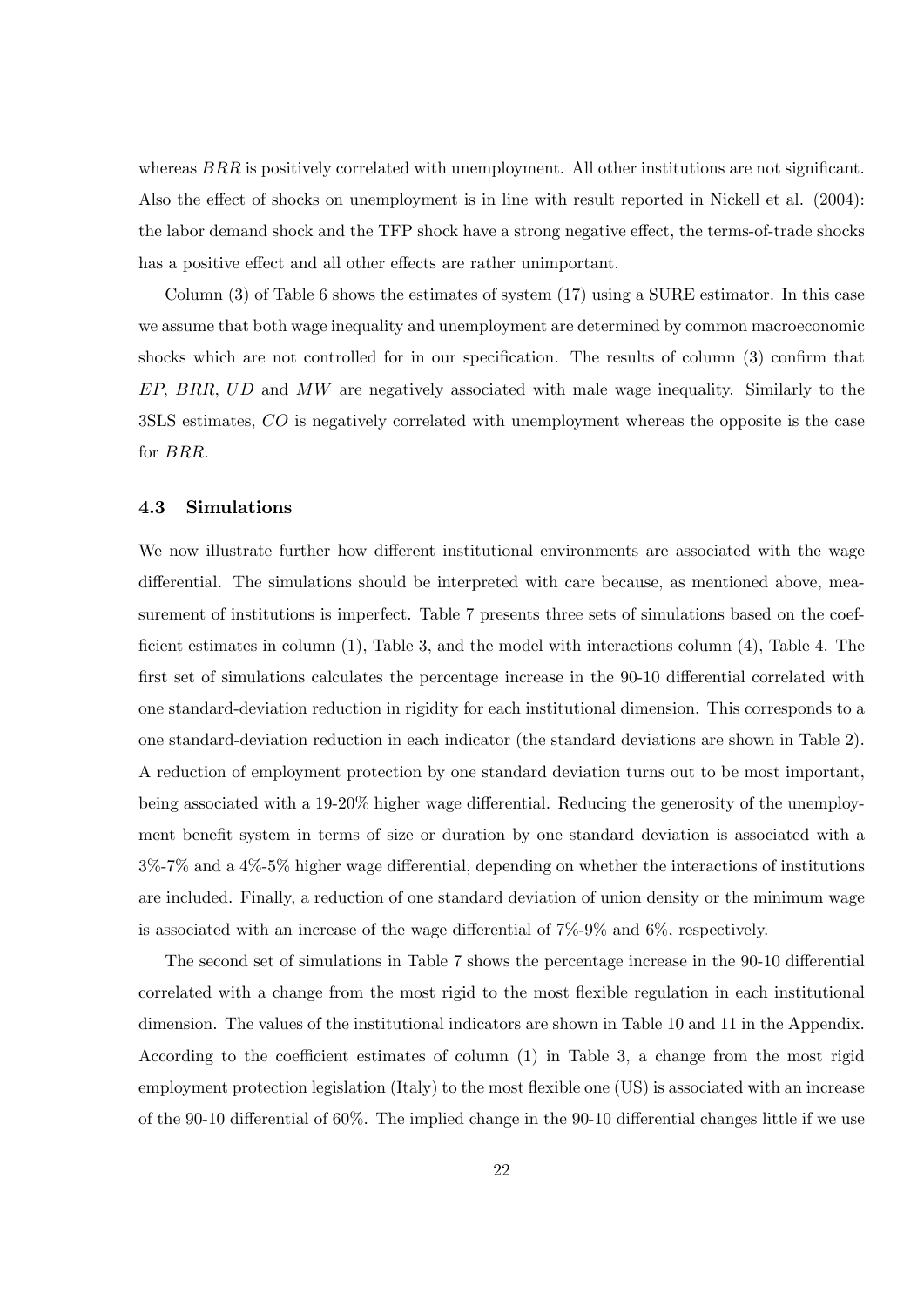the coefficients of the model with interactions (column  $(4)$ , Table 4) and we consider the change for a country with a low value of the minimum wage and a high value of the minimum wage. The same exercise can be done for the benefit replacement rate, union density and the minimum wage. The interactions play an important role for the size of the correlation of some indicators. For example, the positive correlation of lower union density and the wage differential is more than offset if bargaining coordination is higher. The role of unemployment benefits is much more important when the duration is longer. In both cases these results consistent with the literature on institutional interactions discussed above.

The third set of simulations in Table 7 shows the impact of the time effects for the specification with and without institution interactions. The time dummies capture the unobservable components common to all countries such as common supply and demand shocks. The numbers are obtained subtracting the value of the time dummy in the last year minus the dummy in the first year of the sample. In both cases the time effects are positively associated with the wage differential. The time effects are more important in the initial part of the sample 1973-1983 and much less important in the model with institution interactions. This is not surprising: the specification with interactions outperforms the baseline model in column (1), Table 3, so that a smaller part of the variation in the wage differential is accounted for by unobservable common components.

In Table 8 we simulate the correlation of the  $90-10$  differential predicted by our models if regulations were changed towards US levels in each country. The numbers are obtained using the coefficients estimates of column  $(1)$ , Table 3, and of column  $(4)$ , Table 4 and the average values of employment protection, benefit replacement ratios, benefit duration, union density and minimum wages for each country.<sup>13</sup> Table 8 displays sizeable positive correlations of the wage differential: an increase between  $14\%$  and  $67\%$  for the baseline model and  $28\%$  and  $87\%$  in the specification with institution interactions. For example, the simulations based on the specification with institution interactions imply the largest correlation for the Netherlands, with an almost twice as large wage differential. This is because the Netherlands have more rigid institutions than the US for all five institutional measures. Instead, for example, France has a lower union density, and Germany, Italy and Sweden have no official minimum wage. Not surprisingly, Anglo-Saxon countries have the smallest positive correlations since their institutional environment is more similar to the US.

 $13$  We consider only the institutions which are significant in the regressions in column (1), Table 3, and column (4), Table 4.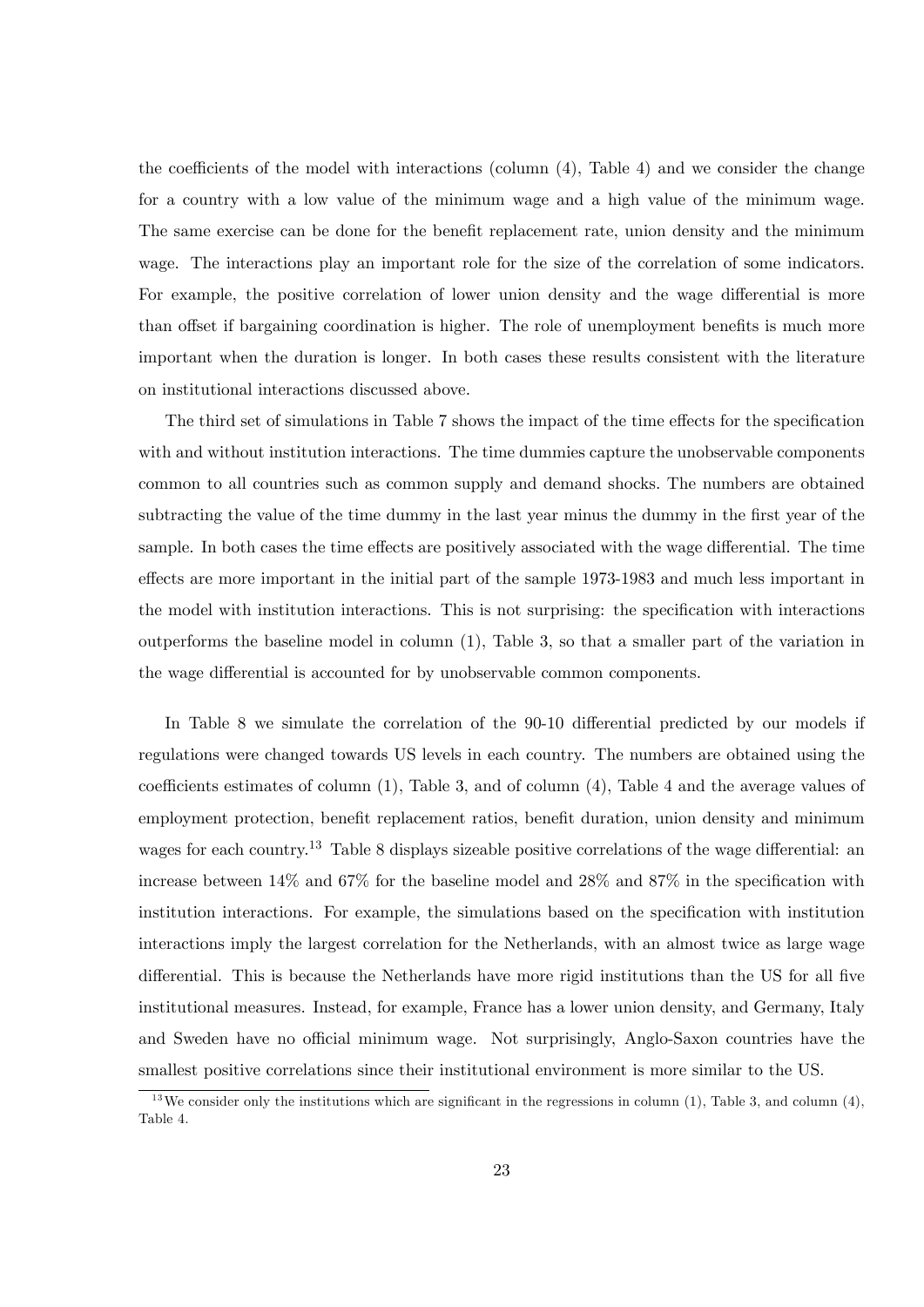Finally, in Table 9 we compute the percentage change in the 90-10 log wage differential associated with changes in institutions from 1973 to 1999. We predict wage inequality using the coefficient estimates of column  $(1)$ , Table 3, and of column  $(4)$ , Table 4. We compare the fitted values holding institutions constant at the initial level with the fitted values obtained with time-varying institutions. The values in the table show the percentage difference between the two fitted series. The changes in institutions are associated with country-specific evolutions of wage inequality. Had institutions not changed since the 1970s, the 90-10 wage differential in France, for example, would be 14% higher than the actual value in the 1990s. We decompose this percentage change further, holding constant one institution at a time. We find that holding employment protection constant at the level in the 1970s is associated with 12% higher wage inequality in France in the 1990s. Moreover, the increase in the minimum wage accounts for a 2% lower wage inequality in the 1990s while the decrease of union density alone contributes to 4% of higher wage inequality.

Similarly, had institutions remained the same as in the 1970s in Sweden, wage inequality would be 30% higher than the actual value in the 1990s. This is mainly associated with the increase in union density and in the benefit replacement ratio. The increase in union density alone accounts for a  $8\%$  lower wage inequality while the increase in the benefit replacement ratio contributes to 10% of lower wage inequality. In the US and the UK, instead, the decline in union density and in the minimum wage (US only), are associated with a higher wage inequality over time. Had all institutions stayed the same as in 1970s, wage inequality would be 4% lower in the 1990s in both the US and the UK. The decline in union density alone contributed to 3% of the increase of wage inequality in the US and to 5% of higher wage inequality in the UK. The decline in the minimum wage accounts for a 1% higher wage inequality in the US.

# 5 Conclusion

We have shown in a simple model of bilateral monopoly how labor market institutions affect labor demand, the surplus of firms and workers and thus the wage differential. Since institutions tend to affect unskilled more than skilled workers, they are associated with more compressed wage differentials. We find in particular that employment protection, unemployment benefit generosity and duration, union density and minimum wages are negatively correlated with the male wage differential. The variation of the male wage differential explained by institutions is at least as high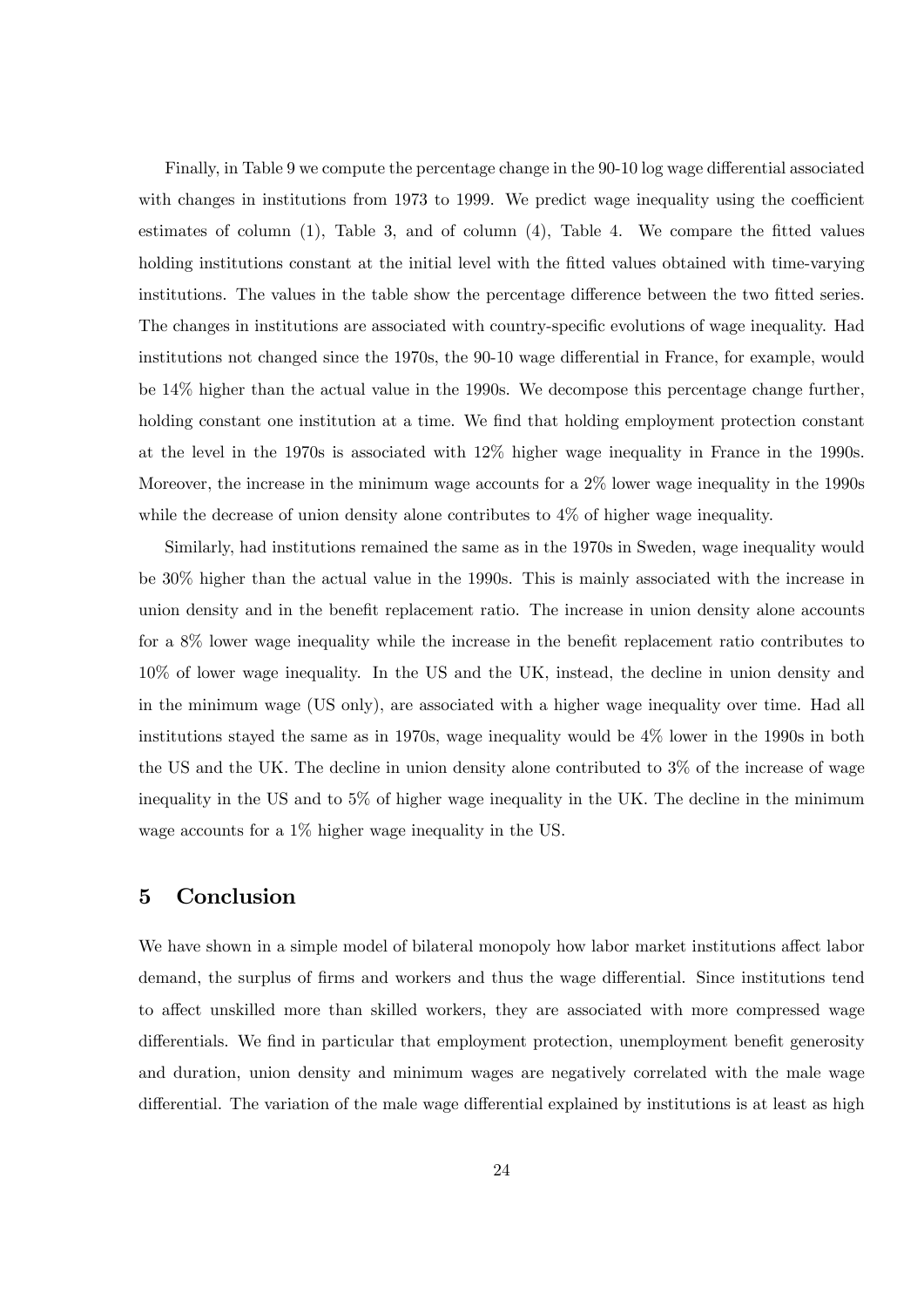as the amount explained by our trade and technology measures.

Of course, further research needs to elaborate on these findings in various dimensions. Since aggregate policies have different effects at the micro level (for example across industries), our aggregate perspective is clearly limited (see, for example, Heckman and Pages, 2003, for a comparison between the macro and micro estimates of the effect of institutions). Although the robustness of the insights of our broad perspective are confirmed by existing studies on the wage differential and some of the institutions at the micro level, further research is needed to be confident about the results especially for the institutions for which no such studies seem to be available: employment protection, unemployment benefits and the tax wedge.

Since in our estimations we can only provide a variance decomposition, it would be desirable in future research to explore the causal links between institutions and the wage differential. In particular, in such empirical analyses based on long time periods as our sample, institutions cannot be considered as fully exogenous. Deunionization or minimum wages might be at least partly endogenous to changes in trade and technology. Thus, the correlations of institutional changes and changes in the wage differential might very well be smaller if we were able to control for the endogeneity of institutions (see Acemoglu et al., 2001, on the interaction between technology and deunionization).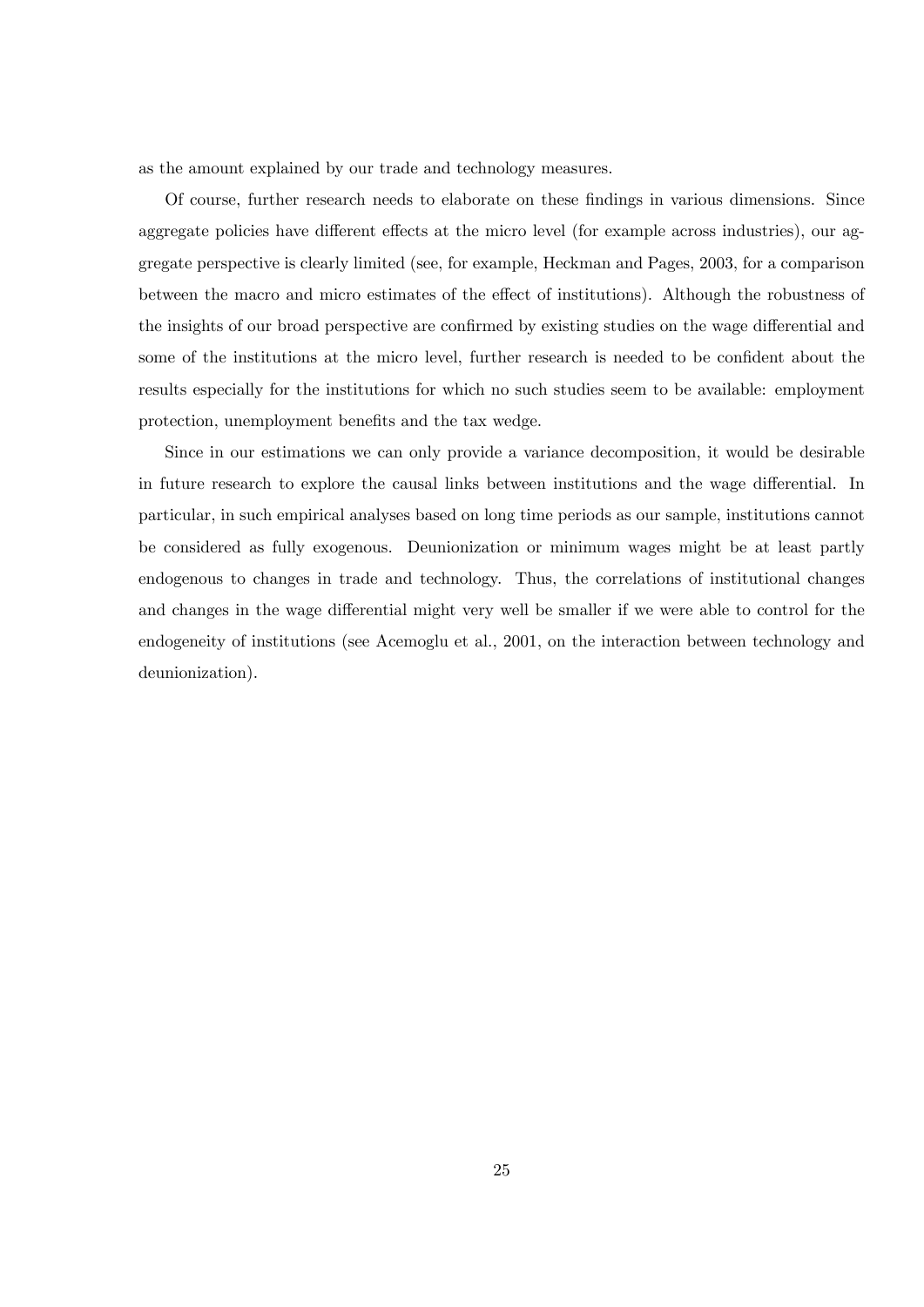# References

- [1] Abraham, Kathrine and Susanne Houseman (1995): "Earnings Inequality in Germany", in: Differences and Changes in Wage Structures, Freeman, Richard B. and Lawrence F. Katz (eds.), The University of Chicago Press, Chicago.
- [2] Acemoglu, Daron (2003): "Cross-Country Inequality Trends", *Economic Journal*, vol. 113, F121-49.
- [3] Acemoglu, Daron, Philippe Aghion and Giovanni L. Violante (2001): "Deunionization, Technical Change and Inequality", Carnegie-Rochester Conference Series on Public Policy, vol. 55, 229-64.
- [4] Alesina, Alberto and Roberto Perotti (1997): "The Welfare State and Competitiveness", American Economic Review, vol. 87, 921-39.
- [5] Belot, Michelle. and Jan C. van Ours (2001): "Unemployment and Labor Market Institutions: an empirical analysisî, Journal of Japanese and International Economics, vol. 15, 1-16.
- [6] Belot, Michelle. and Jan C. van Ours (2004): "Does the Recent Success of Some OECD Countries in Lowering their Unemployment Rates Lie in the Clever Design of their Labour Market Reforms?", Oxford Economic Papers, forthcoming.
- [7] Bertola, Giuseppe (1999): "Microeconomic Perspectives on Aggregate Labor Markets", in: Handbook of Labor Economics, Ashenfelter, Orley and David Card (eds.), vol. 3C, ch. 45, North Holland, Amsterdam.
- [8] Bertola, Giuseppe, Francine D. Blau and Lawrence M. Kahn (2002): "Comparative Analysis of Labor Market Outcomes: lessons for the US from international long-run evidence", in: Krueger, Alan and Robert Solow (eds.), The Roaring Nineties: Can Full Employment Be Sustained?, Russell Sage and Century Foundations, 159-218.
- [9] Bertola, Giuseppe, Francine D. Blau and Lawrence M. Kahn (2003): "Labor Market Institutions and Demographic Employment Patternsî, European University Institute, mimeo.
- [10] Bertola, Giuseppe and Richard Rogerson (1997): "Institutions and Labor Reallocation",  $Eu$ ropean Economic Review, vol. 41, 1147-71.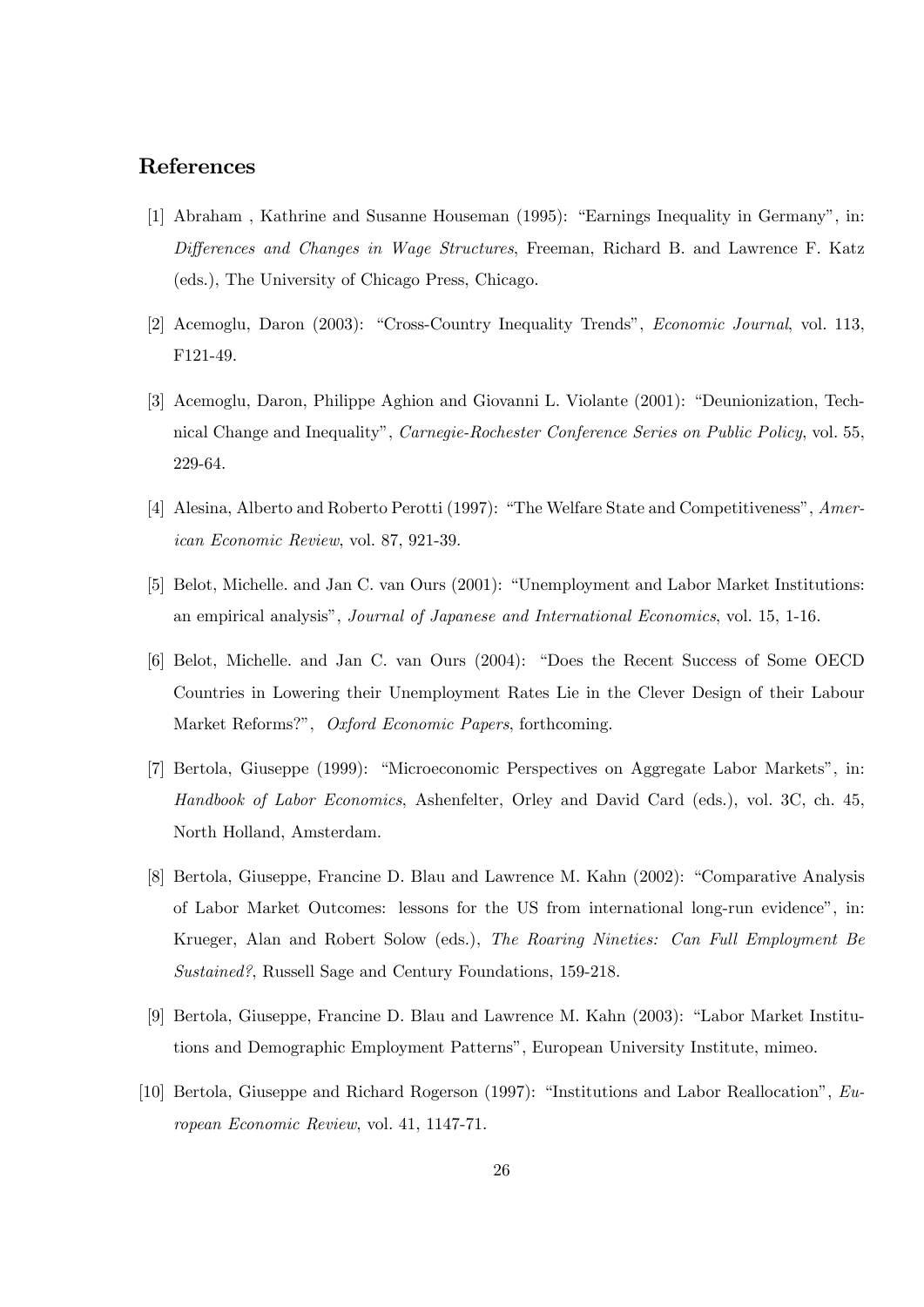- [11] Blanchard, Olivier J. and Lawrence H. Summers (1986): "Hysteresis and the European Unemployment Problemî, in: Fischer, Stanley (ed.), NBER Macroeconomics Annual 1986, MIT Press, Cambridge.
- [12] Blanchard, Olivier and Justin Wolfers (2000): "The Role of Shocks and Institutions in the Rise of European Unemployment: the aggregate evidenceî, Economic Journal, vol. 110, C1-33.
- [13] Blau, Francine D. and Lawrence M. Kahn (1996): "International Differences in Male Wage Inequality: institutions versus market forces", Journal of Political Economy, vol. 104, 791-837.
- [14] Blau, Francine D. and Lawrence M. Kahn (2004): "Do Cognitive Test Scores Explain Higher U.S. Wage Inequality?", CESIfo Working Paper No. 1139.
- [15] Calmfors, Lars and John Driffill (1988): "Bargaining Structure, Corporatism and Macroeconomic Performance", Economic Policy, 6, 14-61.
- [16] Card, David (2001): "The Effect of Unions on Wage Inequality in the U.S. Labor Market", Industrial and Labor Relations Review, vol. 54, 296-315.
- [17] Card, David, Thomas Lemieux and W. Craig Riddell (2003): "Unionization and Wage Inequality: a comparative study of the US, UK, and Canada", NBER Working Paper No. W9473.
- [18] Danthine, Jean-Pierre and Jennifer Hunt (1994): "Wage Bargaining Structure, Employment and Economic Integrationî, Economic Journal, vol. 104, 528-41.
- [19] Daveri, Francesco and Guido Tabellini (2000): "Unemployment, Growth and Taxation in Industrial Countriesî, Economic Policy, 30, 47-104.
- [20] Dickens, Richard, Stephen J. Machin and Alan Manning (1999): "The Effects of Minimum Wages on Employment: theory and evidence from Britain", Journal of Labor Economics, vol. 17, 1-22.
- [21] Di Nardo, John, Nicole Fortin and Thomas Lemieux (1996): "Labor Market Institutions and the Distribution of Wages: a semi-parametric approach", *Econometrica*, vol. 64, 1001-44.
- [22] Ebbinghaus, Bernhard and Jelle Visser (2000): Trade Unions in Western Europe since 1945, Macmillan.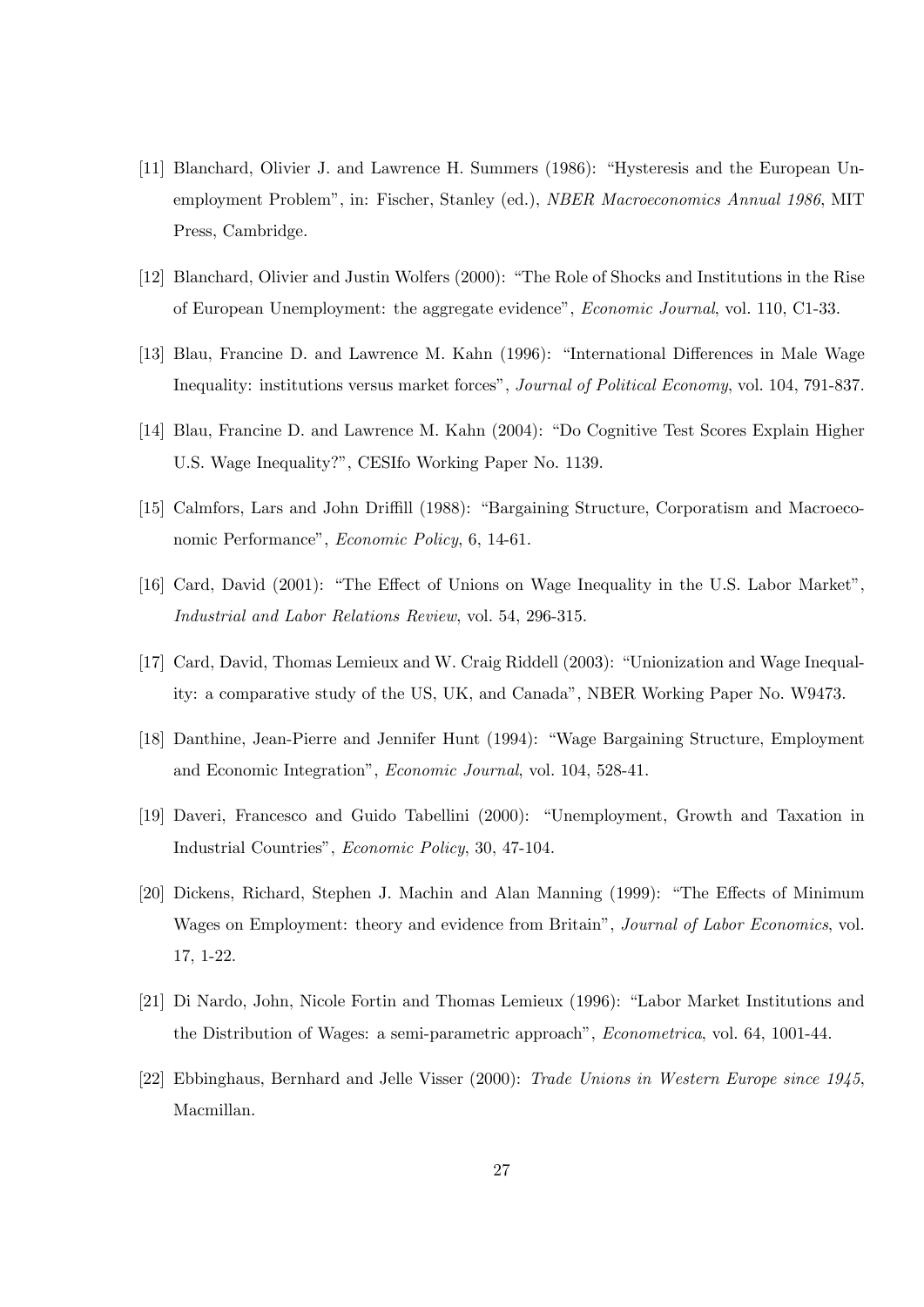- [23] Edin, Per-Anders and Bertil Holmlund (1995): "The Swedish Wage Structure: the rise and fall of solidarity wage policy?", in: Differences and Changes in Wage Structures, Freeman, Richard B. and Lawrence F. Katz (eds.), The University of Chicago Press, Chicago.
- [24] Erickson, Chris and Andrea Ichino (1995): "Wage Differentials in Italy: market forces, institutions and inflation", in: Differences and Changes in Wage Structures, Freeman, Richard B. and Lawrence F. Katz (eds.), The University of Chicago Press, Chicago.
- [25] Farber, Henry S. (1986): "The Analysis of Union Behavior", in: Handbook of Labor Economics, Ashenfelter, Orley and David Card (eds.), vol. 2, ch. 18, North Holland, Amsterdam.
- [26] Freeman, Richard B. and Robert S. Gibbons (1995): "Getting Together and Breaking Apart: the decline of centralized collective bargaining", in: Differences and Changes in Wage Structures, Freeman, Richard B. and Lawrence F. Katz, eds., The University of Chicago Press, Chicago.
- [27] Heckman, James and Carmes Pages (2003): "Law and Employment: lessons from Latin America and the Caribbeanî, NBER Working Paper No. 10129.
- [28] Huber, Evelyne, Charles Ragin, and John D. Stephens (1997): Comparative Welfare States Data Set, Northwestern University and University of North Carolina.
- [29] ILO (1997): World Labour Report 1997-98: Industrial Relations, Democracy and Social Stability, Geneva.
- [30] Kahn, Lawrence M. (2000): "Wage Inequality, Collective Bargaining, and Relative Employment from 1985 to 1994: evidence from fifteen OECD countries", Review of Economics and Statistics, vol. 82, 564-79.
- [31] Layard, Richard, Stephen Nickell and Richard Jackman (1991): Unemployment: Macroeconomic Performance and the Labour Market, Oxford University Press, Oxford.
- [32] Lazear, Edward P. (1990): "Job Security Provisions and Employment", Quarterly Journal of Economics, vol. 105, 699-726.
- [33] Lee, David S. (1999): "Wage Inequality in the United States during the 1980s: rising dispersion or falling minimum wage?î, Quarterly Journal of Economics, vol. 114, 977-1023.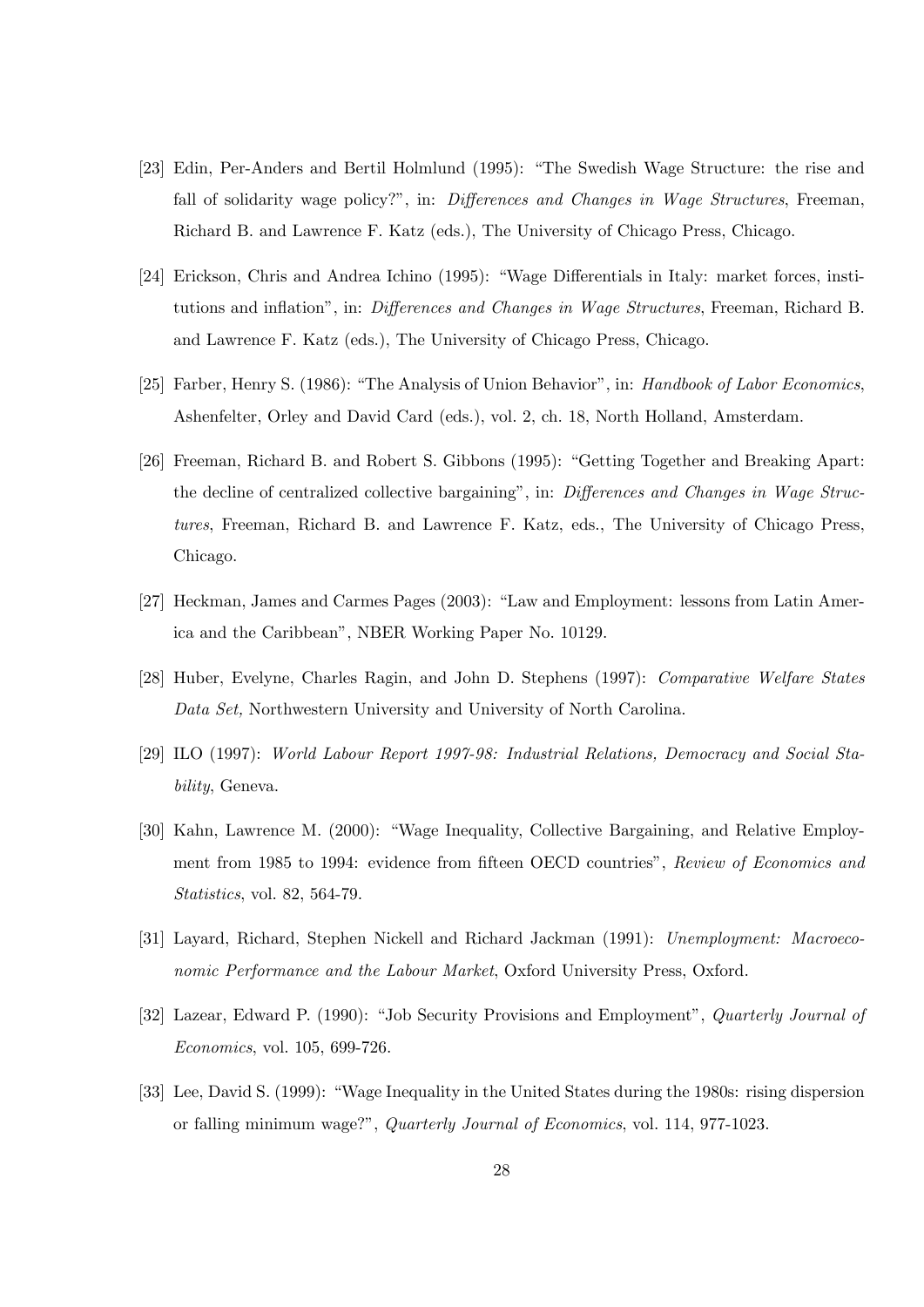- [34] Leuven, Edwin, Hessel Oosterbeek and Hans van Ophem (2004): "Explaining International Differences in Male Skill Wage Differentials by Differences in Demand and Supply of Skill". Economic Journal, vol. 114, 466-86.
- [35] Machin, Stephen J. (1997): "The Decline of Labour Market Institutions and the Rise in Wage Inequality in Britainî, European Economic Review, Papers and Proceedings, vol. 41, 647-58.
- [36] Machin, Stephen J. and John van Reenen (1998), "Technology and Changes in Skill Structure: evidence from seven OECD countries", Quarterly Journal of Economics, vol. 113, 1215-44.
- [37] Manacorda, Marco (2004): "Can the Scala Mobile Explain the Fall and Rise of Earnings Inequality in Italy: a semiparametric analysis, 1977-93", *Journal of Labor Economics*, forthcoming.
- [38] Nickell, Stephen and Brian Bell (1996): "Changes in the Distribution of Wages and Unemployment in OECD Countriesî, American Economic Review, Papers and Proceedings, vol. 86, 302-8.
- [39] Nickell, Stephen and Richard Layard (1999): "Labor Market Institutions and Economic Performance", in: Handbook of Labor Economics, Ashenfelter, Orley and David Card (eds.), vol. 3C, ch. 46, North Holland, Amsterdam.
- [40] Nickell, Stephen, Luca Nunziata and Wolfgang Ochel (2004): "Unemployment in the OECD Since the 1960s. What Do We Know?", *Economic Journal*, forthcoming.
- [41] Nunziata, Luca (2002): "Institutions and Wage Determination: a Multi-Country Approach", Nuffield College, University of Oxford, mimeo.
- [42] Stole, Lars A. and Jeffrey Zwiebel (1996a): "Intra-Firm Bargaining under Non-Binding Contractsî, Review of Economic Studies, vol. 63, 375-410.
- [43] Stole, Lars A. and Jeffrey Zwiebel (1996b): "Organizational Design and Technology Choice under Intrafirm Bargaining", American Economic Review, vol. 86, 195-222.
- [44] Teulings, Coen and Joop Hartog (1998): Corporatism or Competition? Labour Contracts, institutions and wage structures in international comparison, Cambridge University Press, Cambridge.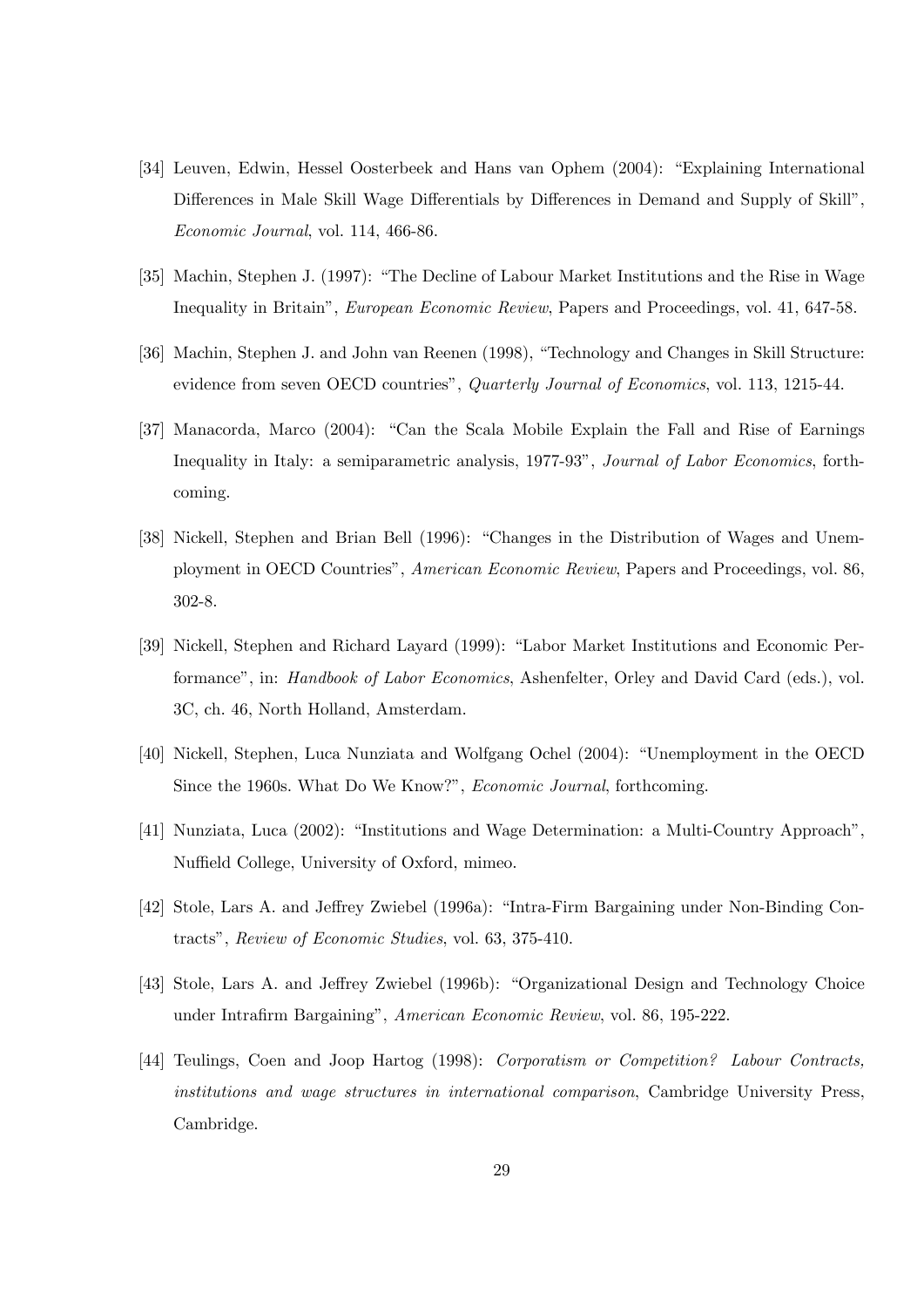- [45] Topel, Robert H. (1994): "Regional Labor Markets and the Determinants of Wage Inequality", American Economic Review, Papers and Proceedings, vol. 84, 17-22.
- [46] Visser, Jelle (1996): Unionisation Trends: The OECD Countries Union Membership File, University of Amsterdam, Centre for Research of European Societies and Labour Relations.
- [47] Wallerstein, Michael (1990): "Centralized Bargaining and Wage Restraint", American Journal of Political Science, vol. 34, 982-1004.
- [48] Wallerstein, Michael (1999): "Wage-Setting Institutions and Pay Inequality in Advanced Industrial Societies", American Journal of Political Science, vol. 43, 649-80.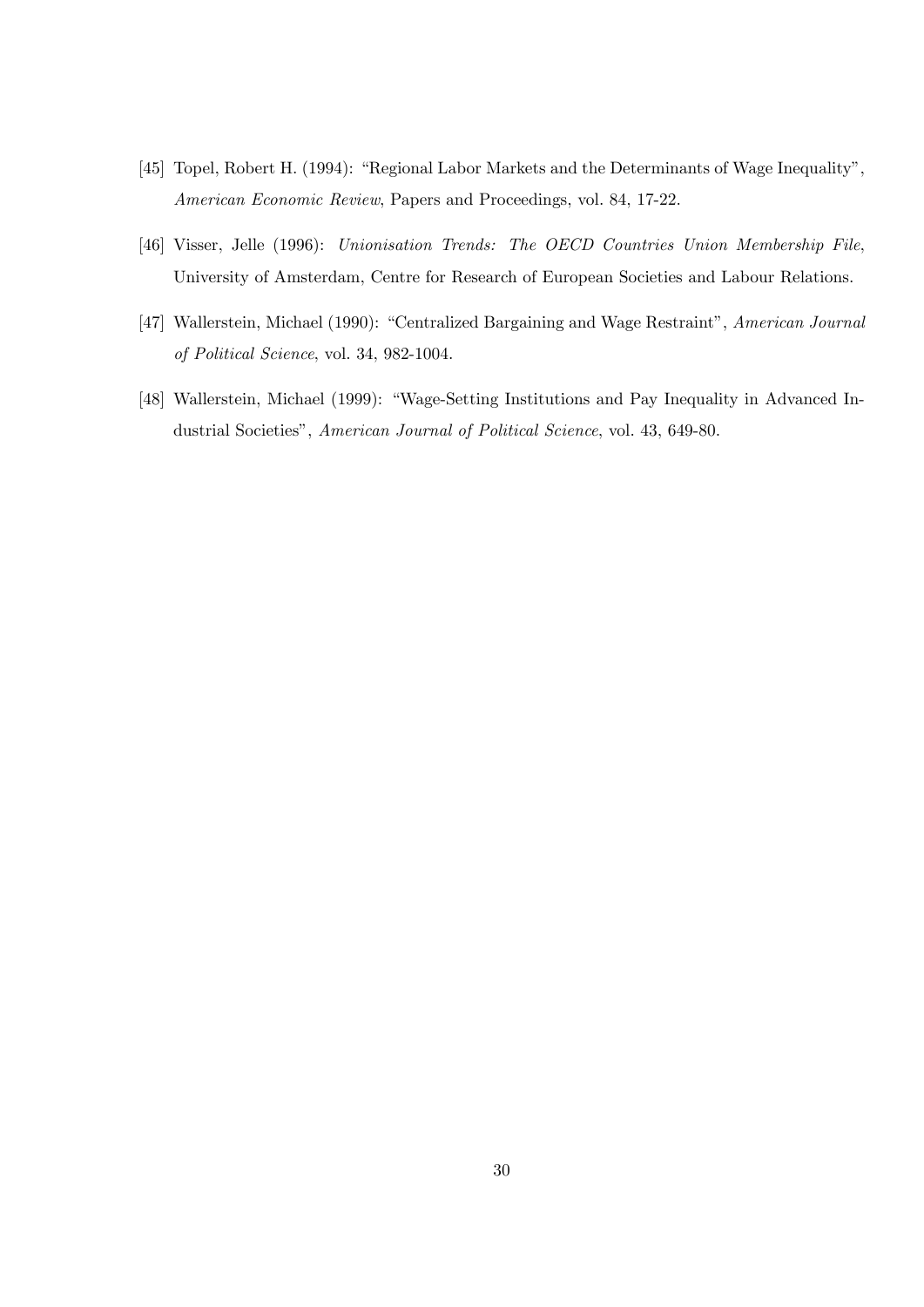The following Appendices A and B and Table 10 and 11 are additional material for the referee

#### Appendix A: Data Sources

In this paper we have used data from the following sources:

**Log wage differential** (e.g.  $lp9010m$ ): the OECD provides data on male wage dispersion. The measures for wage dispersion are the 90-10, the 90-50 and the 50-10 log differential of gross wages. We focus on male wage inequality since European countries have very different female labor force participation rates which might be related to the institutions we are looking at. Thus, including females would add important sample selection issues.

Relative unemployment rate: data on unemployment disaggregated by skill are not available for all countries and time periods on a comparable basis. The data on the relative unemployment rate of the skilled compared with the unskilled are obtained using the national aggregate series on unemployment rate provided by the OECD to construct  $log(u)$ , and the national series of educational attainment provided by Angel de la Fuente and Rafael Domenech at http://iei.uv.es/~domenech. The **relative skill endowment** is the ratio of the population with some college over the rest of the population which we use to calculate  $log(skill)$ .

**Import intensity** (*imp intensity*) and **R&D intensity** (*RD intensity*): the OECD STAN database provides information on imports, R&D and value added in the manufacturing sector from 1973-2000. Using these data we can build our proxies for trade and technology using data on total manufacturing for imports, R&D and value added for all countries.

Government Expenditure per GDP  $(Gov. Exp. / GDP)$ , Female Labor Supply  $(Fem. Lab. Supply$ **Employment share above age 24** (*Empl. Share*  $> 24$ ): these data are provided by the OECD National Accounts and Labor Force Statistics.

For further description of the following variables used in the unemployment equation see Nickell et al. (2004):

**Labor Demand Shock** (*lab.dem.*): this series consists of the residuals  $\hat{\epsilon}_t$  of the following 20 regressions by country:

$$
\log (ET_t) = \beta_0 + \beta_1 \log (ET_{t-1}) + \beta_2 \log (ET_{t-2}) + \beta_3 \log (ET_{t-3}) + \beta_4 \log (YQ_t) + \beta_5 \log (WTP_t) + \varepsilon_t
$$

where  $ET$  is total employment and  $YQ$  and  $WTP$  are real GDP and real labor cost at 1990 prices, respectively.

**Real Interest Rate** (long  $-$  term rate): the long-term real interest rate is constructed using long-term nominal interest rates and inflation from the OECD Economic Outlook database.

Acceleration in Money Supply (*money*): this measure is defined as  $\Delta^2 \ln(MS)$ , where MS is money supply from the OECD Economic Outlook database.

**Terms of Trade Shock** (*ToT*): this series is equal to  $IMP = \frac{MC}{YC} \Delta \left\{ \log \left( \frac{P_m}{P_G} \right) \right\}$  $\left\{\frac{P_m}{P_G}\right\}\right\}$ , where  $MC$ are imports at current prices, YC is GDP at current prices,  $P_m$  is import price deflator and  $P_G$  is GDP deflator at market prices, both with 1990 as base year.

**TFP Shock**  $(TFP)$ : this series is calculated as the Hodrick-Prescott filtered cyclical component of the Solow residual for each country.

The data on institutions are the employment protection index, the size and duration of unemployment benefits, minimum wages, union density and coordination and tax wedges. We now present these data in some detail: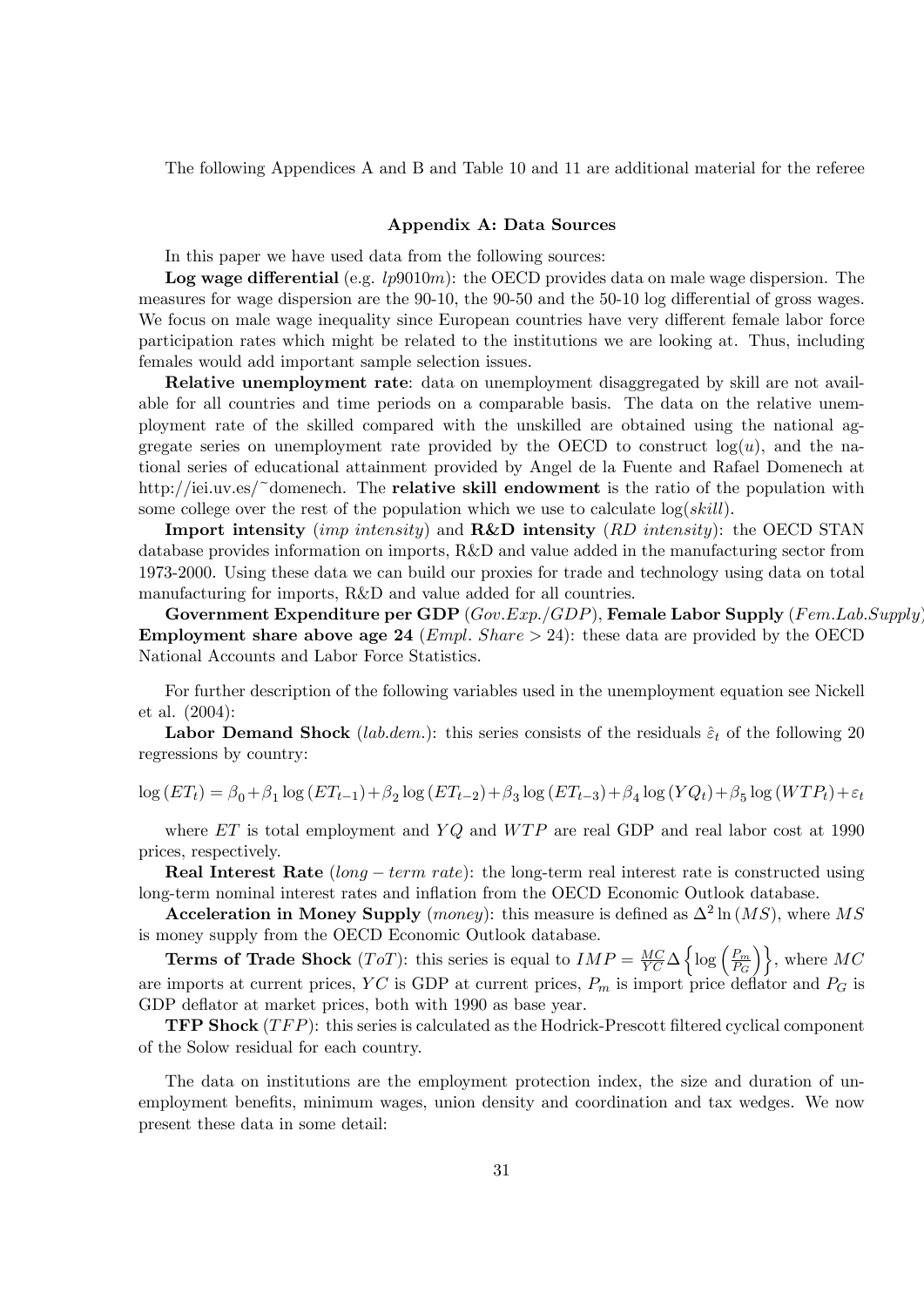Employment Protection (EP): Blanchard and Wolfers (2000) provide a time-varying employment protection indicator for the time period 1960-95, with one observation every 5 years. This series is built chaining OECD data with data from Lazear (1990). Notice that the OECD data, used from 1985 onwards, is constructed on the basis of a more extensive collection of employment protection dimensions compared with data used by Lazear. Our data set includes an interpolation of the Blanchard and Wolfers series, readjusted in the mean with range {0,2} increasing with strictness of employment protection.

Net Union Density  $(UD)$ : for non-European countries this variable is constructed as the ratio of total reported union members (gross minus retired and unemployed members), as reported in Visser (1996), over the number of wage and salaried employees, reported in Huber et al. (1997). The data are updated respectively using data from the Bureau of Labor Statistics (United States: 1994 and 1995), the ILO (1997) (Australia: 1995; New Zealand: 1994 and 1995; Canada: 1994 and 1995) and the Basic Survey on Labor Unions by the Japan Ministry of Health, Labor and Welfare (Japan: 1995).

The data for European countries except Sweden are reported in Ebbinghaus and Visser (2000) using the same criteria. Concerning Sweden, Ebbinghaus and Visser provide data on the gross density only. Therefore we use the same sources that we use for non-European countries, updating the series using the growth rate of gross density in 1995.

**Bargaining Coordination** (CO): this is an index with range  $\{1,3\}$  constructed as an interpolation of OECD data on bargaining coordination. It is increasing in the degree of coordination in the bargaining process on the employers' as well as on the unions' side. The resulting series were matched with the data reported in Belot and van Ours (2004).

**Benefit Replacement Ratio**  $(BRR)$ : the data is provided by the OECD with one observation every two years for each country in the sample. The data refer to the first year of unemployment benefits, averaged over family types of recipients, since in many countries benefits depend on family composition. The benefits are measured as a proportion of average earnings before tax.

**Benefit Duration** (BD): we constructed this index as a weighted average  $BD = \alpha BRR_2/BRR_1$  $+(1-\alpha)BRR_4/BRR_1$ , where  $BRR_1$  is the unemployment benefit replacement rate received during the first year of unemployment,  $BRR<sub>2</sub>$  is the replacement rate received during the second and third year of unemployment and  $BRR<sub>4</sub>$  is the replacement rate received during the fourth and fifth year of unemployment. Note that we give more weight to the first ratio than to the second ( $\alpha = 0.6$ ).

Tax Wedge  $(TW)$ : the tax wedge is equal to the sum of the employment tax rate, the direct tax rate and the indirect tax rate:  $TW = t1 + t2 + t3$ . The employment tax rate t1 is calculated as  $t_1 = EC/(IE - EC)$ , where EC denotes the employers' total contributions and IE denotes wages, salaries and social security contributions. The direct tax rate is defined as  $t2 = DT/HCR$ where  $DT$  is the amount of direct taxes and  $HCR$  is the amount of households' current receipts. The indirect tax rate is defined as  $t3 = (TX - SB)/CC$  where TX are total indirect taxes, SB subsidies, and  $CC$  private final expenditures. All data come from London School of Economics CEP - OECD data base, updated using the same criteria.

Minimum Wage  $(MINW)$ : this is the ratio of the statutory minimum wage to the median wage in each country. It is provided by the OECD.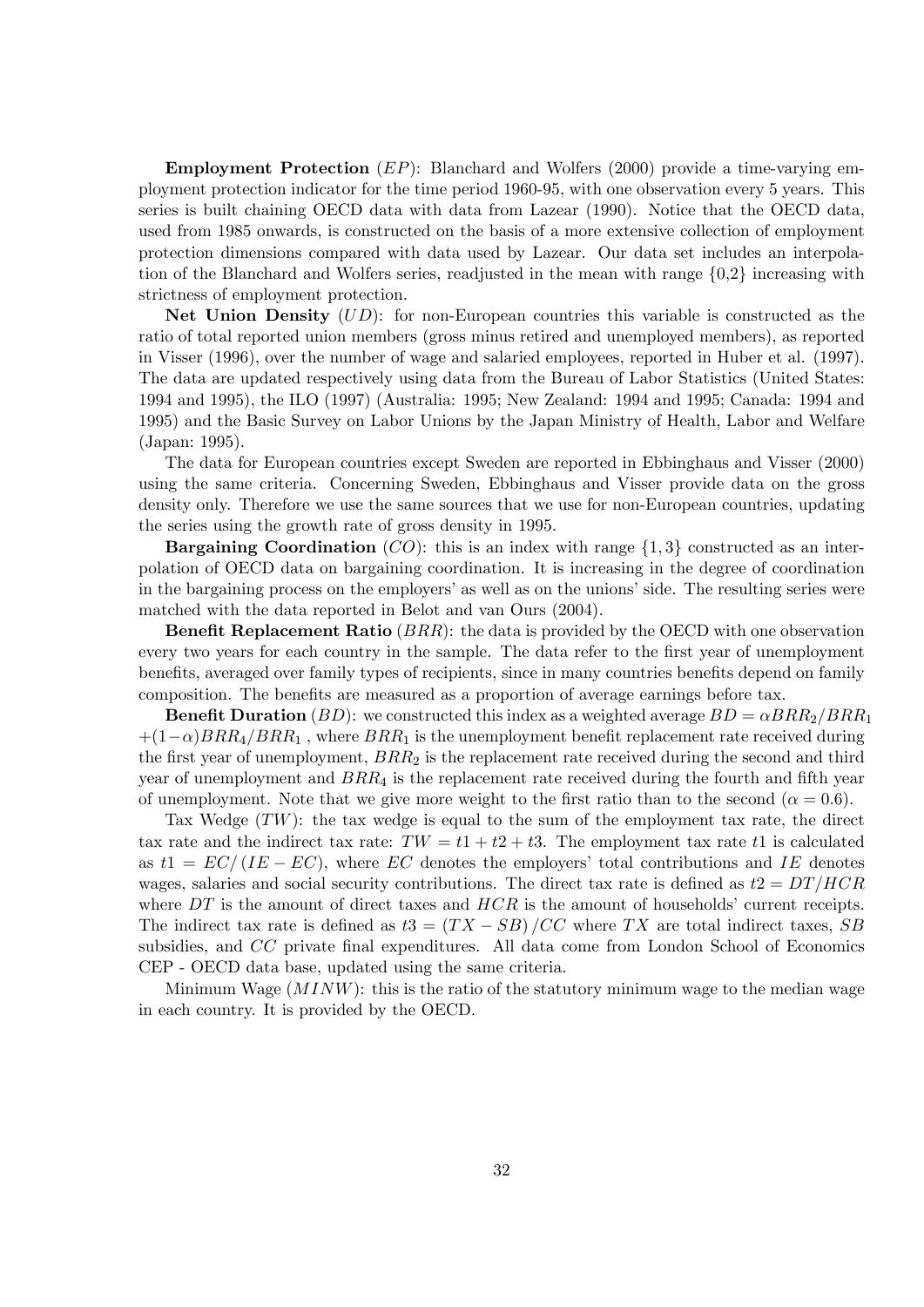### Appendix B: Proofs of Remark 1-3

#### Proof of Remark 1:

The ratio of equations (7) and (8) within the same sector implies that

$$
\frac{\left(1+\tau_h+\lambda s_h\right)w_h}{\left(1+\tau_l+\lambda s_l\right)w_l}=\frac{\psi_i}{1-\psi_i}\sigma_i^{-1}\tag{A1}
$$

or

$$
\frac{1 - \psi_i}{\psi_i} \sigma_i = \frac{\left(1 + \tau_l + \lambda s_l\right) w_l}{\left(1 + \tau_h + \lambda s_h\right) w_h} \tag{A2}
$$

Equation (A2) implies that

$$
\frac{1-\psi_1}{\psi_1}\sigma_1=\frac{1-\psi_2}{\psi_2}\sigma_2
$$

and thus

$$
\sigma_1 = \frac{\psi_1}{\psi_2} \frac{1 - \psi_2}{1 - \psi_1} \sigma_2 \ . \tag{A3}
$$

.

.

It follows from our assumption  $\psi_1 < \psi_2$  that  $\sigma_1 < \sigma_2$  .

The ratio of equations (7) and (8) across sectors implies that

$$
\frac{(1+\tau_h+\lambda s_h) w_h}{(1+\tau_l+\lambda s_l) w_l} = \frac{p_1 a_1 \psi_1 \sigma_1^{\psi_1-1}}{p_2 a_2 (1-\psi_2) \sigma_2^{\psi_2}}.
$$

Using equation (A3) we get

$$
\frac{(1+\tau_h + \lambda s_h) w_h}{(1+\tau_l + \lambda s_l) w_l} = \frac{p_1}{p_2} \frac{a_1}{a_2} \frac{\psi_1}{1-\psi_2} \left(\frac{\psi_1}{\psi_2}\right)^{\psi_1-1} \left(\frac{1-\psi_2}{1-\psi_1}\right)^{\psi_1-1} \sigma_2^{\psi_1-\psi_2-1}
$$
(A4)

Equating the right-hand side of equation (A4) with the right-hand side of equation (A1) and rearranging we get

$$
\sigma_2 = \left(\frac{p_1}{p_2} \frac{a_1}{a_2} \left(\frac{\psi_1}{\psi_2}\right)^{\psi_1} \left(\frac{1-\psi_2}{1-\psi_1}\right)^{\psi_1-1}\right)^{\frac{1}{\psi_2-\psi_1}}
$$

Plugging this back into equation  $(A4)$  we find

$$
\frac{(1+\tau_h + \lambda s_h) w_h}{(1+\tau_l + \lambda s_l) w_l} = \left(\frac{p_1}{p_2}\right)^{\frac{1}{\psi_1 - \psi_2}} \left(\frac{a_1}{a_2}\right)^{\frac{1}{\psi_1 - \psi_2}} \left(\frac{\psi_1}{\psi_2}\right)^{\frac{\psi_2}{\psi_1 - \psi_2}} \left(\frac{1-\psi_2}{1-\psi_1}\right)^{\frac{1-\psi_1}{\psi_2 - \psi_1}}
$$

Multiplying by  $(1+\tau_h)/(1+\tau_l)$  taking logs and noting that  $\ln(1+x) \simeq x$  for small x, we get the expression in Remark 1. $\blacksquare$ 

#### Proof of Remark 2:

**Step 1:** Derive  $\varepsilon_h/\varepsilon_l$ .

Using equations  $(3)$  and  $(10)$  we find that

$$
\varepsilon_h \equiv \frac{\partial \Omega}{\partial w_h} \frac{w_h}{\Omega} = \frac{\xi \frac{(1-\rho_h)}{r + \lambda u_h^{-1}}}{\xi \frac{(1-\rho_h)w_h}{r + \lambda u_h^{-1}} + \frac{(1-\rho_l)w_l}{r + \lambda u_l^{-1}}} w_h.
$$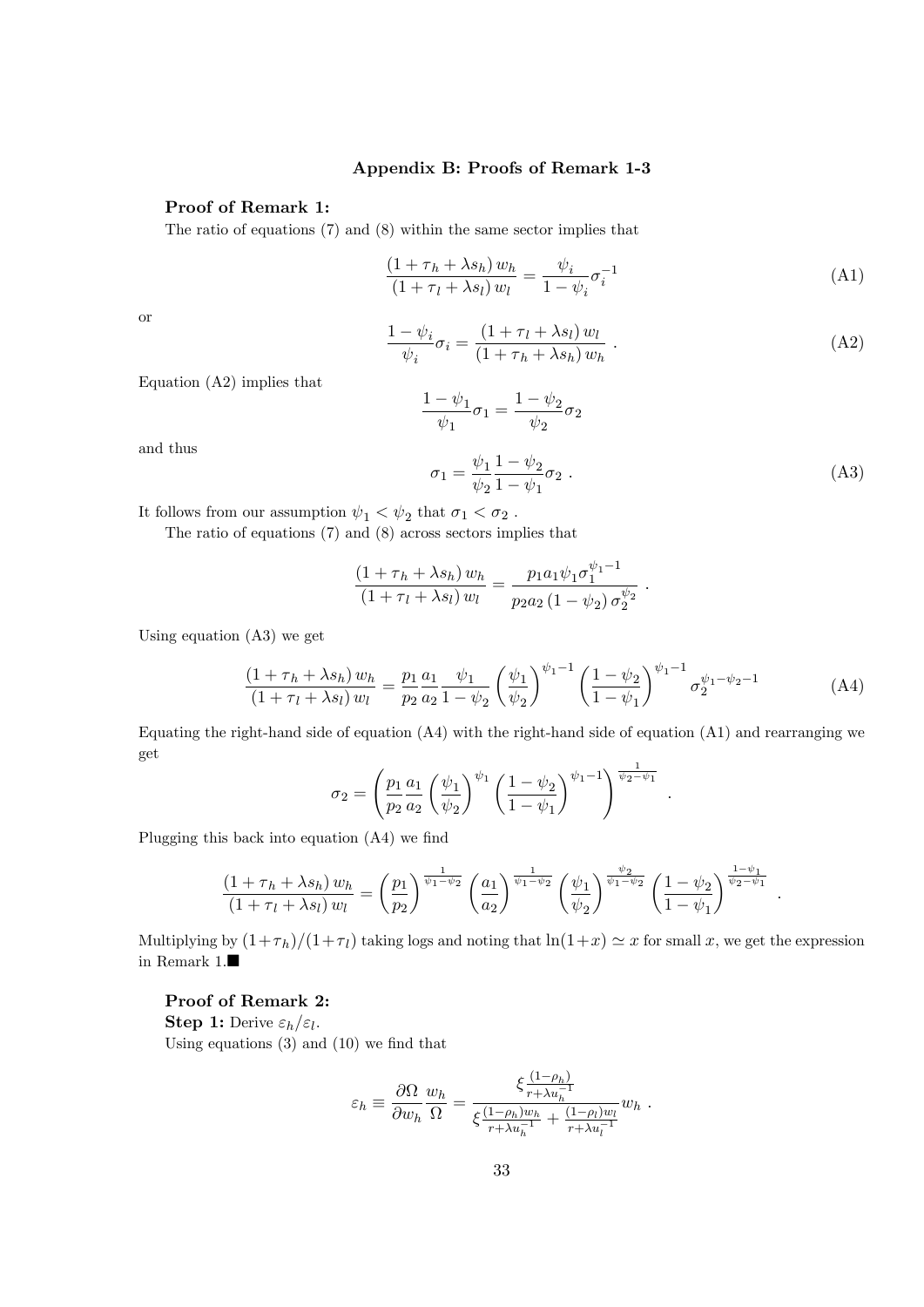Similarly,

$$
\varepsilon_l \equiv \frac{\partial \Omega}{\partial w_l} \frac{w_l}{\Omega} = \frac{\frac{(1-\rho_l)}{r + \lambda u_l^{-1}}}{\xi \frac{(1-\rho_h)w_h}{r + \lambda u_h^{-1}} + \frac{(1-\rho_l)w_l}{r + \lambda u_l^{-1}}} w_l.
$$

Thus,

$$
\frac{\varepsilon_h}{\varepsilon_l} = \xi \frac{1 - \rho_h}{1 - \rho_l} \frac{r + \lambda u_l^{-1}}{r + \lambda u_h^{-1}} \frac{w_h}{w_l} .
$$

Step 2: Derive the wage differential.

Plugging  $\varepsilon_h/\varepsilon_l$  and (12) into (11) and rearranging, we get

$$
\frac{w_h}{w_l} = \xi^{-1} \frac{1 + \tau_l - rs_l}{1 + \tau_l + \lambda s_l} \frac{1 + \tau_h + \lambda s_h}{1 + \tau_h - rs_h} \frac{1 - \rho_l}{1 - \rho_h} \frac{r + \lambda u_h^{-1}}{r + \lambda u_l^{-1}} \frac{\psi_1 + \frac{a_2}{a_1} \frac{p_2}{p_1} \frac{q_2}{q_1}}{\frac{p_2}{q_1} \frac{q_2}{q_1} \frac{q_2}{q_1} \left(1 - \psi_2\right)}.
$$

Multiplying by  $(1 + \tau_h)/(1 + \tau_l)$ , takings logs and using again that  $\ln(1 + x) \simeq x$  for small x, we get the expression for the log wage differential in Remark 2. It is straightforward to show that  $\partial \pi(\cdot)/\partial (a_2/a_1) > 0$ and  $\partial \pi(\cdot) / \partial (p_2/p_1) > 0$  if  $\psi_2 > \psi_1$  as we have assumed.

#### Proof of Remark 3:

Equation (15) implies that the expression for  $\varepsilon_h/\varepsilon_l$  changes to

$$
\frac{\varepsilon_h}{\varepsilon_l} = \xi \frac{1 - \rho_h}{1 - \rho_l} \frac{r + \lambda u_l^{-1}}{r + \lambda u_h^{-1}} \frac{1 + \frac{\lambda}{ru_h + \lambda} \zeta_h \eta_h}{1 + \frac{\lambda}{ru_l + \lambda} \zeta_l \eta_l} \frac{w_h}{w_l}.
$$

It immediately follows that the additional term in the wage differential is

$$
\frac{1 + \frac{\lambda}{ru_l + \lambda} \zeta_l \eta_l}{1 + \frac{\lambda}{ru_h + \lambda} \zeta_h \eta_h} ,
$$

where the wage differential is compressed if

$$
1 + \frac{\lambda}{ru_l + \lambda} \zeta_l \eta_l < 1 + \frac{\lambda}{ru_h + \lambda} \zeta_h \eta_h.
$$

Using the definition of  $u_k$  and  $\partial u_k/\partial k = -\overline{k}^{-1}$ ,  $k = h, l, \eta_k = -1$  for Cobb-Douglas technology and rearranging, we get the inequality in Remark 3.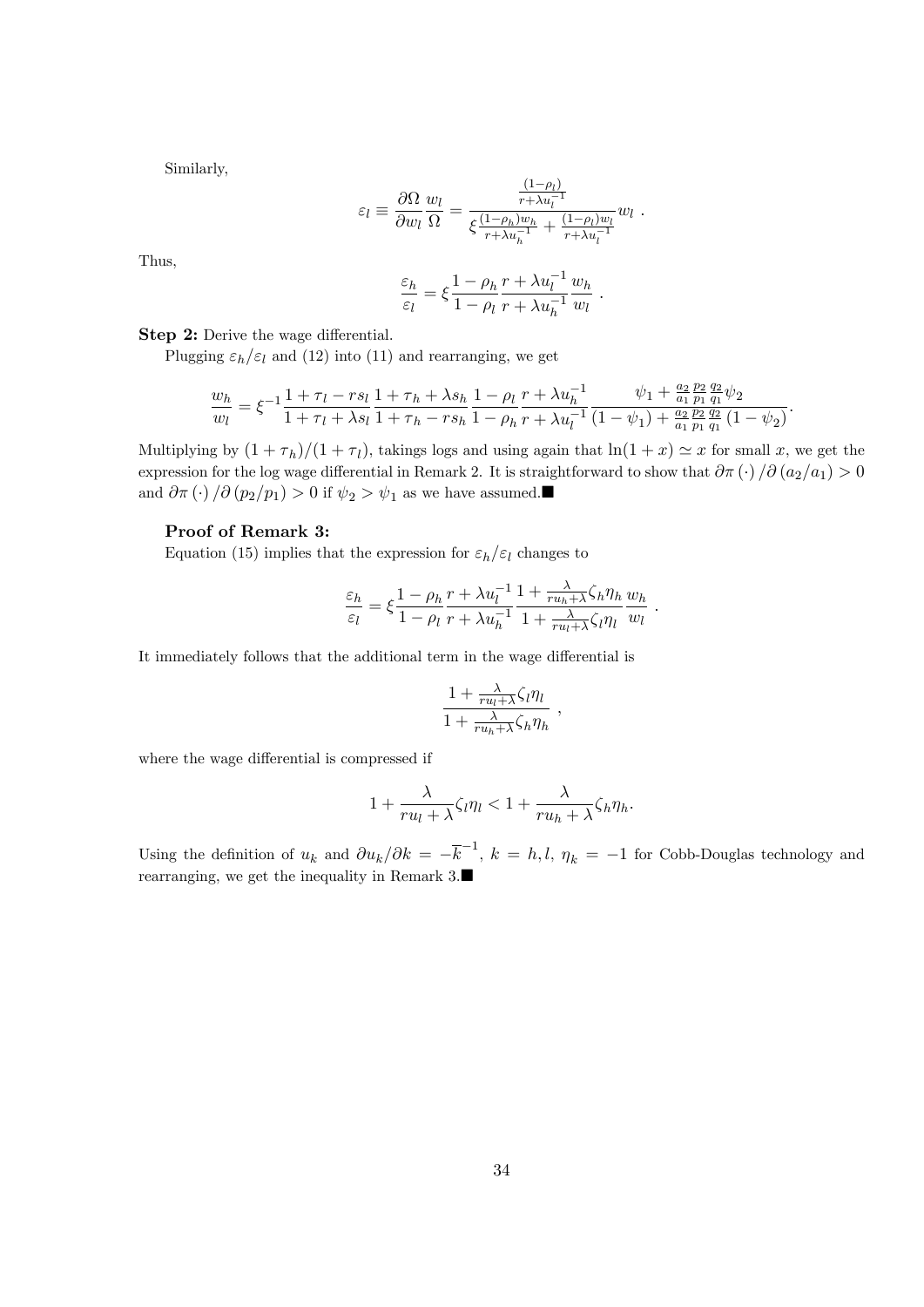|                                        | <b>Nobs</b> | Mean  | <b>Std.Deviation</b> | Min   | Max    |
|----------------------------------------|-------------|-------|----------------------|-------|--------|
| Wage differential: $w90/w10$           | 175         | 2.988 | 0.672                | 2.020 | 4.752  |
| Unemployment rate                      | 175         | 6.647 | 3.293                | 1.300 | 16.800 |
| Skill ratio                            | 175         | 0.304 | 0.210                | 0.059 | 1.126  |
| Unemp.rate * Skill Ratio               | 175         | 2.110 | 1.880                | 0.146 | 9.672  |
| <b>Employment protection indicator</b> | 175         | 0.963 | 0.611                | 0.100 | 2.000  |
| Benefit replacement ratio              | 175         | 0.414 | 0.196                | 0.010 | 0.821  |
| <b>Benefit duration</b>                | 175         | 0.349 | 0.302                | 0.000 | 1.023  |
| Tax wedge                              | 175         | 0.518 | 0.144                | 0.243 | 0.831  |
| Union coordination indicator           | 175         | 1.922 | 0.698                | 1.000 | 3.000  |
| Net union density                      | 175         | 0.397 | 0.224                | 0.099 | 0.886  |
| Minimum wage indicator                 | 175         | 0.221 | 0.237                | 0.000 | 0.646  |
| R&D intensity                          | 175         | 0.061 | 0.030                | 0.010 | 0.133  |
| Import intensity                       | 175         | 0.071 | 0.039                | 0.012 | 0.217  |

Notes: For the definition and data sources of the variables see the data appendix.

Table 2: Summary statistics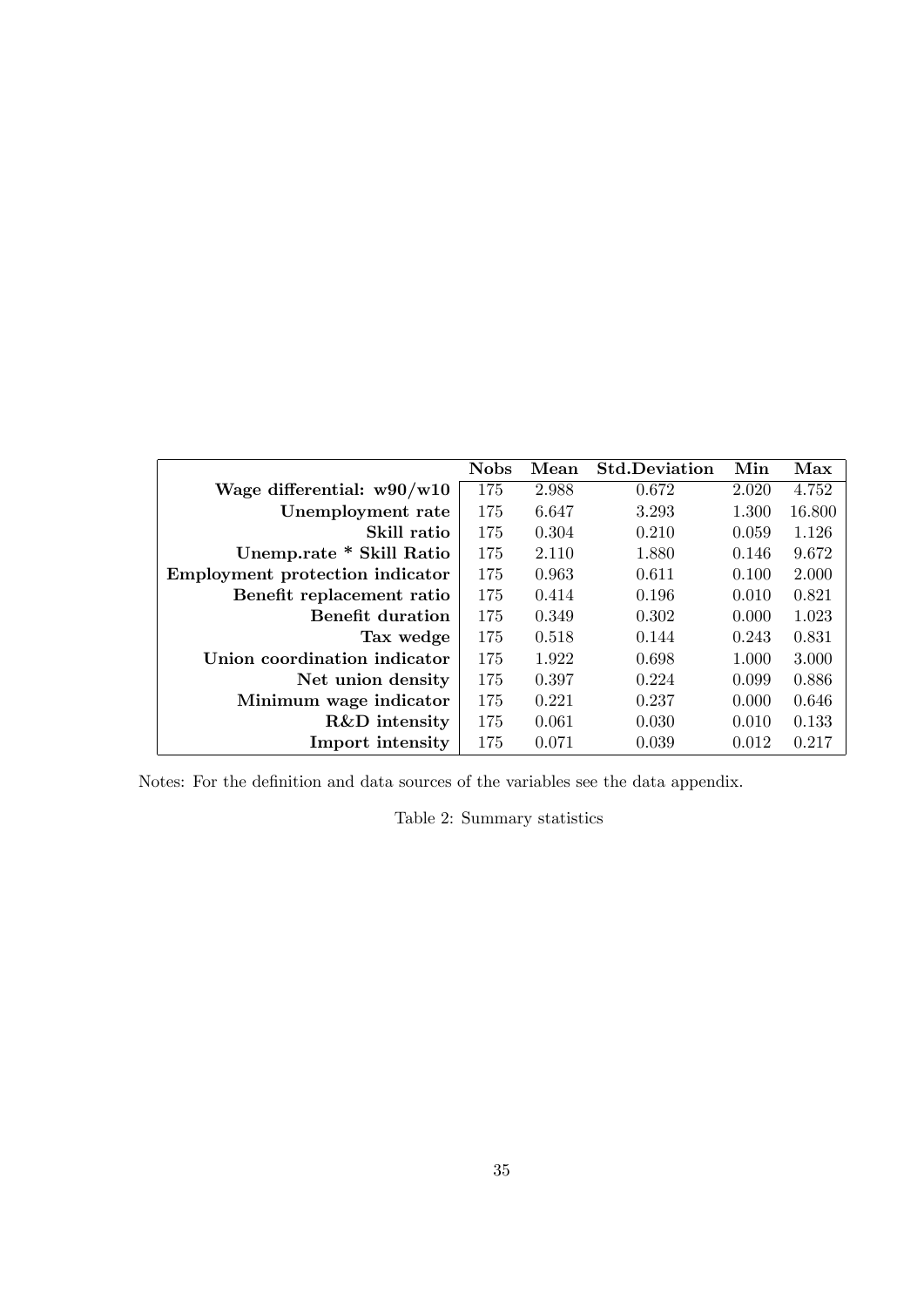|                     | $\overline{(1)}$ | $\overline{(2)}$ | $\overline{(3)}$ | $\overline{(4)}$ | $\overline{(5)}$ |
|---------------------|------------------|------------------|------------------|------------------|------------------|
|                     | lp9010m          | lp9010m          | lp9010m          | lp9050m          | lp5010m          |
| EP                  | $-0.299$         | $-0.261$         |                  | $-0.174$         | $-0.130$         |
|                     | (7.27)           | (5.90)           |                  | (7.39)           | (6.09)           |
| BRR                 | $-0.189$         | $-0.229$         |                  | $-0.115$         | $-0.073$         |
|                     | (2.99)           | (4.47)           |                  | (3.45)           | (2.05)           |
| BD                  | $-0.163$         | $-0.266$         |                  | $-0.096$         | $-0.068$         |
|                     | (2.22)           | (4.45)           |                  | (2.59)           | (1.56)           |
| $\operatorname{TW}$ | $-0.046$         | $-0.252$         |                  | 0.000            | $-0.039$         |
|                     | (0.49)           | (3.20)           |                  | (0.01)           | (0.68)           |
| CO                  | $-0.002$         | 0.093            |                  | 0.028            | $-0.030$         |
|                     | (0.06)           | (3.19)           |                  | (1.66)           | (1.73)           |
| <b>UD</b>           | $-0.429$         | $-0.584$         |                  | $-0.303$         | $-0.140$         |
|                     | (3.92)           | (6.59)           |                  | (5.24)           | (2.17)           |
| MW                  | $-0.268$         | $-0.161$         |                  | $-0.145$         | $-0.121$         |
|                     | (5.24)           | (3.56)           |                  | (6.22)           | (3.56)           |
| log(u)              | $-0.012$         | $-0.008$         |                  | $-0.060$         | 0.040            |
|                     | (0.46)           | (0.29)           |                  | (4.65)           | (2.60)           |
| log(skill)          | 0.176            | 0.395            |                  | 0.062            | 0.109            |
|                     | (2.51)           | (5.68)           |                  | (1.63)           | (2.76)           |
| log(u)log(skill)    | 0.014            | 0.029            |                  | $-0.036$         | 0.043            |
|                     | (0.99)           | (1.50)           |                  | (4.96)           | (5.00)           |
| RD intensity        | $-1.025$         | 0.469            |                  | $-0.530$         | $-0.432$         |
|                     | (2.62)           | (1.28)           |                  | (2.60)           | (1.90)           |
| Imp intensity       | 2.048            | 0.372            |                  | 1.081            | 0.927            |
|                     | (3.84)           | (0.82)           |                  | (3.99)           | (3.01)           |
| Gov.Exp./GDP        |                  | $-0.700$         |                  |                  |                  |
|                     |                  | (2.41)           |                  |                  |                  |
| Fem. Lab. Supply    |                  | $-1.127$         |                  |                  |                  |
|                     |                  | (2.79)           |                  |                  |                  |
| Empl. Share>24      |                  | 1.533            |                  |                  |                  |
|                     |                  | (6.98)           |                  |                  |                  |
| Observations        | 175              | 160              | 175              | 175              | 175              |
| Countries           | 11               | 11               | 11               | 11               | 11               |
| <b>RMSE</b>         | 0.0380           | 0.0329           | 0.0836           | 0.0199           | 0.0237           |
| R2                  | 0.9702           | 0.9799           | 0.9354           | 0.9601           | 0.9756           |
| Country dummies     | Yes              | Yes              | Yes              | Yes              | Yes              |
| Year dummies        | Yes              | Yes              | Yes              | Yes              | Yes              |

Notes: The dependent variables are the  $90-10$ , the  $90-50$  and the  $50-10$  log differential of gross male wages. The estimation method includes fixed effects and corrects for country heteroskedasticity. The institutional variables are union density (UD), benefit replacement ratio  $(BRR)$ , tax wedge  $(TW)$ , minimum wage  $(MW)$ , the unemployment rate  $(log(u))$ , the ratio of the skilled over the unskilled (log(skill)). The trade and technology shocks (imp intensity and RD intensity) are proportions (range 0-1). Employment protection (EP) and co-ordination (CO) are indices (ranges 0-2, 1-3 respectively). Absolute value of z statistics in parentheses.

Table 3: Baseline models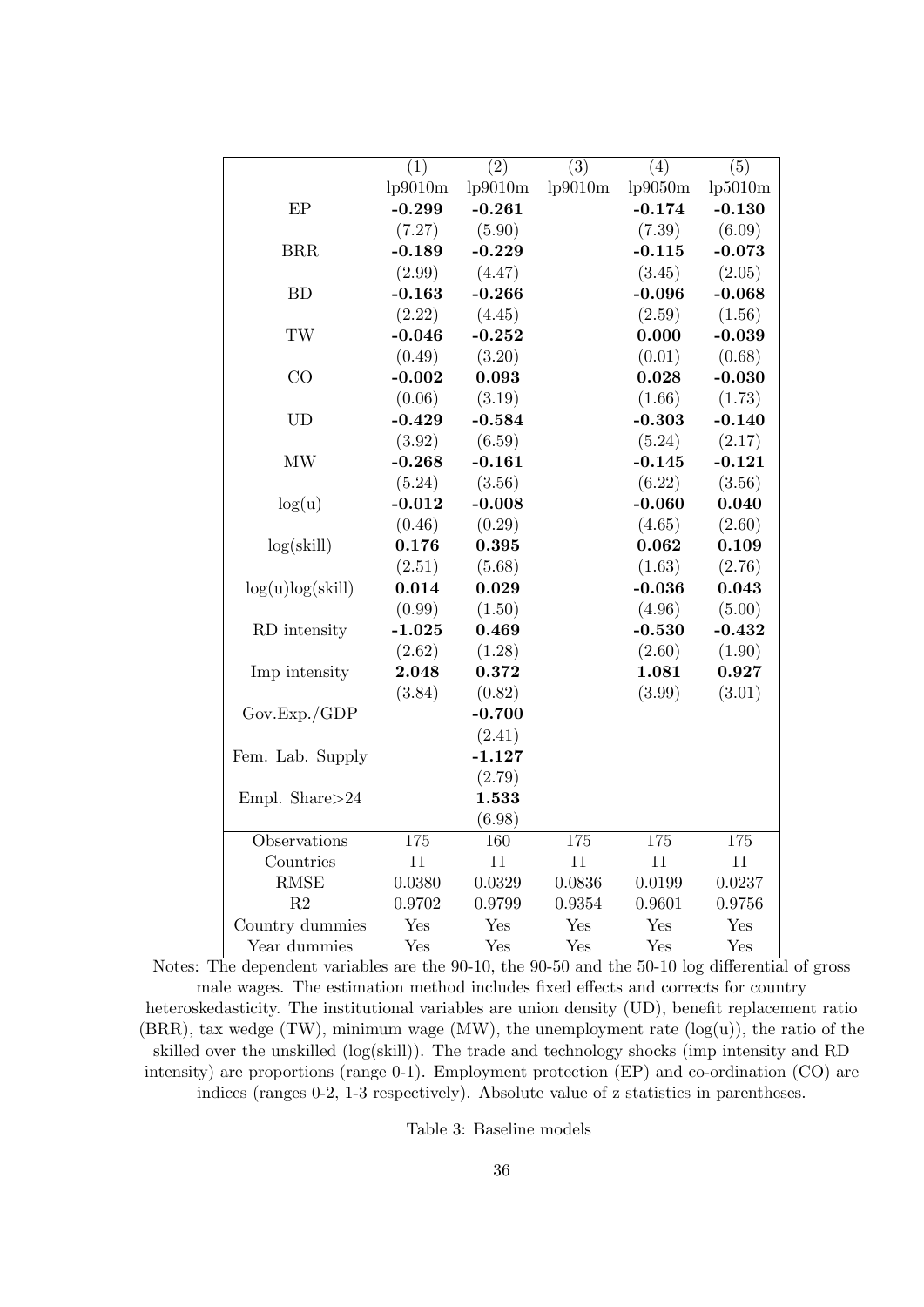|                                 | (1)      | $\overline{(2)}$ | $\overline{(3)}$ | (4)      | (5)      | $\overline{(6)}$ |
|---------------------------------|----------|------------------|------------------|----------|----------|------------------|
|                                 | lp9010m  | lp9010m          | lp9010m          | lp9010m  | lp9050m  | lp5010m          |
| $\overline{EP}$                 | $-0.420$ | $-0.329$         | $-0.257$         | $-0.299$ | $-0.168$ | $-0.145$         |
|                                 | (9.20)   | (8.84)           | (7.11)           | (7.72)   | (8.01)   | (5.88)           |
| BRR                             | $-0.210$ | $-0.288$         | $-0.311$         | $-0.426$ | $-0.201$ | $-0.226$         |
|                                 | (3.41)   | (5.26)           | (5.07)           | (7.98)   | (7.13)   | (6.71)           |
| BD                              | $-0.112$ | $-0.131$         | $-0.252$         | $-0.182$ | $-0.072$ | $-0.113$         |
|                                 | (1.62)   | (1.93)           | (3.70)           | (3.01)   | (2.32)   | (3.02)           |
| $\operatorname{TW}$             | 0.067    | $-0.033$         | 0.089            | 0.094    | 0.008    | 0.088            |
|                                 | (0.67)   | (0.41)           | (1.00)           | (1.31)   | (0.21)   | (1.78)           |
| CO                              | 0.004    | 0.024            | $-0.011$         | 0.025    | 0.058    | $-0.023$         |
|                                 | (0.12)   | (0.85)           | (0.40)           | (1.06)   | (4.07)   | (1.74)           |
| <b>UD</b>                       | $-0.499$ | $-0.312$         | $-0.421$         | $-0.260$ | $-0.208$ | $-0.091$         |
|                                 | (4.64)   | (3.17)           | (4.07)           | (2.84)   | (4.22)   | (1.66)           |
| $\ensuremath{\text{MW}}\xspace$ | $-0.633$ | $-0.205$         | $-0.246$         | $-0.180$ | $-0.097$ | $-0.098$         |
|                                 | (6.47)   | (3.91)           | (4.96)           | (1.89)   | (2.17)   | (1.53)           |
| <b>EPMW</b>                     | $-0.679$ |                  |                  | $-0.009$ | 0.009    | $-0.058$         |
|                                 | (4.48)   |                  |                  | (0.07)   | (0.13)   | (0.64)           |
| <b>UDCO</b>                     |          | 0.673            |                  | 0.669    | 0.419    | 0.255            |
|                                 |          | (7.62)           |                  | (7.70)   | (9.16)   | (4.74)           |
| <b>BRBD</b>                     |          |                  | $-0.934$         | $-0.844$ | $-0.224$ | $-0.580$         |
|                                 |          |                  | (7.16)           | (6.84)   | (3.45)   | (7.18)           |
| log(u)                          | $-0.008$ | $-0.034$         | 0.026            | $-0.006$ | $-0.058$ | 0.049            |
|                                 | (0.31)   | (1.54)           | (1.04)           | (0.28)   | (5.18)   | (3.69)           |
| log(skill)                      | 0.095    | 0.273            | $-0.005$         | 0.125    | 0.091    | 0.037            |
|                                 | (1.36)   | (4.62)           | (0.08)           | (2.12)   | (2.89)   | (1.06)           |
| log(u)log(skill)                | 0.014    | $-0.021$         | 0.036            | $-0.000$ | $-0.045$ | 0.041            |
|                                 | (0.98)   | (1.57)           | (2.52)           | (0.01)   | (7.05)   | (5.11)           |
| RD intensity                    | $-0.368$ | $-0.233$         | 0.072            | 0.774    | 0.159    | 0.637            |
|                                 | (0.93)   | (0.69)           | (0.18)           | (2.34)   | (0.91)   | (3.07)           |
| Imp intensity                   | 2.297    | 1.390            | 2.062            | 1.402    | 0.733    | 0.767            |
|                                 | (4.24)   | (2.79)           | (3.99)           | (2.97)   | (3.22)   | (2.69)           |
| Observations                    | 175      | 175              | 175              | 175      | 175      | 175              |
| Countries                       | 11       | $11\,$           | 11               | 11       | 11       | 11               |
| <b>RMSE</b>                     | 0.0364   | 0.0361           | 0.0347           | 0.0320   | 0.0176   | 0.0206           |
| $\mathbf{R}2$                   | 0.9727   | 0.9738           | 0.9753           | 0.9792   | 0.9697   | 0.9818           |
| Country dummies                 | Yes      | Yes              | Yes              | Yes      | Yes      | Yes              |
| Year dummies                    | Yes      | Yes              | Yes              | Yes      | Yes      | Yes              |

Notes: See the notes of Table 2. When interactions are included, the variables are set as deviations from the mean, so the interactions take the value zero at the sample mean. Absolute value of z statistics in parentheses.

Table 4: Baseline models with interactions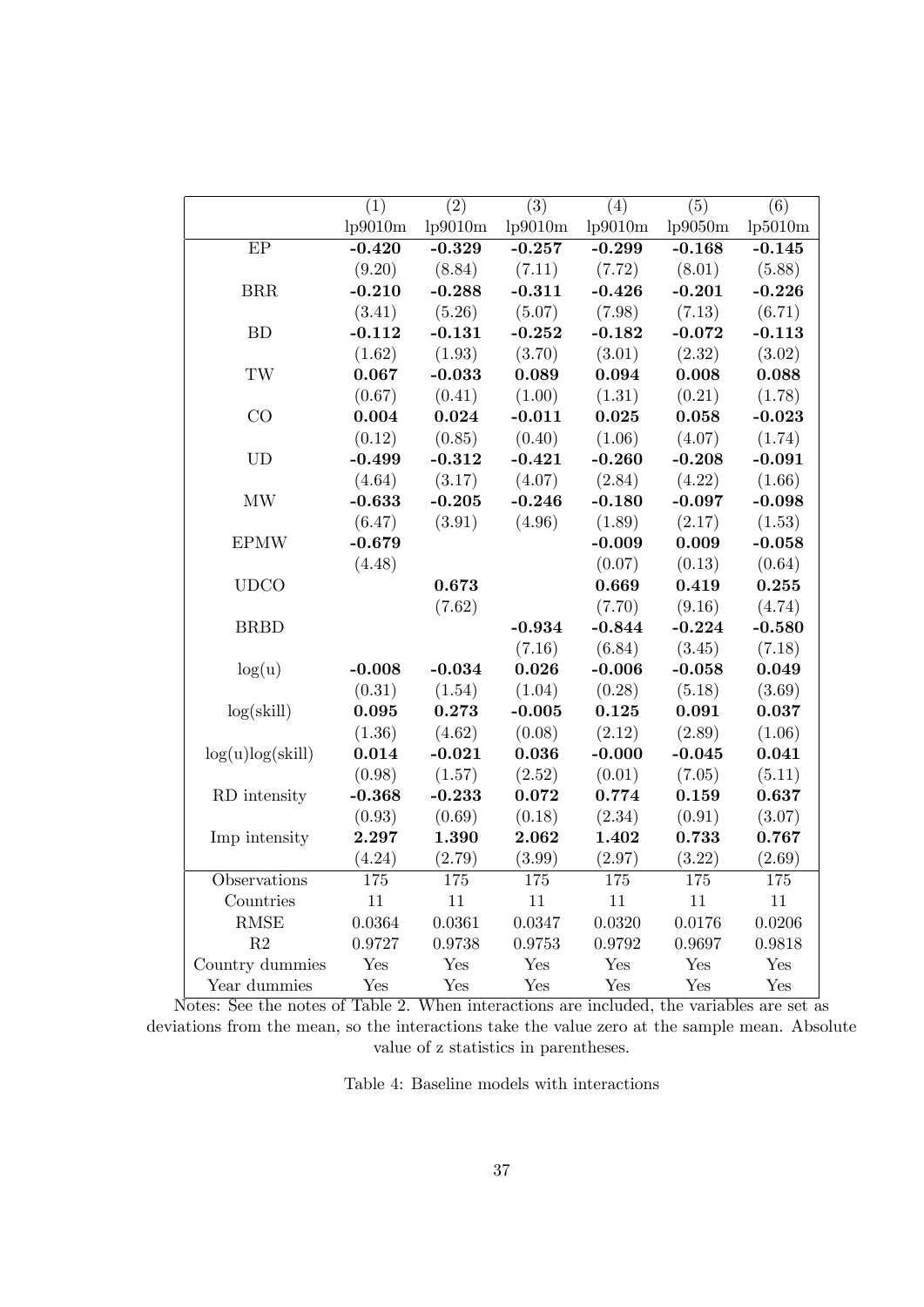|                    | $\overline{(1)}$ | $\overline{(5)}$ | $\overline{(6)}$ | (7)      |
|--------------------|------------------|------------------|------------------|----------|
|                    | dlp9010m         | dlp9010m         | dlp9050m         | dlp5010m |
| <b>DEP</b>         | $-0.065$         |                  | $-0.002$         | $-0.052$ |
|                    | (1.42)           |                  | (0.05)           | (2.05)   |
| <b>DBRR</b>        | $-0.167$         |                  | $-0.152$         | 0.010    |
|                    | (2.15)           |                  | (3.08)           | (0.18)   |
| <b>DBD</b>         | $-0.139$         |                  | $-0.081$         | $-0.053$ |
|                    | (2.13)           |                  | (1.71)           | (1.12)   |
| <b>DTW</b>         | 0.080            |                  | $-0.001$         | $-0.033$ |
|                    | (0.90)           |                  | (0.01)           | (0.37)   |
| <b>DCO</b>         | $-0.012$         |                  | $-0.002$         | $-0.012$ |
|                    | (0.38)           |                  | (0.08)           | (0.51)   |
| <b>DUD</b>         | $-0.725$         |                  | $-0.323$         | $-0.331$ |
|                    | (3.23)           |                  | (2.21)           | (2.02)   |
| <b>DMW</b>         | $-0.090$         |                  | $-0.027$         | $-0.066$ |
|                    | (2.11)           |                  | (1.00)           | (3.13)   |
| Dlog(u)            | 0.043            |                  | $-0.019$         | 0.056    |
|                    | (2.24)           |                  | (1.30)           | (3.41)   |
| Dlog(skill)        | 0.055            |                  | 0.041            | 0.020    |
|                    | (0.50)           |                  | (0.54)           | (0.24)   |
| Dlog(u)Dlog(skill) | 0.040            |                  | $-0.021$         | 0.056    |
|                    | (3.21)           |                  | (2.10)           | (5.55)   |
| RD intensity       | 1.194            |                  | 0.229            | 1.041    |
|                    | (3.45)           |                  | (1.11)           | (4.78)   |
| DImp intensity     | 1.210            |                  | 0.306            | 0.899    |
|                    | (3.82)           |                  | (0.97)           | (2.90)   |
| Observations       | 60               | 60               | 60               | 60       |
| Countries          | 11               | 11               | 11               | 11       |
| <b>RMSE</b>        | 0.0250           | 0.0384           | 0.0171           | 0.0155   |
| R <sub>2</sub>     | 0.5652           | 0.3228           | 0.3719           | 0.9633   |
| Country dummies    | Yes              | Yes              | Yes              | Yes      |
| Year dummies       | Yes              | Yes              | Yes              | Yes      |

Notes: The dependent variables are time differences in the 90-10, the 90-50 and the 50-10 log differential of gross male wages averaged over three years periods. The estimation method includes fixed effects and corrects for country heteroskedasticity. The variables are the time difference in union density (DUD), benefit replacement ratio (DBRR), employment tax rate (DTW), minimum wage (DMW), the unemployment rate Dlog(u), the ratio of the skilled versus the unskilled (Dlogskill) and the trade and technology shocks (Dimpintensity and RDintensity). Employment protection (DEP) and co-ordination (DCO) are time differences in the indices (ranges 0-2, 1-3 respectively). Absolute value of z statistics in parentheses.

Table 5: Baseline models in differences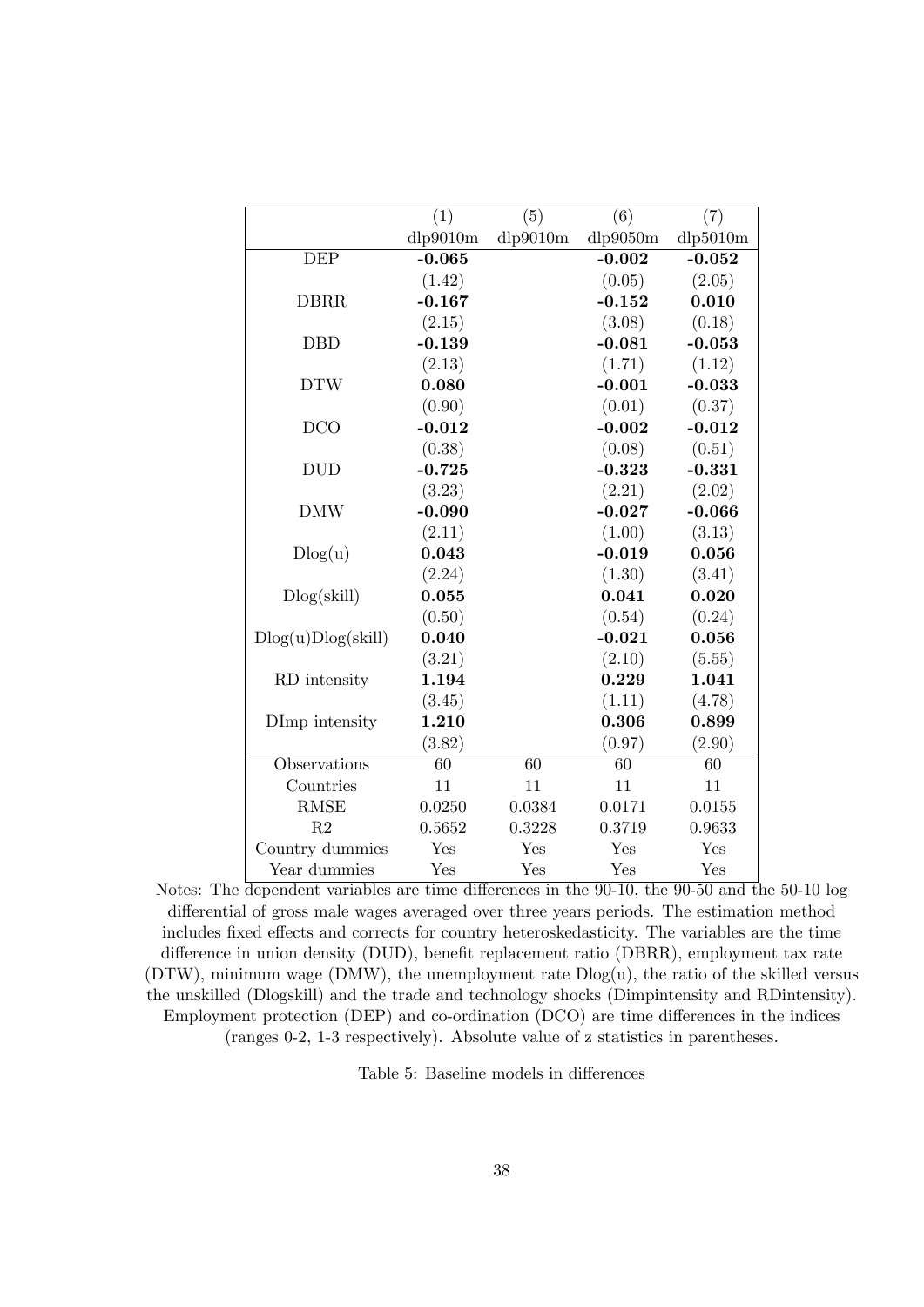|                  | $3{\rm SLS}$ |          | <b>SURE</b> |          |
|------------------|--------------|----------|-------------|----------|
|                  | (1)          | (2)      | (3)         | (4)      |
|                  | lp9010m      | log(u)   | lp9010m     | log(u)   |
| log(u)           | $-0.040$     |          |             |          |
|                  | (1.02)       |          |             |          |
| log(skill)       | 0.094        |          | 0.125       |          |
|                  | (1.18)       |          | (1.69)      |          |
| log(u)log(skill) | 0.010        |          | 0.027       |          |
|                  | (0.48)       |          | (2.97)      |          |
| EP               | $-0.310$     | $-0.130$ | $-0.294$    | $-0.127$ |
|                  | (7.54)       | (0.89)   | (7.56)      | (0.87)   |
| <b>BRR</b>       | $-0.118$     | 0.363    | $-0.125$    | 0.351    |
|                  | (1.77)       | (1.76)   | (1.86)      | (1.70)   |
| BD               | $-0.095$     | 0.069    | $-0.111$    | 0.054    |
|                  | (1.25)       | (0.32)   | (1.47)      | (0.25)   |
| <b>TT</b>        | $-0.102$     | $-0.102$ | $-0.085$    | $-0.091$ |
|                  | (0.87)       | (0.28)   | (0.73)      | (0.25)   |
| CO               | $-0.015$     | $-0.176$ | $-0.006$    | $-0.170$ |
|                  | (0.46)       | (2.05)   | (0.20)      | (1.98)   |
| UD               | $-0.378$     | 0.202    | $-0.417$    | 0.197    |
|                  | (3.01)       | (0.57)   | (3.44)      | (0.55)   |
| MW               | $-0.254$     | 0.387    | $-0.259$    | 0.386    |
|                  | (4.82)       | (1.10)   | (4.88)      | (1.09)   |
| RD intensity     | $-0.898$     |          | $-1.147$    |          |
|                  | (1.98)       |          | (2.92)      |          |
| Imp intensity    | 1.291        |          | 1.071       |          |
|                  | (2.26)       |          | (1.99)      |          |
| <b>TOT</b>       |              | 1.705    |             | 1.737    |
|                  |              | (2.09)   |             | (2.13)   |
| long-term rate   |              | 0.149    |             | 0.172    |
|                  |              | (0.26)   |             | (0.31)   |
| <b>TFP</b>       |              | $-5.251$ |             | $-5.284$ |
|                  |              | (8.60)   |             | (8.65)   |
| money            |              | 0.055    |             | 0.054    |
|                  |              | (1.31)   |             | (1.28)   |
| lab.dem.         |              | $-2.582$ |             | $-2.586$ |
|                  |              | (4.83)   |             | (4.83)   |
| Observations     | 175          | 175      | 175         | 175      |
| Countries        | 11           | 11       | 11          | 11       |
| <b>RMSE</b>      | 0.0316       | 0.0845   | 0.0318      | 0.0845   |
| $\mathbf{R}2$    | 0.9782       | 0.9787   | 0.9780      | 0.9788   |

Notes: Both the wage inequality and the unemployment equations contain country and year dummies. See the notes of Table 2 for the explanatory variables in the wage inequality equation. The unemployment equation specification follows Nickell et al. (2004), and contains one lag of log unemployment. The shocks terms-of-trade (ToT), long-term real interest rate (long-term rate), total factor productivity (TFP), acceleration in money supply (money) and labor demand (lab. dem.) are defined in the data appendix. Absolute value of z statistics in parentheses.

Table 6: System estinaltes: 3SLS and SURE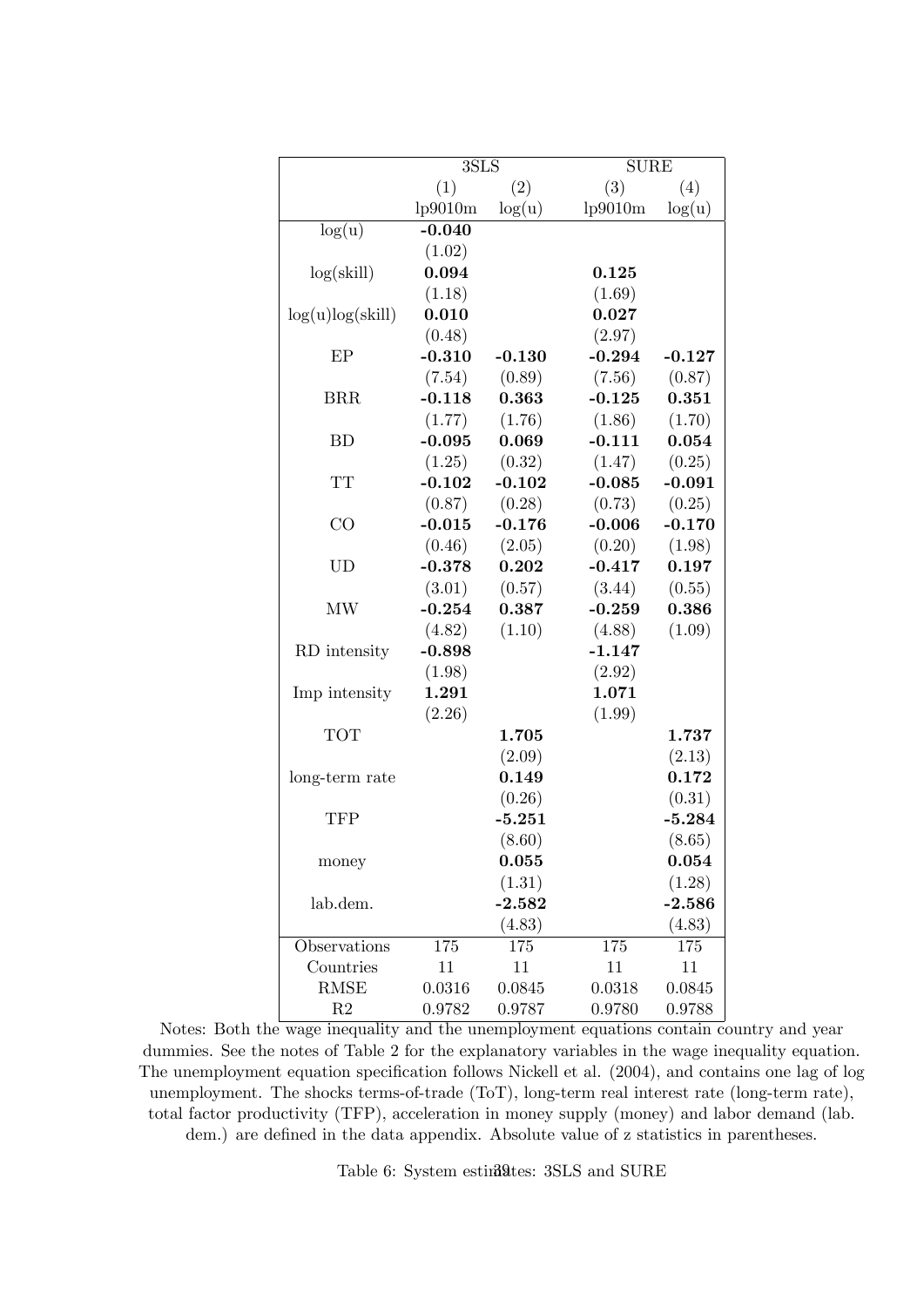|                                              |              |                                                                                                                                                                    | Percentage change of $\frac{w_{90}}{w_{10}}$ : |                              |                        |                            |  |  |  |
|----------------------------------------------|--------------|--------------------------------------------------------------------------------------------------------------------------------------------------------------------|------------------------------------------------|------------------------------|------------------------|----------------------------|--|--|--|
| One standard-deviation reduction in rigidity |              |                                                                                                                                                                    |                                                |                              |                        |                            |  |  |  |
|                                              | EP           | <b>BRR</b>                                                                                                                                                         | <b>BD</b>                                      | UD<br>$\mathbf{M}\mathbf{W}$ |                        |                            |  |  |  |
| <b>Baseline</b>                              | 0.20         | 0.03                                                                                                                                                               | 0.04                                           | 0.09                         | 0.06                   |                            |  |  |  |
| <b>Interactions</b>                          | 0.19         | 0.07                                                                                                                                                               | 0.05                                           | 0.07                         | 0.06                   |                            |  |  |  |
|                                              |              |                                                                                                                                                                    |                                                |                              |                        |                            |  |  |  |
|                                              |              | Change from most rigid to most flexible institutional regulation                                                                                                   |                                                |                              |                        |                            |  |  |  |
|                                              |              | EP                                                                                                                                                                 |                                                |                              | $_{\rm BRR}$           |                            |  |  |  |
| <b>Baseline</b>                              |              | 0.09                                                                                                                                                               |                                                |                              |                        |                            |  |  |  |
|                                              |              | $\times \rm MW_{min} \quad \times \rm MW_{\it mean} \quad \times \rm MW_{\it max} \, \mid \times BD_{\rm min} \quad \times BD_{\it mean} \, \cdot$                 |                                                |                              |                        | $\times BD_{\rm max}$      |  |  |  |
| <b>Interactions</b>                          | 0.49         | 0.55                                                                                                                                                               | 0.67                                           | 0.02                         | 0.23                   | 0.52                       |  |  |  |
|                                              |              |                                                                                                                                                                    |                                                |                              |                        |                            |  |  |  |
|                                              |              | <b>UD</b>                                                                                                                                                          |                                                |                              | $\mathbf{M}\mathbf{W}$ |                            |  |  |  |
| <b>Baseline</b>                              |              | 0.25                                                                                                                                                               |                                                |                              | 0.16                   |                            |  |  |  |
|                                              |              | $\times \text{CO}_{\text{min}} \quad \times \text{CO}_{mean} \quad \times \text{CO}_{\text{max}} \mid \times \text{EP}_{\text{min}} \quad \times \text{EP}_{mean}$ |                                                |                              |                        | $\times{\bf EP}_{\rm max}$ |  |  |  |
| Interactions                                 | 0.57         | 0.19                                                                                                                                                               | $-0.19$                                        | 0.07                         | 0.16                   | 0.24                       |  |  |  |
|                                              |              |                                                                                                                                                                    |                                                |                              |                        |                            |  |  |  |
|                                              | Time effects |                                                                                                                                                                    |                                                |                              |                        |                            |  |  |  |
|                                              | 97-73        | 83-73                                                                                                                                                              |                                                |                              |                        |                            |  |  |  |
| <b>Baseline</b>                              | 0.22         | 0.17                                                                                                                                                               |                                                |                              |                        |                            |  |  |  |
| <b>Interactions</b>                          | 0.15         | 0.09                                                                                                                                                               |                                                |                              |                        |                            |  |  |  |
|                                              |              |                                                                                                                                                                    |                                                |                              |                        |                            |  |  |  |

Notes: The simulations for the baseline model use the significant coefficients of the estimation in Table 3, column  $(1)$ , and the model with interactions uses the coefficients in column  $(4)$ , Table 4.

Table 7: Simulations of baseline model and with interactions I

| Percentage change of $\frac{w_{90}}{w_{10}}$ if change in institutions to US levels |  |  |  |  |  |  |                               |  |  |
|-------------------------------------------------------------------------------------|--|--|--|--|--|--|-------------------------------|--|--|
|                                                                                     |  |  |  |  |  |  | al ca fn fr ge it ja nl sw uk |  |  |
| <b>Baseline</b> 0.33 0.19 0.52 0.50 0.50 0.52 0.40 0.61 0.67 0.14                   |  |  |  |  |  |  |                               |  |  |
| Interactions 0.36 0.29 0.61 0.69 0.68 0.65 0.64 0.87 0.62 0.28                      |  |  |  |  |  |  |                               |  |  |

Notes: The countries are Australia (al), Canada (ca), Finland (fn), France (fr), Germany (ge), Italy (it), Japan (ja), the Netherlands (nl), Sweden (sw), United Kingdom (uk). The first row uses the significant coefficients of the estimation in Table 3, column  $(1)$ , and the second row is based on Table 4, column (4).

Table 8: Simulations of baseline model and with interactions II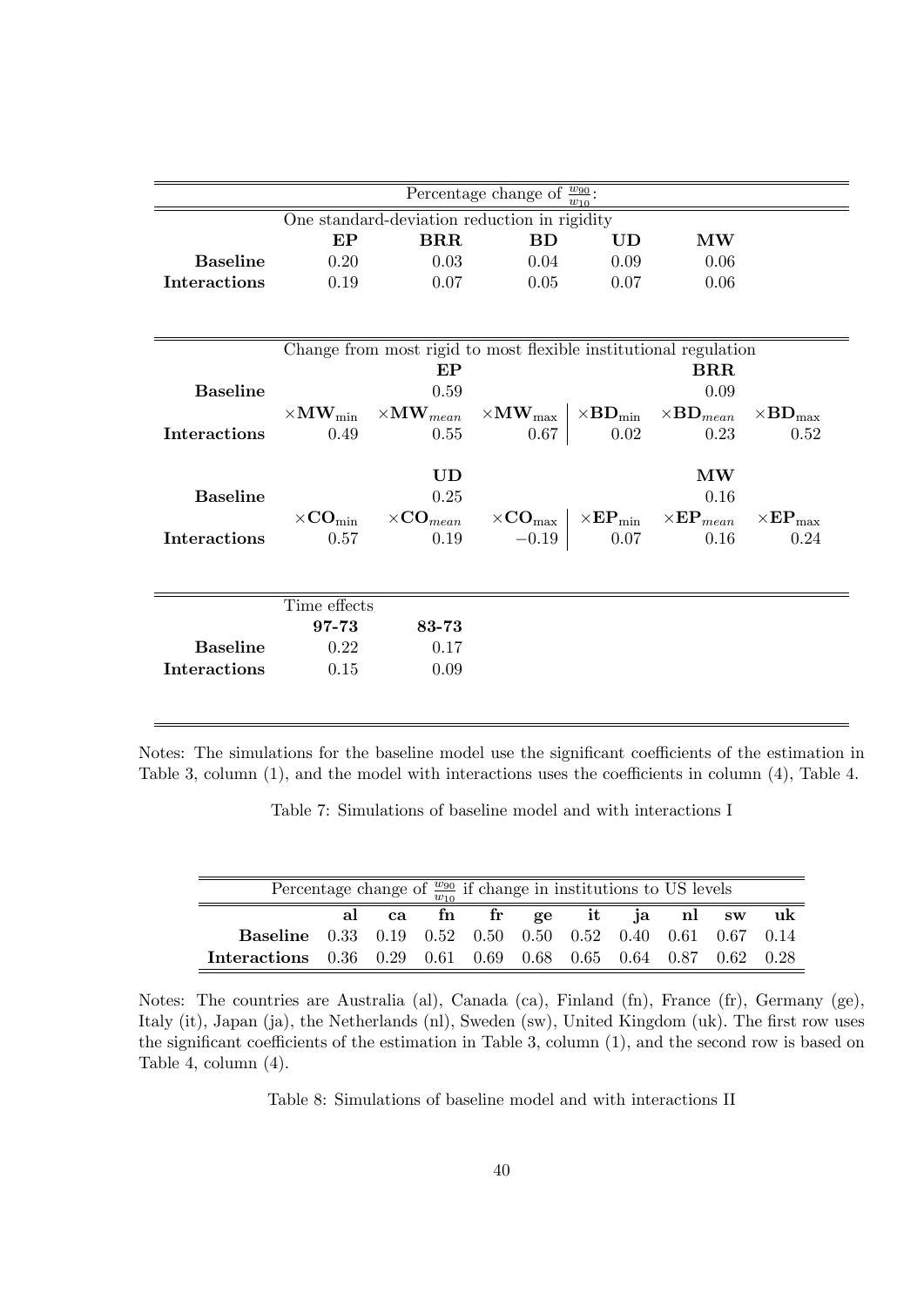| Percentage change of $\frac{w_{90}}{w_{10}}$ associated with changes in institutions 1973-1999  |  |    |    |  |  |  |  |                         |  |  |
|-------------------------------------------------------------------------------------------------|--|----|----|--|--|--|--|-------------------------|--|--|
|                                                                                                 |  | ca | fn |  |  |  |  | fr ge it ja nl sw uk us |  |  |
| <b>Baseline</b> $-0.06$ $-0.01$ $-0.13$ $-0.14$ 0.12 0.10 $-0.03$ 0.15 $-0.30$ 0.04 0.04        |  |    |    |  |  |  |  |                         |  |  |
| Interactions $-0.08$ $-0.02$ $-0.15$ $-0.20$ $0.08$ $0.19$ $-0.10$ $0.11$ $-0.32$ $0.13$ $0.08$ |  |    |    |  |  |  |  |                         |  |  |

Notes: The values for Australia refer to the period 1973-1985, for Germany 1991-1999. For Italy and the Netherlands the values from 1973-1985 are imputed. The countries are Australia (al), Canada (ca), Finland (fn), France (fr), Germany (ge), Italy (it), Japan (ja), the Netherlands (nl), Sweden (sw), United Kingdom (uk), United States (us). The first row uses the significant coefficients of the estimation in Table 3, column (1), and the second row is based on Table 4, column (4).

Table 9: Simulations of baseline model and with interactions III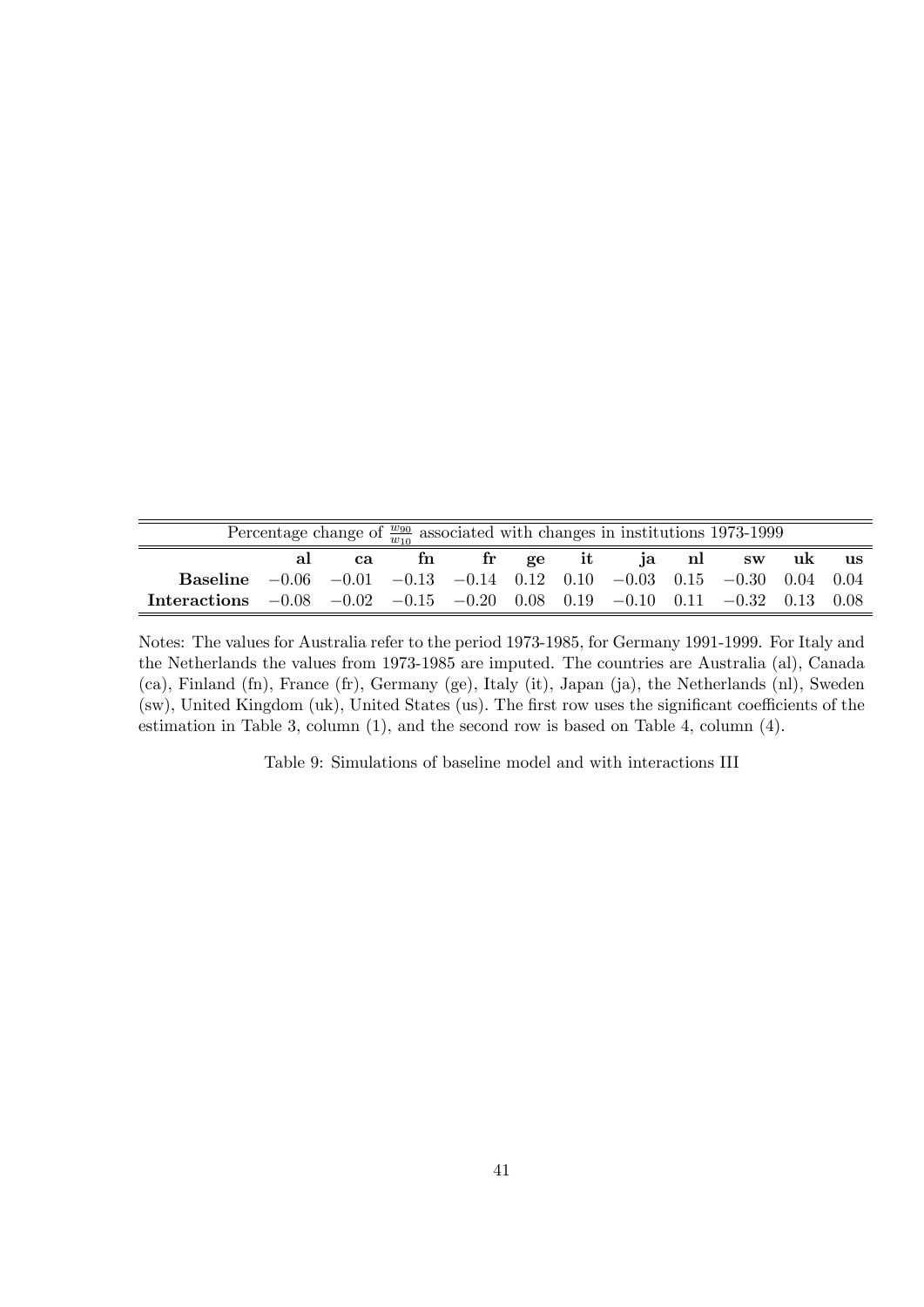### Wage differential:  $w90/w10$  R&D intensity

# 1970s 1980s 1990s 1970s 1980s 1990s Australia 2.551 2.755 Australia 0.013 0.013 Canada 3.224 3.771 3.878 Canada 0.014 0.023 0.028 Finland 2.530 2.545 2.463 Finland 0.023 0.037 0.056 **France** 3.467 3.385 3.368 **France** 0.048 0.055 0.073 Germany 2.562 Germany 0.064 **Italy** 2.222 2.394 **Italy** 0.038 0.037 Japan 2.564 2.740 2.782 Japan 0.013 0.027 0.044 Netherlands 2.324 2.605 Netherlands 0.051 0.055 **Sweden** 2.110 2.096 2.209 **Sweden** 0.069 0.093 0.107 UK 2.566 2.949 3.344 UK 0.109 0.105 0.086 US 3.488 4.049 4.627 US 0.064 0.088 0.085

## Unemployment rate **Import intensity**

| 1970s | 1980s  | 1990s  |                    | 1970s | 1980s | 1990s |
|-------|--------|--------|--------------------|-------|-------|-------|
| 5.500 | 7.633  |        | Australia          | 0.056 | 0.068 |       |
| 5.500 | 8.233  | 10.300 | Canada             | 0.080 | 0.110 | 0.132 |
| 5.800 | 4.667  | 12.325 | Finland            | 0.075 | 0.083 | 0.088 |
| 4.880 | 9.020  | 11.100 | <b>France</b>      | 0.049 | 0.070 | 0.091 |
|       |        | 6.071  | Germany            |       |       | 0.074 |
|       | 7.750  | 8.400  | Italy              |       | 0.057 | 0.065 |
| 2.040 | 2.490  | 2.878  | Japan              | 0.014 | 0.016 | 0.020 |
|       | 10.600 | 6.825  | <b>Netherlands</b> |       | 0.210 | 0.205 |
| 1.550 | 2.130  | 6.283  | Sweden             | 0.086 | 0.105 | 0.110 |
| 4.771 | 9.970  | 8.478  | UK                 | 0.064 | 0.086 | 0.103 |
| 6.414 | 7.160  | 5.922  | US                 | 0.022 | 0.035 | 0.049 |
|       |        |        |                    |       |       |       |

### Skill ratio Minimum wage indicator

|                     | 1970s | 1980s | 1990s |                    | 1970s | 1980s | 1990s |
|---------------------|-------|-------|-------|--------------------|-------|-------|-------|
| Australia           | 0.350 | 0.412 |       | Australia          | 0.000 | 0.108 |       |
| Canada              | 0.361 | 0.675 | 0.836 | Canada             | 0.510 | 0.404 | 0.406 |
| Finland             | 0.157 | 0.218 | 0.293 | Finland            | 0.000 | 0.000 | 0.000 |
| France              | 0.174 | 0.233 | 0.315 | France             | 0.583 | 0.624 | 0.608 |
| Germany             |       |       | 0.253 | Germany            |       |       | 0.000 |
| Italy               |       | 0.062 | 0.078 | Italy              |       | 0.000 | 0.000 |
| Japan               | 0.149 | 0.213 | 0.315 | Japan              | 0.289 | 0.307 | 0.300 |
| ${\bf Netherlands}$ |       | 0.152 | 0.227 | <b>Netherlands</b> |       | 0.572 | 0.496 |
| Sweden              | 0.126 | 0.202 | 0.287 | Sweden             | 0.000 | 0.000 | 0.000 |
| UK                  | 0.100 | 0.133 | 0.184 | UK                 | 0.000 | 0.000 | 0.000 |
| US                  | 0.379 | 0.546 | 0.867 | US                 | 0.449 | 0.401 | 0.372 |
|                     |       |       |       |                    |       |       |       |

Table 10: Descriptive statistics for the data I

| Import intensity |
|------------------|
|                  |